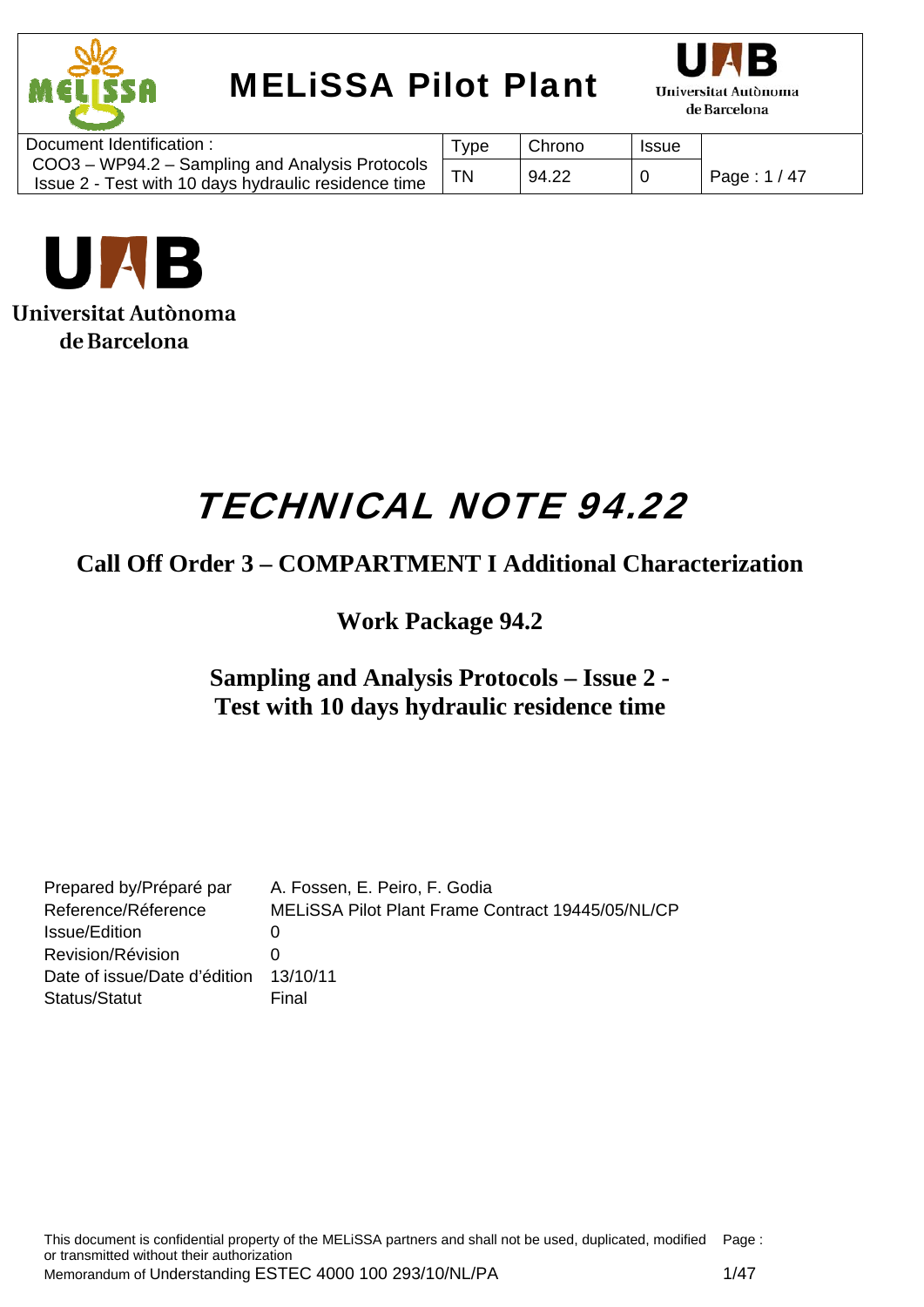



| Document Identification:                                                                                | $Type$ | Chrono | <b>Issue</b> |            |
|---------------------------------------------------------------------------------------------------------|--------|--------|--------------|------------|
| COO3 - WP94.2 - Sampling and Analysis Protocols<br>Issue 2 - Test with 10 days hydraulic residence time |        | 94.22  |              | Page: 2/47 |

#### **APPROVAL**

| Title | Compartment I Sampling and Analysis Protocols   Issue   0   Revision   0 |  |                    |  |
|-------|--------------------------------------------------------------------------|--|--------------------|--|
| Titre | $-$ Issue 2 $-$ 10 days HRT                                              |  | Edition   Révision |  |

| Prepared by<br>Auteur       | A. Fossen |        | Date<br>Date | 13/10/11 |
|-----------------------------|-----------|--------|--------------|----------|
| Checked by<br>Verifié par   | E. Peiro  | Englis | Date<br>Date | 7/12/11  |
|                             |           |        |              |          |
| Approved by<br>Approuvé par | F.Gòdia   |        | Date<br>Date | 14/12/11 |

| Approved by customer<br>Approuvé par le client | B. Lamaze | Blange | $\vert$ Date $\vert$ 05/10/2012 |
|------------------------------------------------|-----------|--------|---------------------------------|
|                                                |           |        |                                 |

#### **CHANGE LOG**

| Issue/Edition | Revision/Révision | Status/Statut | Date/Date  |
|---------------|-------------------|---------------|------------|
|               |                   | Final         | 05/10/2012 |

#### **Distribution List**

| Name/Nom               | Company/Société | Quantity/Quantité                      |
|------------------------|-----------------|----------------------------------------|
| <b>Brigitte LAMAZE</b> | <b>ESA</b>      | 2 hardcopies $+$ electronic<br>version |
| <b>Technical Team</b>  | MPP             | 1 copy in QP 0007                      |
| <b>Overall Manager</b> | <b>MPP</b>      | 1 copy in QC1119                       |
| <b>Quality Manager</b> | <b>MPP</b>      | The original signed copy in<br>QC1004  |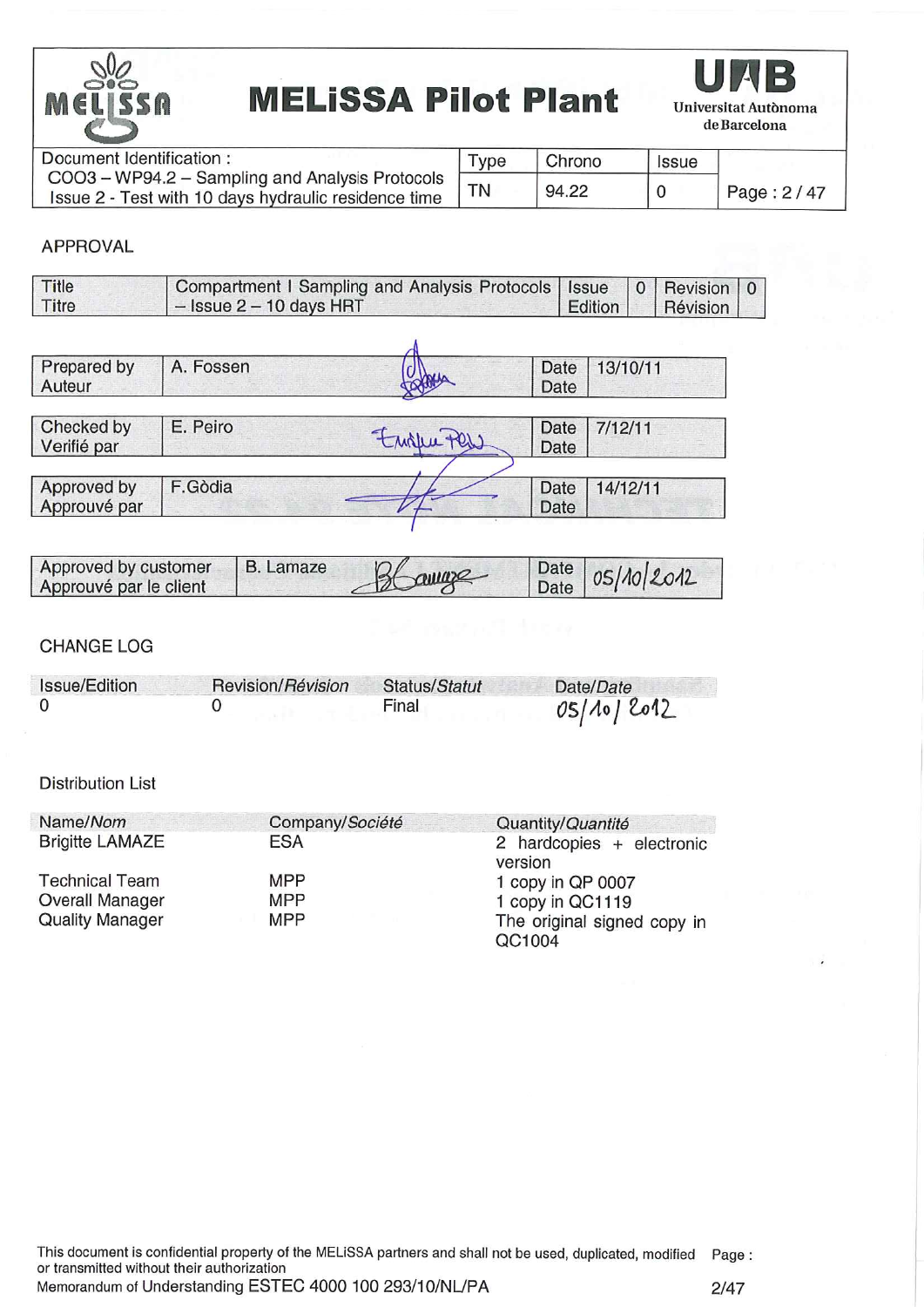



| Document Identification:                                                                                | 'ype | Chrono | <b>Issue</b> |              |
|---------------------------------------------------------------------------------------------------------|------|--------|--------------|--------------|
| COO3 - WP94.2 - Sampling and Analysis Protocols<br>Issue 2 - Test with 10 days hydraulic residence time |      | 94.22  |              | Page: $3/47$ |
|                                                                                                         |      |        |              |              |

#### Table of contents

| $\mathbf{1}$ . |                                                                                                                                                                   |  |
|----------------|-------------------------------------------------------------------------------------------------------------------------------------------------------------------|--|
| 2.             |                                                                                                                                                                   |  |
| 2.1.           |                                                                                                                                                                   |  |
|                |                                                                                                                                                                   |  |
| 2.2.           |                                                                                                                                                                   |  |
| 3.             |                                                                                                                                                                   |  |
| 4.             |                                                                                                                                                                   |  |
|                |                                                                                                                                                                   |  |
| 5.             |                                                                                                                                                                   |  |
| 5.1.<br>5.2.   |                                                                                                                                                                   |  |
| 5.3.           |                                                                                                                                                                   |  |
| 5.4.           |                                                                                                                                                                   |  |
| 6.             |                                                                                                                                                                   |  |
| 6.1.           |                                                                                                                                                                   |  |
| 6.2.           |                                                                                                                                                                   |  |
| 6.3.           |                                                                                                                                                                   |  |
| 6.4.<br>6.5.   |                                                                                                                                                                   |  |
| 7.             |                                                                                                                                                                   |  |
| 7.1.           |                                                                                                                                                                   |  |
| 7.2.           |                                                                                                                                                                   |  |
| 7.3.           |                                                                                                                                                                   |  |
| 7.4.           |                                                                                                                                                                   |  |
| 7.5.<br>7.6.   |                                                                                                                                                                   |  |
| 7.7.           |                                                                                                                                                                   |  |
| 7.8.           |                                                                                                                                                                   |  |
| 7.9.           |                                                                                                                                                                   |  |
| 7.10.          |                                                                                                                                                                   |  |
| 7.11.          |                                                                                                                                                                   |  |
| 7.12.          |                                                                                                                                                                   |  |
| 8.             |                                                                                                                                                                   |  |
| 8.1.           |                                                                                                                                                                   |  |
| 8.2.<br>8.3.   |                                                                                                                                                                   |  |
| 8.4.           | Facilities : environmental needs, test conditions, interfaces needs, utilities needs  28                                                                          |  |
|                | This document is confidential property of the MELiSSA partners and shall not be used, duplicated, modified<br>Page:<br>or transmitted without their authorization |  |

Memorandum of Understanding ESTEC 4000 100 293/10/NL/PA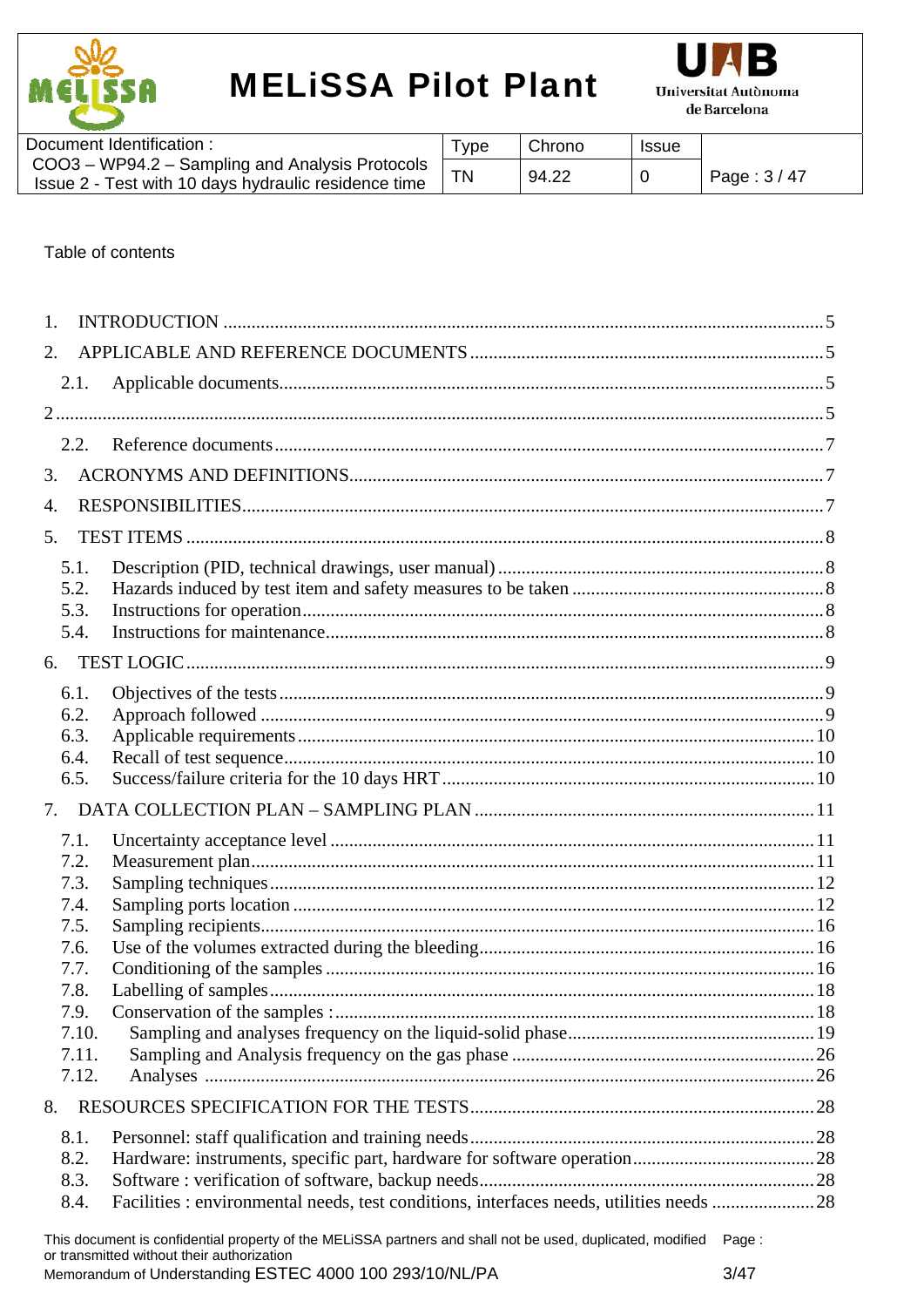



| Document Identification:                                                                                | <b>Type</b> | Chrono | <b>Issue</b> |            |
|---------------------------------------------------------------------------------------------------------|-------------|--------|--------------|------------|
| COO3 - WP94.2 - Sampling and Analysis Protocols<br>Issue 2 - Test with 10 days hydraulic residence time | <b>TN</b>   | 94.22  | 0            | Page: 4/47 |
| 8.5.                                                                                                    |             |        |              |            |
| 9.                                                                                                      |             |        |              |            |
| 9.1.<br>9.2.<br>9.3.<br>9.4.<br>APPENDIX 1 - APPROVED MPP PROTOCOLS FOR ANALYSES ON SAMPLES 30<br>10.   |             |        |              |            |
| 11.<br>APPENDIX 2 - EXTERNAL PROTOCOLS IMPLEMENTED FOR ANALYSES 31<br>11.1.<br>11.2.<br>11.3.           |             |        |              |            |
| APPENDIX 3 - EXAMPLE OF MPP-REC-10-1001 FOR THE FOLLOW-UP OF THE<br>12.                                 |             |        |              |            |
| APPENDIX 4 – EXAMPLE OF RECORD FOR DRY WEIGHT AND ASHES: MPP-REC-09-<br>13.<br>1005<br>40               |             |        |              |            |
| APPENDIX 5 - EXAMPLE OF RECORD FOR ELECTROCONDUCTIVITY, NH4, N TOTAL,<br>14.                            |             |        |              |            |
| APPENDIX 6 - EXAMPLE OF ANALYSIS REPORT FOR THE CHNS ANALYSIS  43<br>15.                                |             |        |              |            |
| 16.                                                                                                     |             |        |              |            |
| APPENDIX 8 – EXAMPLE OF THE DATABASE USED FOR C1 RESULTS OF ANALYSIS<br>17.                             |             |        |              |            |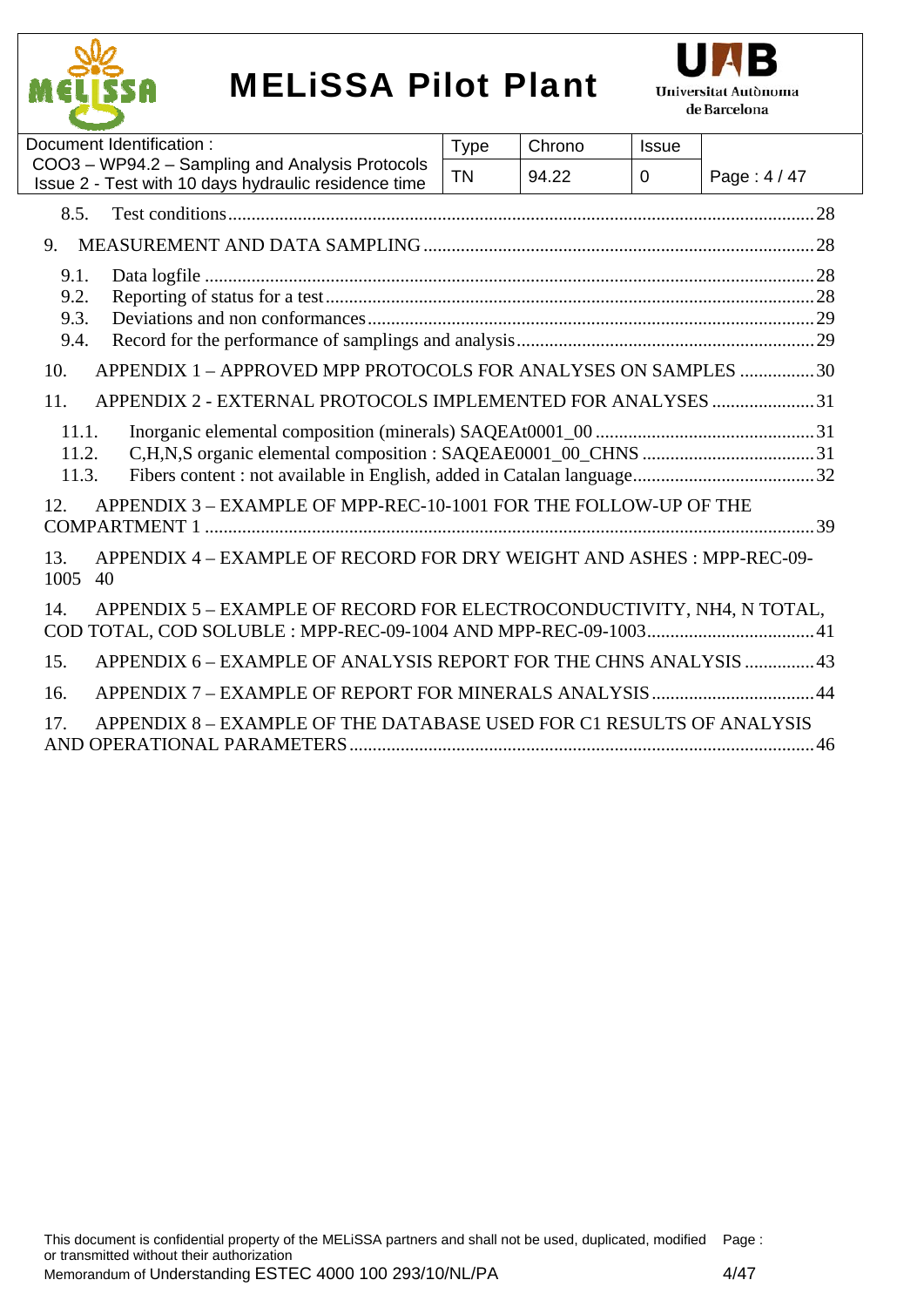



| Document Identification :                                                                               | $r_{\rm VDE}$ | Chrono | <b>Issue</b> |              |
|---------------------------------------------------------------------------------------------------------|---------------|--------|--------------|--------------|
| COO3 – WP94.2 – Sampling and Analysis Protocols<br>Issue 2 - Test with 10 days hydraulic residence time |               | 94.22  |              | Page: 5 / 47 |
|                                                                                                         |               |        |              |              |

## **1. Introduction**

The objective of this document is to summarize the sampling and analysis strategy to be implemented on Compartment 1 for the test at 10 days HRT.

This document is defining a first set of samplings and analyses that might evolve depending on the feedback of the C1 bioreactor operation and on the results of said samplings and analyses.

## **2. Applicable and reference documents**

### *2.1. Applicable documents*

| Ref.            | Title                                                                                     | Reference       | Issue          | Date       |
|-----------------|-------------------------------------------------------------------------------------------|-----------------|----------------|------------|
| AD1             | MPP Proposal for Call Off Order $3 - C1$ OFR-ESA-03/07-UAB<br>additional characterization |                 | $\vert$ 1      | 30/11/07   |
| AD2             | <b>MPP Quality Manual</b>                                                                 | MPP-QA-07-0001  | $\overline{2}$ |            |
| AD3             | <b>MPP Rules for Good Laboratory Practices</b>                                            | MPP-QA-07-0003  | $\overline{0}$ |            |
| AD4             | Test Plan for C1 additional characterization tests                                        | TN94.5          | $\overline{0}$ |            |
| AD5             | PID of Compartment 1                                                                      | MPP-PID-10-1001 | B <sub>3</sub> | 5/10/2011  |
| AD <sub>6</sub> | MPP Operation Manual for C1                                                               | MPP-OP-12-1001  | $\Omega$       | 9/2/2012   |
| AD7             | C1 Acceptance Review Datapackage including<br>HMI and PLC software user manuals           | DP94.1          | $\mathbf{1}$   | October 11 |
| AD <sub>8</sub> | MPP Maintenance Manual for C1                                                             | MPP-UM-11-1001  | $\overline{0}$ |            |
| AD <sub>9</sub> | Test Protocol for nominal operation with 10 days TN94.62<br><b>HRT</b>                    |                 |                |            |
| AD10            | Analytical Procedure for Ashes determination                                              | MPP-QCP-07-0001 | (1)            | 16/10/2007 |
| AD11            | Analytical Procedure for COD soluble<br>determination                                     | MPP-QCP-07-0004 | (1)            | 16/10/2007 |
| AD12            | Analytical Procedure for COD total determination   MPP-QCP-07-0005                        |                 | (1)            | 16/10/2007 |
| AD13            | Analytical Procedure for Dry matter<br>determination                                      | MPP-QCP-07-0007 | (1)            | 16/10/2007 |

This document is confidential property of the MELiSSA partners and shall not be used, duplicated, modified Page : or transmitted without their authorization Memorandum of Understanding ESTEC 4000 100 293/10/NL/PA 5/47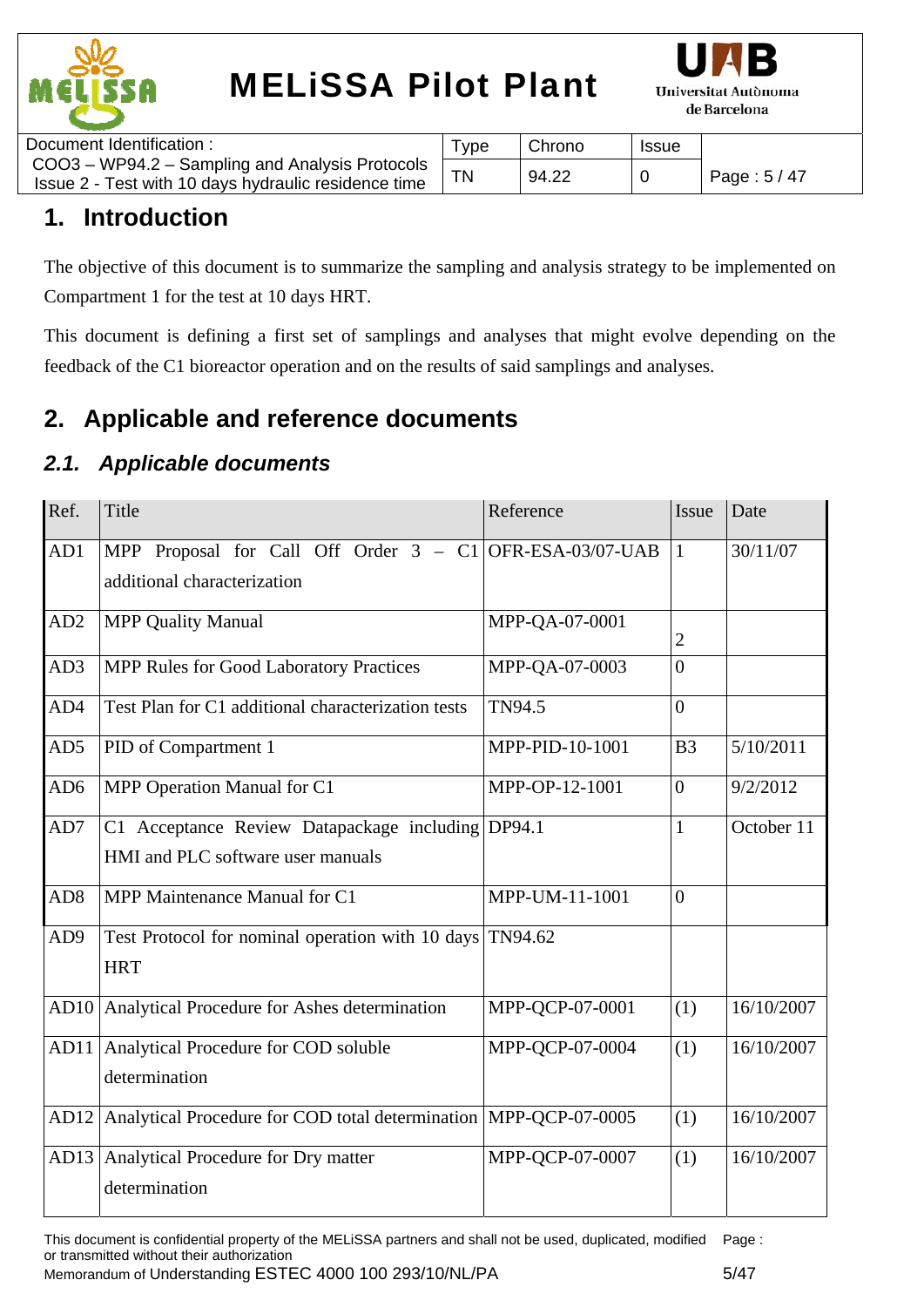



|                  | Document Identification:                                                                                | <b>Type</b> | Chrono           | Issue       |                  |              |
|------------------|---------------------------------------------------------------------------------------------------------|-------------|------------------|-------------|------------------|--------------|
|                  | COO3 - WP94.2 - Sampling and Analysis Protocols<br>Issue 2 - Test with 10 days hydraulic residence time | <b>TN</b>   | 94.22            | $\mathbf 0$ |                  | Page: 6 / 47 |
|                  | AD14 Analytical Procedure for EC determination                                                          |             | MPP-QCP-07-0008  |             | (1)              | 16/10/2007   |
| AD15             | Analytical Procedure for lyophilization                                                                 |             | MPP-QCP-07-0010  |             | (1)              | 16/08/2007   |
| AD <sub>16</sub> | Analytical Procedure for NH4-N determination                                                            |             | MPP-QCP-07-0011  |             | (1)              | 16/10/2007   |
| AD17             | Analytical Procedure for NO2-N determination                                                            |             | MPP-OCP-07-0012  |             | (1)              | 16/10/2007   |
| AD18             | Analytical Procedure for NO3-N determination                                                            |             | MPP-QCP-07-0013  |             | (1)              | 16/10/2007   |
| AD <sub>19</sub> | Analytical Procedure for O.D. determination                                                             |             | MPP-QCP-07-0014  |             | (1)              | 16/10/2007   |
| AD20             | Analytical Procedure for pH determination                                                               |             | MPP-QCP-07-0015  |             | (1)              | 16/10/2007   |
| AD21             | Analytical Procedure for Protein determination                                                          |             | MPP-QCP-07-0018  |             | (1)              | 16/10/2007   |
| AD22             | Analytical Procedure for Total nitrogen<br>determination                                                |             | MPP-QCP-07-0020  |             | (1)              | 16/10/2007   |
| AD23             | Quality control procedure for counting bacteria<br>from C1                                              |             | MPP-QCP-09-10010 |             | $\boldsymbol{0}$ | 20/10/2009   |
| AD <sub>24</sub> | Measurement procedure for pH                                                                            |             | MPP-QCP-10-1001  |             | (0)              | 22/02/2010   |
| AD25             | Measurement procedure for gas mass flow<br>measurement in C1                                            |             | MPP-QCP-10-1002  |             | (0)              | 22/02/2010   |
| AD26             | Quality control procedure for Alkalinity<br>determination                                               |             | MPP-QCP-11-0001  |             | (0)              | 06/02/2012   |
| AD27             | Quality control procedure for the measurement of  MPP-QCP-11-0002<br><b>VFAs by HPLC</b>                |             |                  |             | (0)              | 06/02/2012   |
| AD28             | Analytical Procedure for Protein determination<br>from C1                                               |             | MPP-QCP-12-1001  |             | (0)              | 01/03/2012   |
| AD29             | Procedure for the control of sterility of C1 filtrate<br>line and effluent tank                         |             | MPP-QCP-12-1002  |             | (0)              | 18/6/12      |
| AD30             | Quality Control Procedure for total nitrogen<br>determination (total broth)                             |             | MPP-QCP-12-0001  |             | (0)              | 20/6/12      |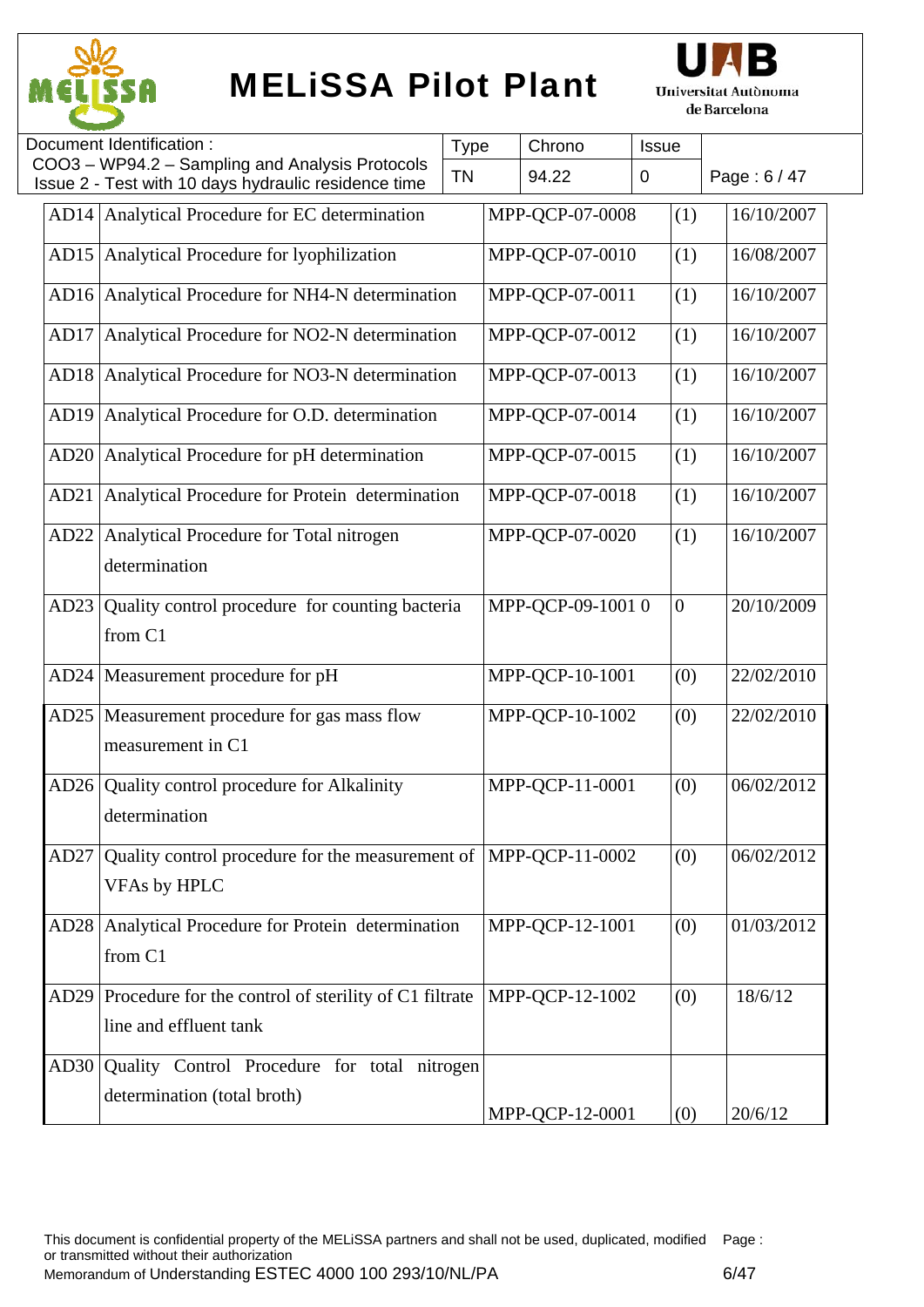



| Document Identification:                                                                                | ' vpe | Chrono | <b>Issue</b> |              |
|---------------------------------------------------------------------------------------------------------|-------|--------|--------------|--------------|
| COO3 - WP94.2 - Sampling and Analysis Protocols<br>Issue 2 - Test with 10 days hydraulic residence time |       | 94.22  |              | Page: 7 / 47 |
|                                                                                                         |       |        |              |              |

### *2.2. Reference documents*

| Ref. | Title                                                                                | Reference          | <b>Issue</b>   | Date       |
|------|--------------------------------------------------------------------------------------|--------------------|----------------|------------|
|      | RD1 TN 94.11 Compartment I Integration in MPP                                        | TN 94.11           | $\Omega$       | 13.02.09   |
|      | RD2 HAZOP on Compartment 1                                                           | MPP-TN-08-1001     | $\overline{0}$ | 01/09/2008 |
| RD3  | Gas Chromatograph User Manual                                                        | MPP-UM-09-0009     | 1              | 23.10.06   |
|      | RD4 Portable Gas Analyzer User Manual                                                | MPP-UM-09-0012     | $\overline{0}$ |            |
|      | RD5 TN 83.7 Expertise of level 0 control loops on TN 83.7<br>the 100 L pilot reactor |                    |                | 23.10.06   |
|      | RD6 Minutes<br>of<br>MPP/UBP<br>meeting<br>on<br>characterization                    | C1 MPP-MOM-08-1007 | $\Omega$       | 16.04.2008 |
|      | RD7 EPAS EWC User Manual                                                             | <b>User Manual</b> |                | 12.06.07   |
|      | RD8 HPLC Ultimate 3000 User Manual                                                   | MPP-UM-11-0002     | $\overline{0}$ | 25.11.2011 |

## **3. Acronyms and definitions**

BR: bioreactor CI : compartment I CST : capillary suction time FU: Filtration unit GL: Gas loop HMI: human interface HPLC High Pressure Liquid Chromatography HRT: hydraulic residence time, equivalent to liquid residence time ICP-MS : Induced Coupled Plasma Mass Spectrometry MELiSSA: Micro-Ecological Life Support System Alternative SFC: Sequential function chart TAR test acceptance review TRR test readiness review UAB: Universitat Autònoma de Barcelona VFA: volatile fatty acids

### **4. Responsibilities**

For the whole call-off order 3, concerning the characterization tests on C1, the responsibilities of the different organizations are detailed in AD4.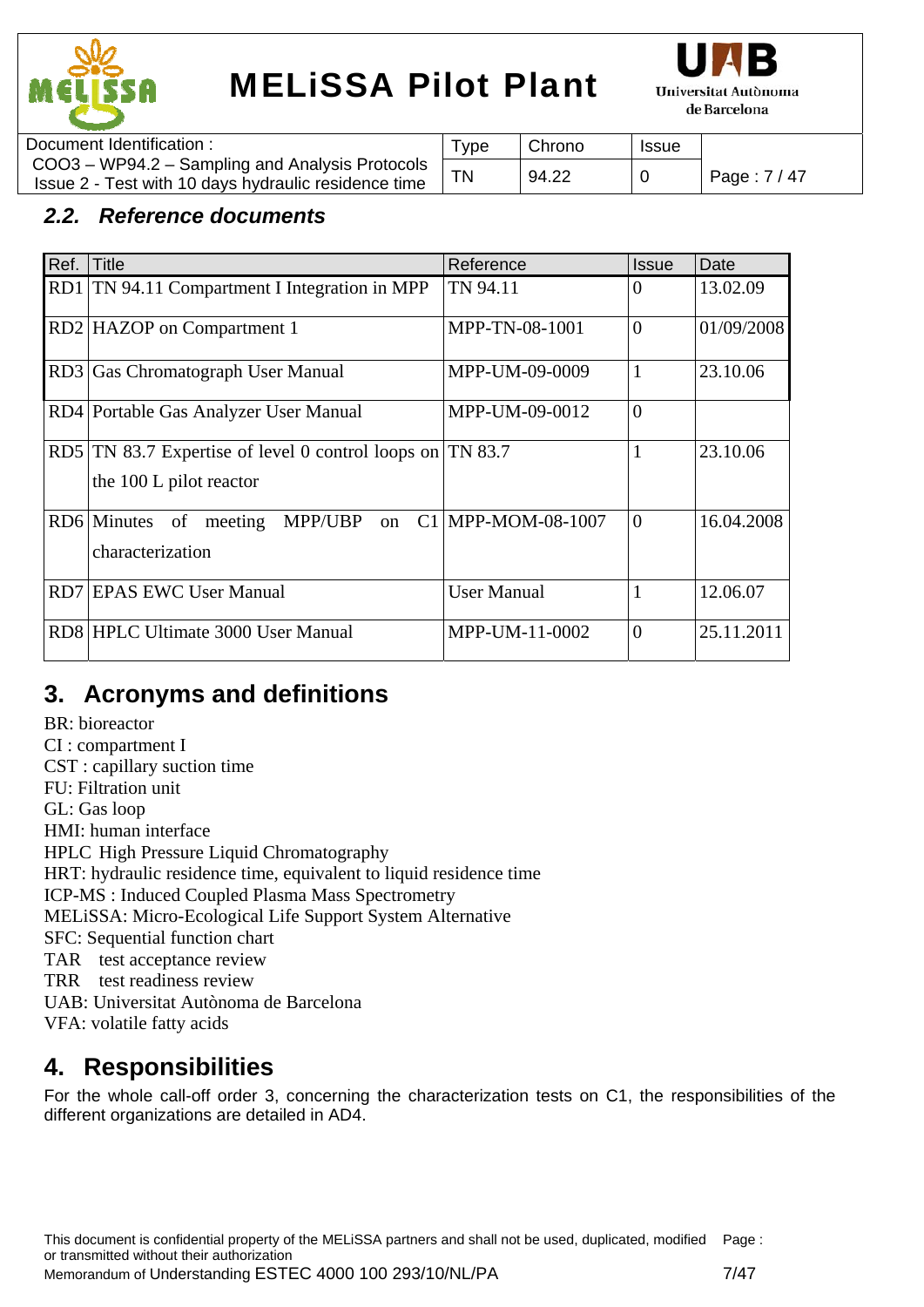



| Document Identification:                                                                                | Type: | Chrono | <b>Issue</b> |              |
|---------------------------------------------------------------------------------------------------------|-------|--------|--------------|--------------|
| COO3 - WP94.2 - Sampling and Analysis Protocols<br>Issue 2 - Test with 10 days hydraulic residence time |       | 94.22  |              | Page: $8/47$ |

## **5. Test items**

### *5.1. Description (PID, technical drawings, user manual)*

The compartment 1 was delivered in the MPP and installed as described in RD1.

It consists of 3 subunits or modules that are described on the PID AD5 and in the User Manual AD6, namely :

- The bioreactor and influent tank skid
- The gas loop skid
- The filtration unit skid

The system is operated automatically from a programmable logical controller (PLC) as described in AD7.

### *5.2. Hazards induced by test item and safety measures to be taken*

As explained in the hazard and operability study carried out on compartment 1 (cf. RD2), the main hazards induced by the operation of compartment 1 are:

- pressure (gas: up to 3 barg, liquid: up to 5 barg)
- temperature (steam sterilization)
- chemical (acid/base for pH control)
- biological (biohazard level 2 as a maximum when using faeces for the feeding of C1)
- flammable gases (H2, CH4) ;

The adequate individual protection measures shall be taken by the operators in order to limit the exposure to these hazards. As detailed in AD4, these measures include :

- wearing of a labcoat
- wearing of safety goggles
- wearing of gloves when manipulating materials or equipments
- respect of the user and maintenance instructions, in particular the respect of the confined and anaerobic conditions in the bioreactor

### *5.3. Instructions for operation*

See AD6 and AD7, and RD7

### *5.4. Instructions for maintenance*

See AD6 and AD7, AD8 and RD7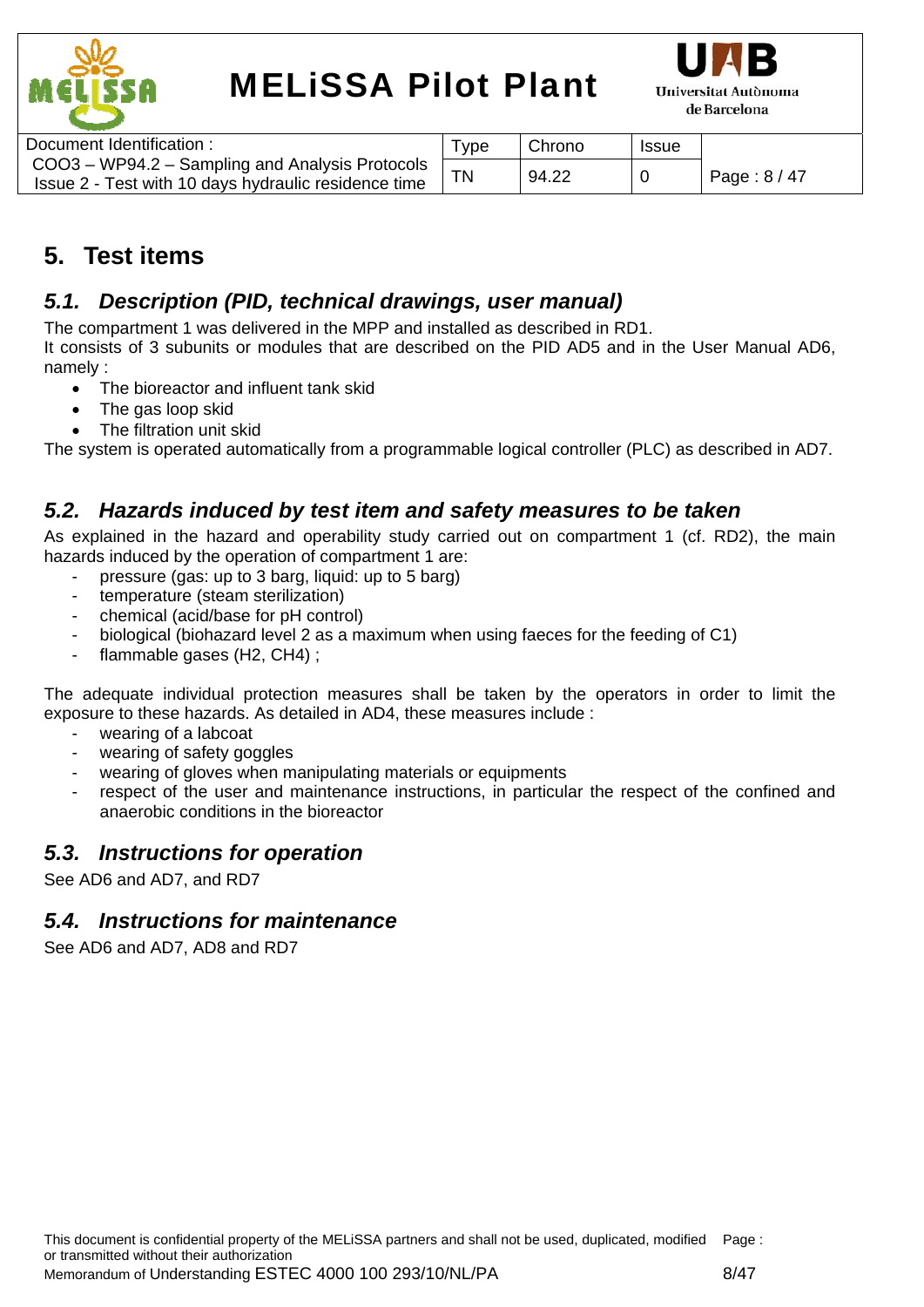



| Document Identification:                             | Type: | Chrono | <b>Issue</b> |              |
|------------------------------------------------------|-------|--------|--------------|--------------|
| COO3 – WP94.2 – Sampling and Analysis Protocols      |       |        |              |              |
| Issue 2 - Test with 10 days hydraulic residence time |       | 94.22  |              | Page: $9/47$ |
|                                                      |       |        |              |              |

## **6. Test logic**

### *6.1. Objectives of the tests*

The objective of the C1 characterization tests is to collect as many data as possible on steady state periods in order to provide the parameters necessary for the understanding of the C1 process behaviour and for the construction of a knowledge model.

For phase 3, the objective is to reach the steady state operating at 10 days HRT and collect all the main parameters characterizing the process at that hydraulic residence time. These parameters will then allow to determine if the success criteria fixed in AD4 have been reached.

### *6.2. Approach followed*

The approach followed for phase 3 of the characterization tests is to operate the C1 reactor in continuous mode in order to reach the targeted suspended matter concentration, and then to reach the steady state at 10 days HRT. For that steady state, a mass balance can be calculated on the bioreactor, as per the following equation

Solid&liquid feed input -> reactor content (liquid+solid) + gas output + filtrate output + reactor samplings/bleedings

This mass balance can be drawn at overall level and for the main chemical elements (by order of precedence C balance, then N balance, then O balance and H balance), and be related to the operational parameters of the C1 unit, which will provide a first set of equations for the knowledge model.

The different parameters to be recorded during the tests have been grouped in three categories by order of priority, as follows :

Priority 1 (high priority): all the data necessary for the characterization of compartment 1 and the long term operation of C1 in the MPP integrated loop including operating parameters measured online (like the pH, the temperature, the pressure, the gas composition in CO2 and CH4), and parameters measured offline (like the sterility checks of the filtrate output, the VFAs, the dry matter, the COD, the pH, the electroconductivity, the bacterial counts)

Priority 2 (medium priority): all the data necessary for computing mass balance on C1 bioreactor as per the hereabove equation (total and soluble nitrogen, soluble COD, ammonium, organic elemental composition, ashes, gas composition in H2, H2S and O2)

Priority 3 (low priority) : the remaining parameters used to refine the models later on (particles size, capillary suction time, proteins in total and soluble fractions, alkalinity, mineral elemental composition, gas contaminants)

The steady state indicators of the bioreactor are measured more frequently than once per HRT in order to detect the establishment of the steady state, these are:

- Dry matter content
- Total Chemical Oxygen Demand (CODtot)
- CO2 production rate
- VFA production rate and, for information, the ratio between the various VFAs compounds

When the steady state is reached, all the parameters of priority 1 and 2 are measured twice, separated by one HRT

This document is confidential property of the MELiSSA partners and shall not be used, duplicated, modified Page : or transmitted without their authorization Memorandum of Understanding ESTEC 4000 100 293/10/NL/PA 9/47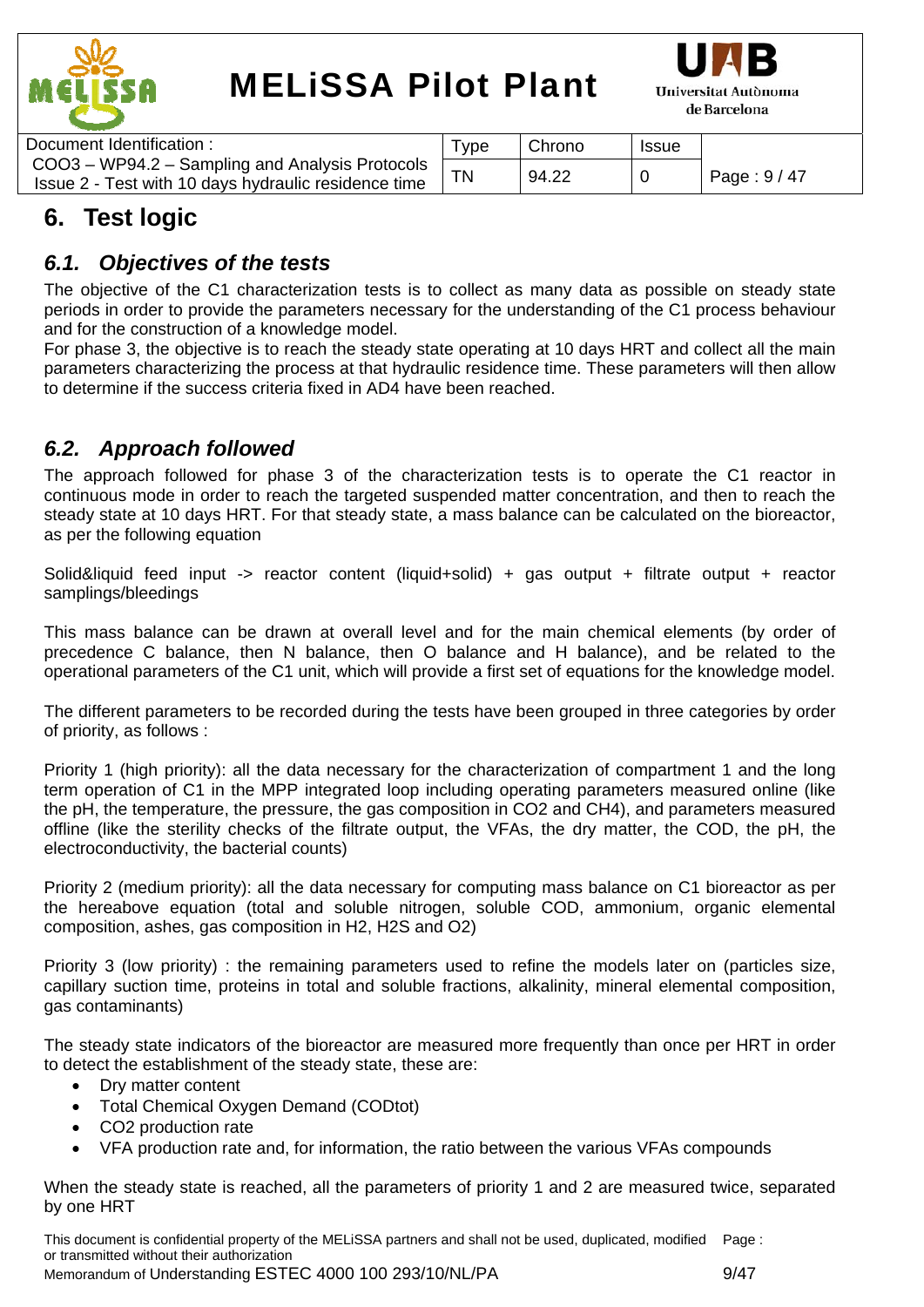



| Document Identification :                            | Type | Chrono | Issue |               |
|------------------------------------------------------|------|--------|-------|---------------|
| COO3 - WP94.2 - Sampling and Analysis Protocols      |      | 94.22  |       |               |
| Issue 2 - Test with 10 days hydraulic residence time |      |        |       | Page: 10 / 47 |

### *6.3. Applicable requirements*

See the test protocol AD9.

### *6.4. Recall of test sequence*

The characterization tests sequence can be summarized as follows :

Phase 1 : maintenance of the inoculum, 20 days HRT

Phase 2 : ramp-up of the culture in the C1 bioreactor up to continuous conditions, HRT evolving from 20 days up to10 days, reaching a dry matter content between 40g/L and 70g/L

Phase 3 : 10 days liquid residence time test

Phase 4 : 7 days liquid residence time test

Phase 5 : 13 days liquid residence time test

Phase 6 : 5 days liquid residence time test

### *6.5. Success/failure criteria for the 10 days HRT*

The characterization tests are considered successful if the specified conditions have been maintained and the expected data have been collected as per the sampling plan.

As per AD9, the steady state has been successfully reached if the following parameters are detected stable within the following deviations around their average on a period of 3 HRTs:

- Dry matter content : 15%
- Total Chemical Oxygen Demand (CODtot) : 15%
- CO2 production rate : 20%
- VFA production rate : 20%

The degree of closure of the mass balance is also considered as a success criterion for the sampling and analyses activities. The ratio of measured/calculated output mass by the measured/calculated input masses on the bioreactor should be higher than 90%.

Similar success criteria on C mass balance and N mass balance closures are defined and set to 80%.

For more details see the test protocol AD9.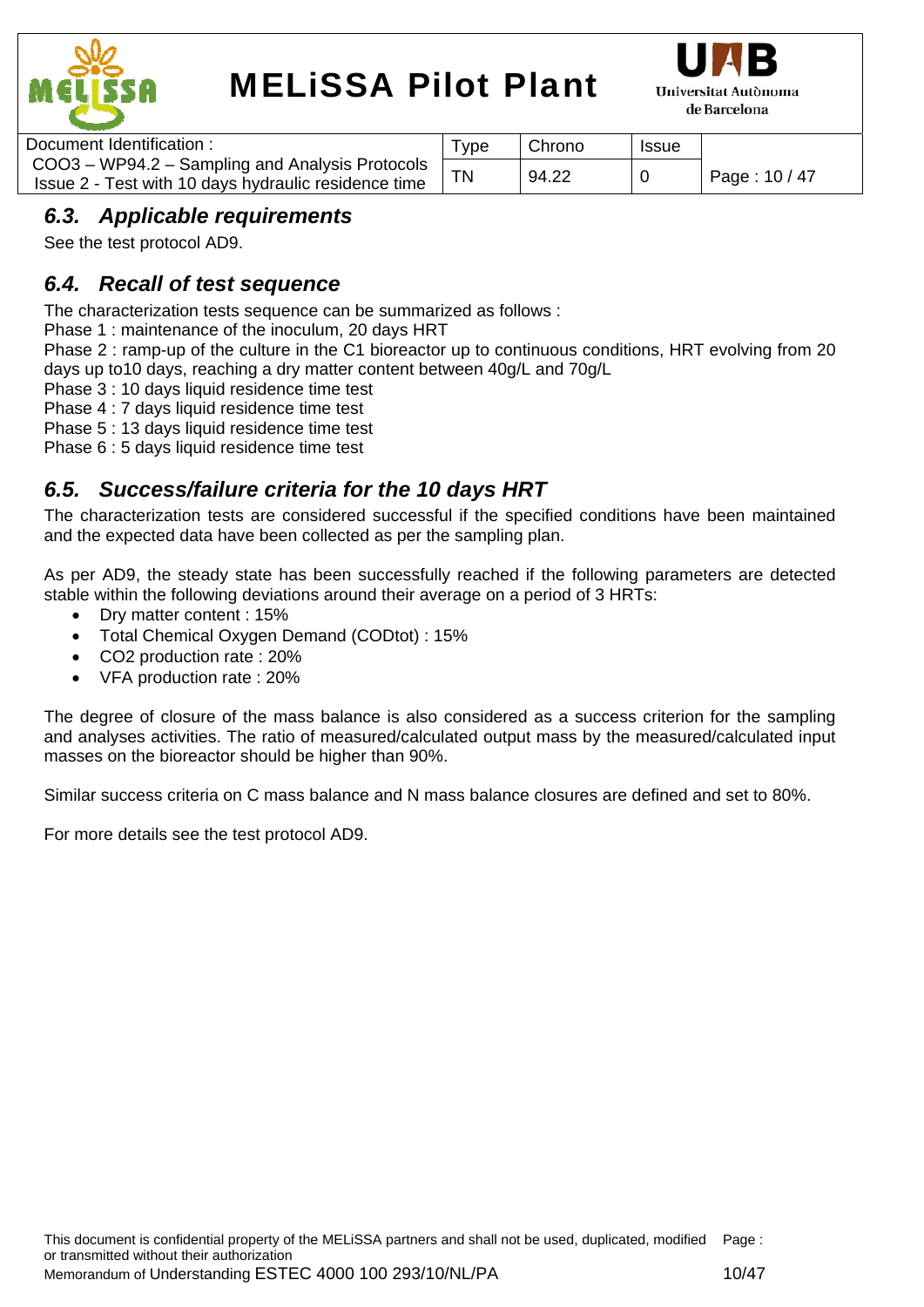



| Document Identification:                                                                                | vpe <sup>-</sup> | Chrono | <b>Issue</b> |               |
|---------------------------------------------------------------------------------------------------------|------------------|--------|--------------|---------------|
| COO3 - WP94.2 - Sampling and Analysis Protocols<br>Issue 2 - Test with 10 days hydraulic residence time |                  | 94.22  |              | Page: 11 / 47 |

## **7. Data collection plan – Sampling plan**

### *7.1. Uncertainty acceptance level*

The uncertainty budget has not been exhaustively assessed for all the measurement techniques to be implemented.

A general approach is to accept on all biological samples an uncertainty of 10% due to the natural variety present in the sample.

For three measurement techniques, the uncertainty was assessed, and the budget was calculated :

- pH see AD24 for the procedure details
- gas mass flow, see AD25 for the procedure details
- VFAs by Gas Chromatography, see AD26 for the procedure details

The calculated expanded uncertainties with a level of confidence of 95% are respectively +-0.065 pH unit for pH and 2% for CH4 gas mass flow.

For the VFAs measurement using the gas chromatography, the method reached an expanded uncertainty of 44% to 69% with a level of confidence of 95%, which led to the abandon of this technique for the alternative of VFAs measurements by HPLC that improved the repeatability and reduced uncertainties.

### *7.2. Measurement plan*

The measurement plan as discussed among the partners of call off order 3 includes the following parameters (cf. RD6)

| Phase              | Physical or chemical or biological parameter                   |
|--------------------|----------------------------------------------------------------|
| Liquid-solid phase | total liquid flow or volumes                                   |
|                    | Dry matter                                                     |
|                    | ashes                                                          |
|                    | sample volume and weight                                       |
|                    | <b>CHONS</b> total                                             |
|                    | Minerals: P, Ca, Mg, Na, K, Si, S, Fe, Al, Ba, Cr, Cu, Mn, Ni, |
|                    | Sr, Zn, Mo, Ti, Be, V, Co, As, Se, Pd, Pb, Cd, Sn, Sb, W, Hg   |
|                    | <b>VFAs</b>                                                    |
|                    | $NH4+$                                                         |
|                    | COD soluble                                                    |
|                    | COD total                                                      |
|                    | N total                                                        |
|                    | N soluble                                                      |
|                    | aerobic count                                                  |
|                    | anaerobic count                                                |
|                    | EC                                                             |
|                    | рH                                                             |
|                    | Temperature                                                    |
|                    | Proteins (total and soluble)                                   |
|                    | <b>Fibers</b>                                                  |
|                    | alkalinity                                                     |
|                    | <b>CST</b>                                                     |
|                    | turbidity                                                      |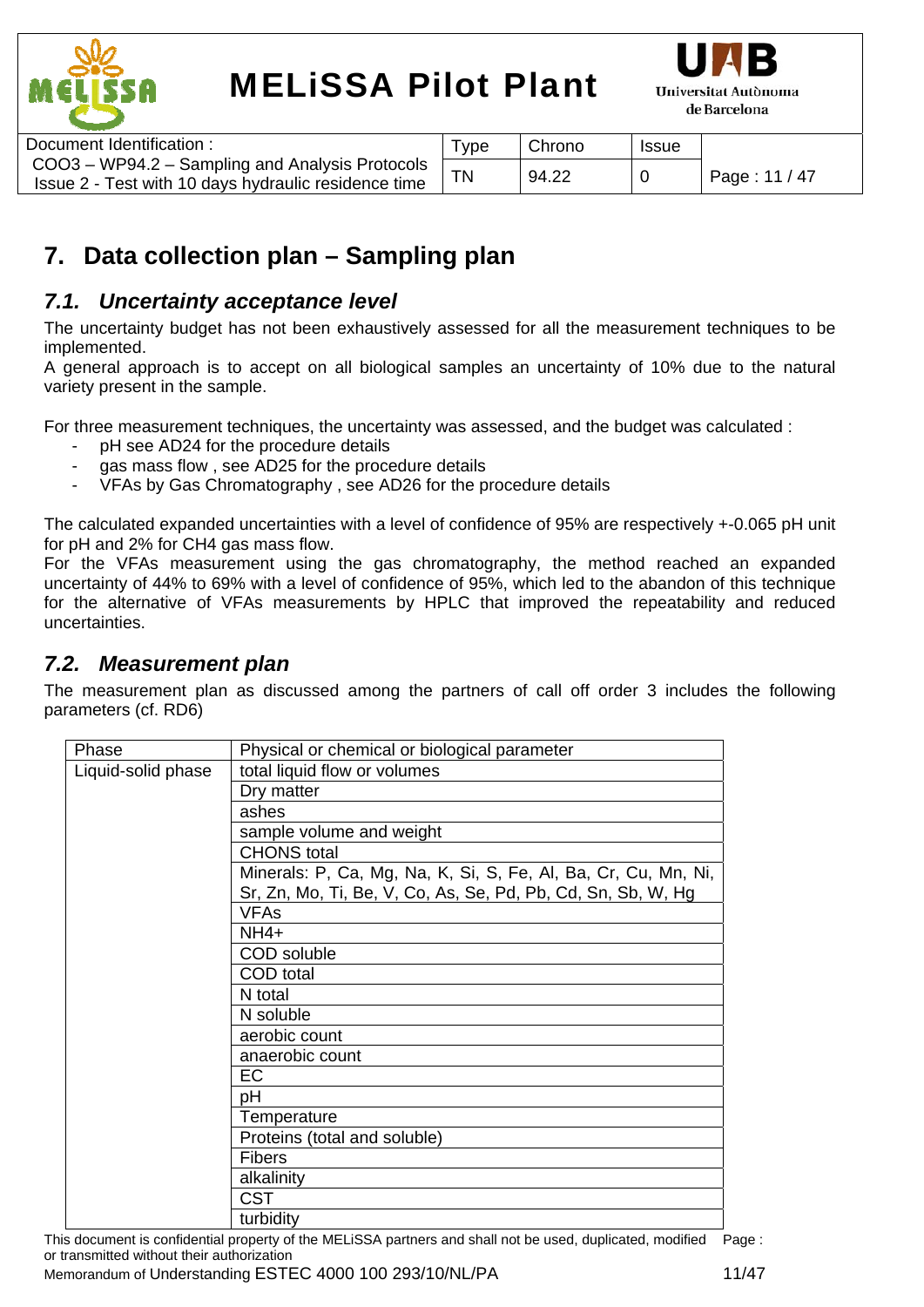



| Document Identification:                             | I ype     | Chrono | <b>Issue</b> |               |
|------------------------------------------------------|-----------|--------|--------------|---------------|
| COO3 - WP94.2 - Sampling and Analysis Protocols      | <b>TN</b> | 94.22  |              | Page: 12 / 47 |
| Issue 2 - Test with 10 days hydraulic residence time |           |        |              |               |

|           | Sterility of filtrate solution |
|-----------|--------------------------------|
|           | particles size                 |
| Gas phase | total mass gas flow or volumes |
|           | CO2 concentration              |
|           | CH4 concentration              |
|           | H <sub>2</sub> concentration   |
|           | H2S concentration              |
|           | O2 concentration               |
|           | Sample volume                  |
|           | Pressure                       |
|           | temperature                    |
|           | gas contaminants               |
|           |                                |

### *7.3. Sampling techniques*

The sampling techniques are used to recover gas and liquid/solid samples.

For gas samples, a dedicated circuit allows to continuously circulate, dry out and analyze the biogas for CO2 and CH4 assaying. A bypass line also allows to force the biogas from C1 bioreactor to a portable analyzer in order to make further assays (CH4,CO2, but also O2, H2 and H2S).

For liquid samples, various ports allow to bleed through manual valves the content of the tanks or circuits.

No continuous sampling of liquid/solid phase is planned.

When making a sampling, the first bled mL are discarded in order to take a sample that be representative of the sampling point. The discarded quantity is weighed. The sampled quantity is weighed as well.

The bleeding is a particular sampling of the liquid-solid phase that intends to regulate the dry matter content in a continuously agitated tank with perfusion. For clarity purposes, the bleeding is distinguished from the other samplings. The bled quantity is also weighed.

All samples are taken in aerobic conditions.

The samplings made on the filtrate circuits and tank, ie downstream the microfiltration membranes are made in sterile conditions, with a previous sterilization, in order to preserve the sterility of the filtrate circuits and to collect a non contaminated sample (see AD29).

### *7.4. Sampling ports location*

For the liquid-solid and gas samplings, various ports can be used.

### **7.4.1. Liquid sampling port on Influent Tank**

One sampling port is available on the lower part of the influent tank, controlled by HV 1000 07.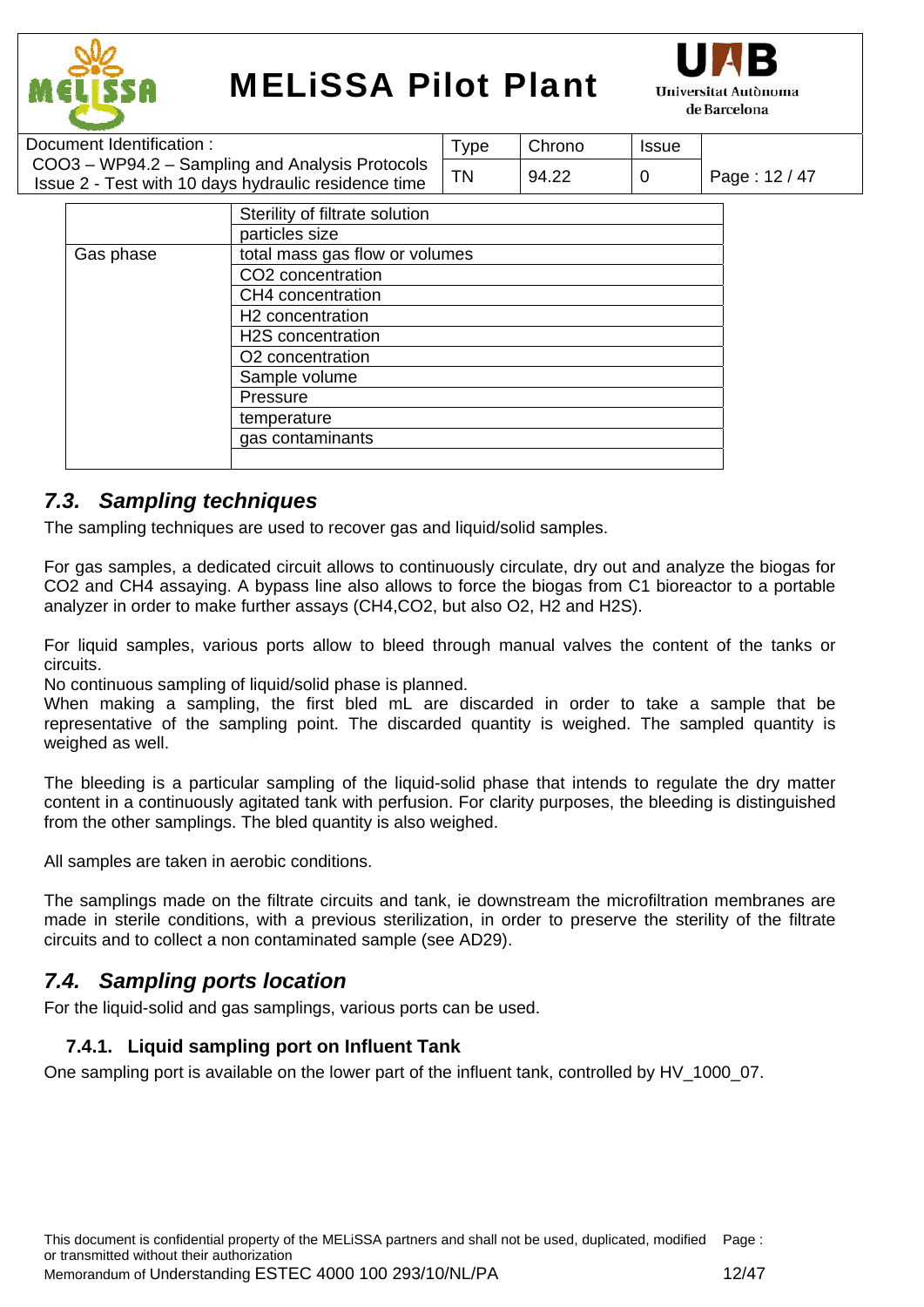



| Document Identification :                                                                               | $\tau_\mathsf{VDE}$ | Chrono | <b>Issue</b> |             |
|---------------------------------------------------------------------------------------------------------|---------------------|--------|--------------|-------------|
| COO3 - WP94.2 - Sampling and Analysis Protocols<br>Issue 2 - Test with 10 days hydraulic residence time | <b>TN</b>           | 94.22  |              | Page: 13/47 |
|                                                                                                         |                     |        |              |             |



Picture 1- influent tank sampling port

### **7.4.2. Liquid sampling port on Bioreactor Tank**

One sampling port is used to make the bleedings and samplings of liquid-solid phase on the bioreactor : the lower side port controlled by HV\_1007\_02.



Picture 2 – bioreactor sampling port

### **7.4.3. Liquid sampling port on Effluent Tank**

The steam sterilizable port HV\_1204\_02 can be used to take filtrate sample from the effluent tank VSL2 1204 01 and to proceed to harvest.

Another sterilizable port HV\_1204\_01 can be used to take smaller quantities of filtrate sample from the effluent tank VSL2 1204 01. It is sterilized applying an ethanol wick on the septum before introducing the syringe into the port.

For more details on the steps to follow for sterilization of these ports, see AD29.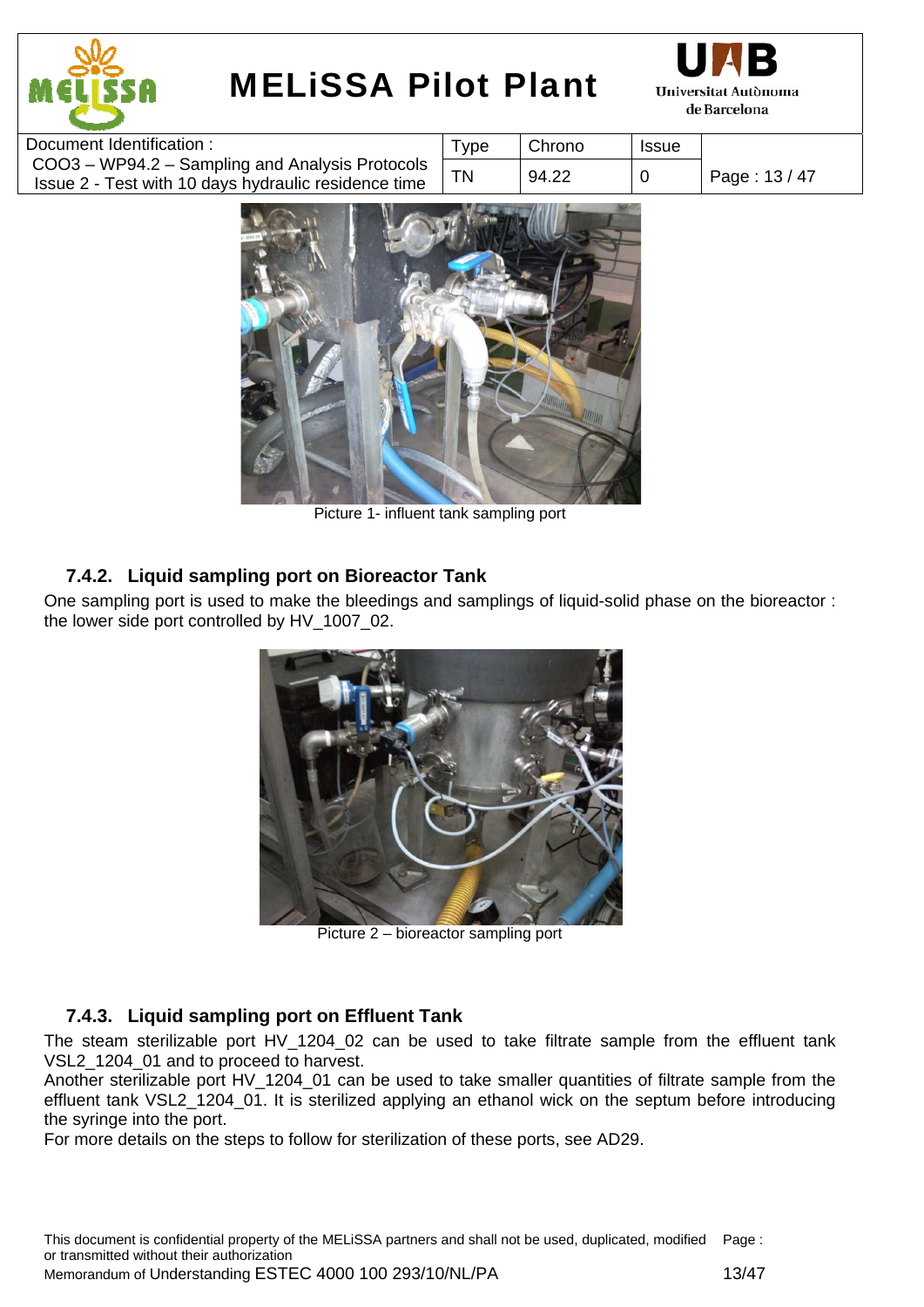



| Document Identification:                                                                                | $\tau_{\text{ype}}$ | Chrono | <b>Issue</b> |               |
|---------------------------------------------------------------------------------------------------------|---------------------|--------|--------------|---------------|
| COO3 - WP94.2 - Sampling and Analysis Protocols<br>Issue 2 - Test with 10 days hydraulic residence time | ΤN                  | 94.22  |              | Page: 14 / 47 |



Picture 3 – effluent tank harvesting port

### **7.4.1. Liquid sampling port on filtrate line**

The filtrate line downstream the ultrafiltration membranes and upstream the peristaltic pump PP\_1202\_01 is equipped with a steam sterilizable sampling port HV\_1210\_03, as shown in the following PID excerpt.

For more details on the steps to follow for sterilization of this port, see AD29.



Picture 4 - filtrate line sterilizable sampling port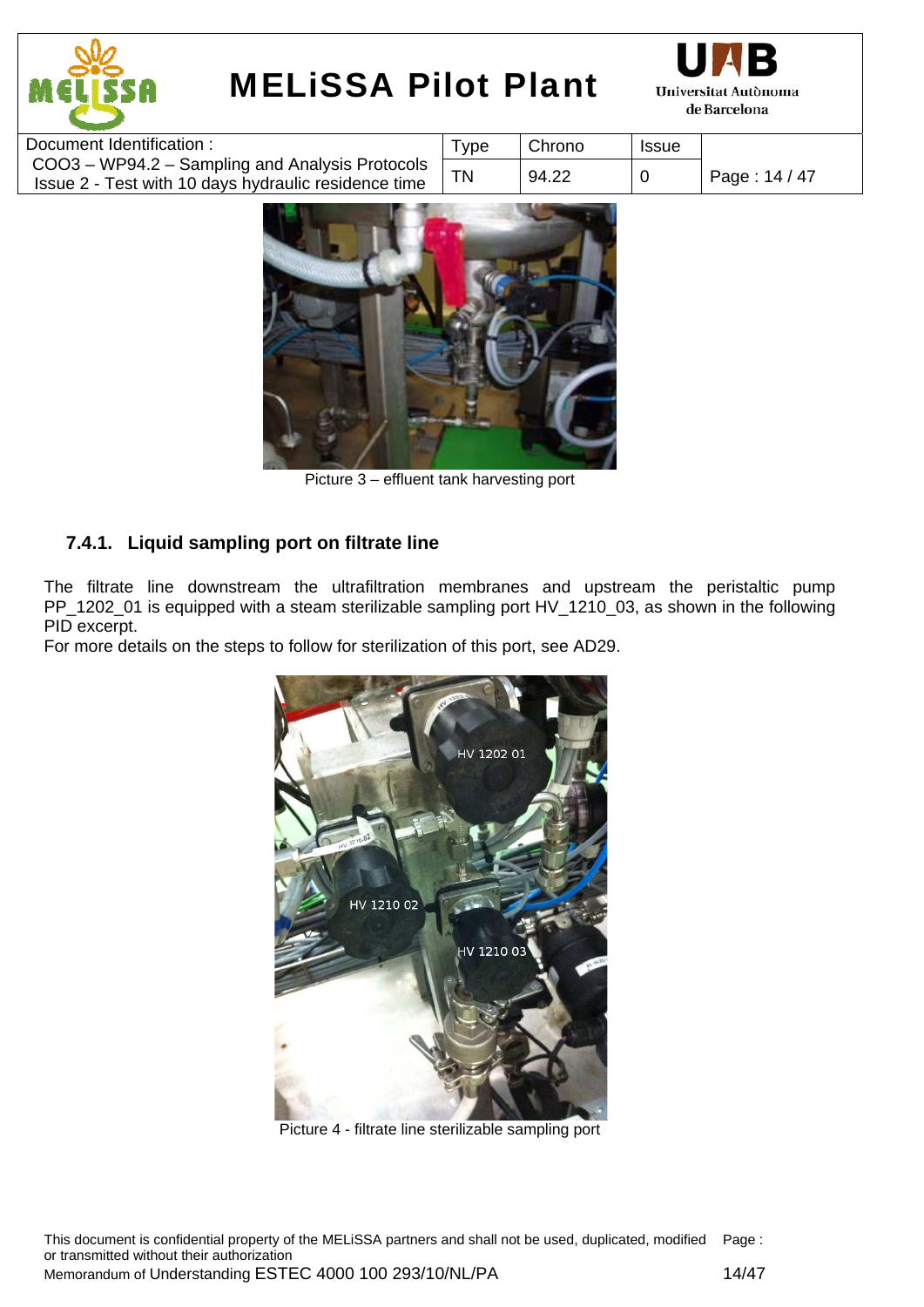

Picture 5 – sampling ports on effluent tank and filtrate line

### **7.4.2. Gas sampling ports on the bioreactor**

A bypass line allows to force the biogas from C1 bioreactor to a portable analyzer in order to make further assays (CH4,CO2, but also O2, H2 and H2S) and to return it to the bioreactor through HV .





This document is confidential property of the MELiSSA partners and shall not be used, duplicated, modified or transmitted without their authorization Page : Memorandum of Understanding ESTEC 4000 100 293/10/NL/PA 15/47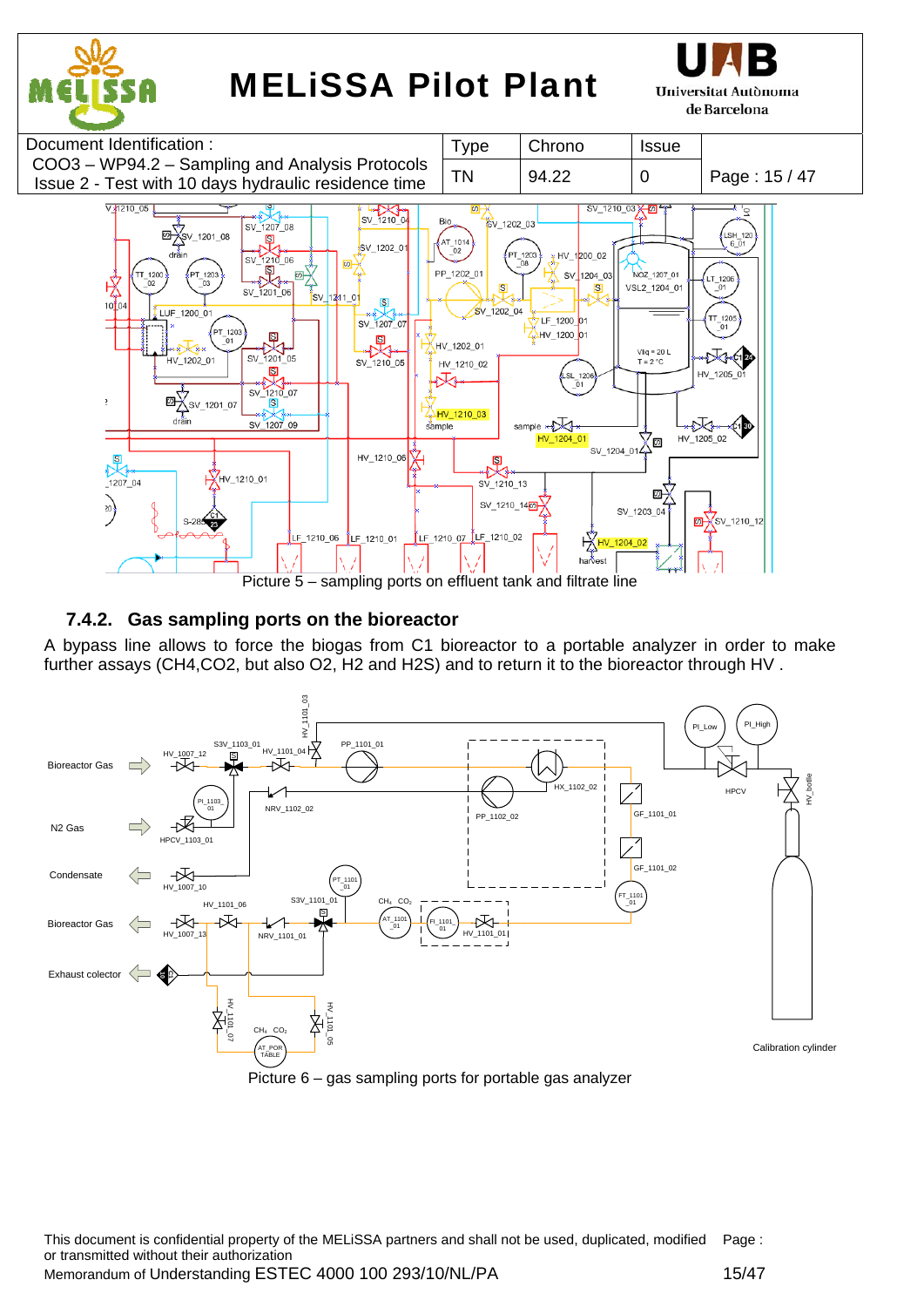



| Document Identification:                                                                                | $\tau_{\text{VDE}}$ | Chrono | <b>Issue</b> |               |
|---------------------------------------------------------------------------------------------------------|---------------------|--------|--------------|---------------|
| COO3 - WP94.2 - Sampling and Analysis Protocols<br>Issue 2 - Test with 10 days hydraulic residence time | TN                  | 94.22  |              | Page: 16 / 47 |
|                                                                                                         |                     |        |              |               |

### *7.5. Sampling recipients*

For the bleeding, a clean 2L bottle is used to recover the necessary volume. This bottle can then be used as a dispenser to extract several samples if needed for further analyses.

For the analyses, the samples are collected in a clean plastic recipient, with a maximum volume of 100mL and a screwable lid. The exact volume recovered into this recipient can be lower than 100mL but should be traced every time a sample is taken, preferably recording the mass of the sample.

Then depending on the analyses, specific containers can be used that are adapted to the requirements of the analysis technique :

- for HPLC, 1,5mL single use glass vials are used
- for Ivophilized samples, a 50mL single use Falcon tube is used

Some backup samples are taken in case analyses need to be repeated ; they are kept in the following recipients for conservation in frozen state at -20ºC :

- for HPLC samplesfor VFA analysis, one 2mL plastic Eppendorf is used for the deproteinized fraction of the sample
- for soluble fraction : two single use 2mL plastic Eppendorf are used
- for total broth : two single use 2mL plastic Eppendorf are used
- for lyophilized samples : the remaining quantity inside the 50mL single use Falcon tube

### *7.6. Use of the volumes extracted during the bleeding*

The quantity of liquid-solid phase recovered while making the bleeding can if needed be used as a sample to perform further analyses on the bioreactor content.

In that case, the volume of the bled bioreactor content has to be sufficient to provide the volume necessary for samples preparation.

### *7.7. Conditioning of the samples*

Important remark : before taking any aliquot from a sample to perform the mentioned analyses, the full sample should be previously agitated so that it is homogeneous.

The following analyses are made on the raw liquid sample :

pH, EC, COD of total fraction, proteins of total fraction, dry weight, ashes, particle size, anaerobic and aerobic counting, nitrogen of total fraction, particles size.

The following analyses are made on a sample that has been previously centrifuged and filtered on a 0.22 micron filter :

Ammonium, nitrogen of soluble fraction, COD of soluble fraction, proteins of soluble fraction, alkalinity.

For the VFAs analyses, the samples are first treated to degrade their proteins, then centrifuged and filtered on a 0.22 micron filter.

The following analyses are made on a sample that was previously frozen at -80ºC, lyophilized and homogenized by milling:

Minerals analysis, COHNS elemental analysis, fibers composition.

This document is confidential property of the MELiSSA partners and shall not be used, duplicated, modified Page : or transmitted without their authorization Memorandum of Understanding ESTEC 4000 100 293/10/NL/PA 16/47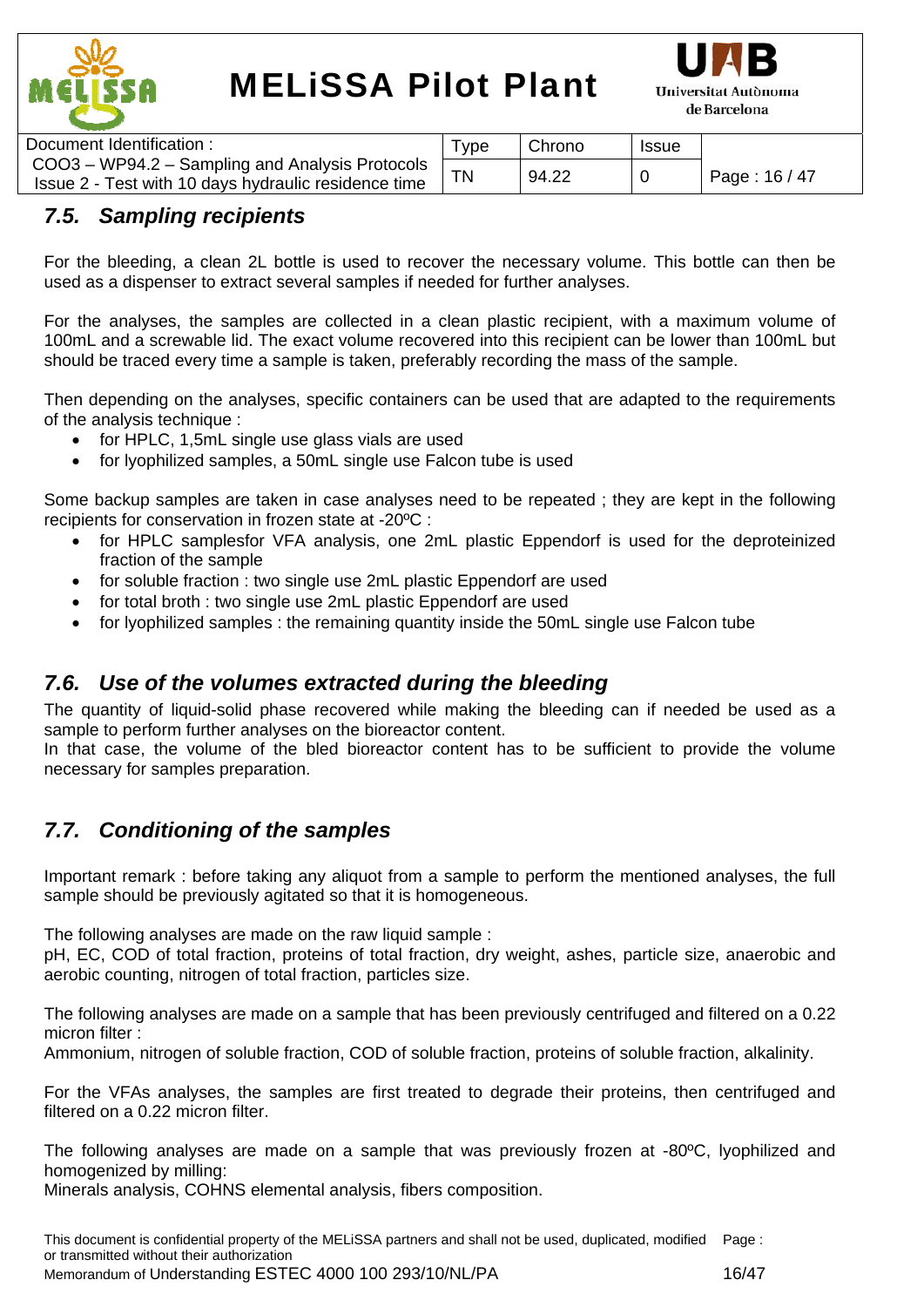



| Document Identification :                                                                               | 'ype | Chrono | <b>Issue</b> |               |
|---------------------------------------------------------------------------------------------------------|------|--------|--------------|---------------|
| COO3 - WP94.2 - Sampling and Analysis Protocols<br>Issue 2 - Test with 10 days hydraulic residence time |      | 94.22  |              | Page: 17 / 47 |

The backup samples follow the same treatment as for the nominal analysis but they are then reserved for further analysis and stored in frozen state at -20ºC.

The following table indicates the minimal volumes of sample needed to perform each analysis.

| Item               |                |                      |            | Preparation for analysis |                      | Backup for later analysis |                   |
|--------------------|----------------|----------------------|------------|--------------------------|----------------------|---------------------------|-------------------|
|                    |                | <b>Type</b><br>of    | Raw        |                          | Filtered Lyophilized | Volume/content            | <b>Type</b><br>of |
|                    |                | Priority recipient   | sample     |                          | sample               |                           | recipient         |
| Bleeding           |                | 2L<br>glass          | variable   |                          |                      | 1L to 2.5L                | Glass bottle      |
| volume             | 1              | bottle               |            |                          |                      |                           |                   |
|                    |                | 100mL                | 20mL       |                          |                      | N/A (fresh)               |                   |
| pH/EC              | 1              | plastic<br>container |            |                          |                      |                           |                   |
| Dry                |                |                      | 60mL       |                          |                      | $\gamma$                  |                   |
| weight/ashes       | 1              |                      |            |                          |                      |                           |                   |
| <b>Total N</b>     | $\overline{2}$ |                      | 5mL        |                          |                      | 2x2mL broth               | Eppendorf         |
| Proteins total     | 3              |                      | 2mL        |                          |                      |                           |                   |
|                    | 1              |                      | 2mL        |                          |                      |                           |                   |
| <b>COD</b> total   |                |                      | 5mL        | 3mL                      |                      | 2x2mL<br>soluble          |                   |
| Ammonium           | $\overline{2}$ |                      |            |                          |                      | fraction                  | Eppendorf         |
| <b>COD</b> soluble | $\overline{2}$ |                      |            |                          |                      |                           |                   |
| Soluble            |                |                      |            |                          |                      |                           |                   |
| nitrogen           | $\overline{2}$ |                      |            |                          |                      |                           |                   |
| Soluble            |                |                      | 2mL        | 2mL                      |                      |                           |                   |
| proteins           | 3              |                      |            |                          |                      |                           |                   |
| Alkalinity         | 3              |                      | 300mL      | 150mL                    |                      | N/A                       |                   |
|                    |                |                      | 5mL        | 4mL                      |                      | 2 mL                      | Eppendorf         |
|                    |                |                      |            |                          |                      | deproteinized             |                   |
| <b>VFA</b>         | 1              |                      |            |                          |                      | filtered broth            |                   |
|                    |                |                      | 200mL      |                          | 3g                   | 10g-20g                   | 50mL              |
| <b>CHONS</b>       | $\overline{2}$ |                      |            |                          |                      |                           | Falcon tube       |
| <b>Minerals</b>    | $\overline{2}$ |                      |            |                          | 3g                   |                           |                   |
| <b>Fibres</b>      | $\overline{3}$ |                      | 300mL      |                          | 5g                   |                           |                   |
|                    | $\overline{2}$ |                      | 12mL       | 10mL                     |                      |                           |                   |
| TIC/TOC            |                |                      | <b>TBD</b> |                          |                      |                           |                   |
| <b>CST</b>         | 3              |                      |            |                          |                      |                           |                   |
| Anaerobic          |                |                      | 0,5mL      |                          |                      | N/A(fresh)                |                   |
| count              | 1              |                      |            |                          |                      |                           |                   |
| Aerobic count      | $\mathbf 1$    |                      | 0,5mL      |                          |                      | N/A(fresh)                |                   |
| Sterility check    | 1              |                      | 10mL       |                          |                      | N/A(fresh)                |                   |
| Particle size      | 3              |                      | <b>TBD</b> |                          |                      |                           |                   |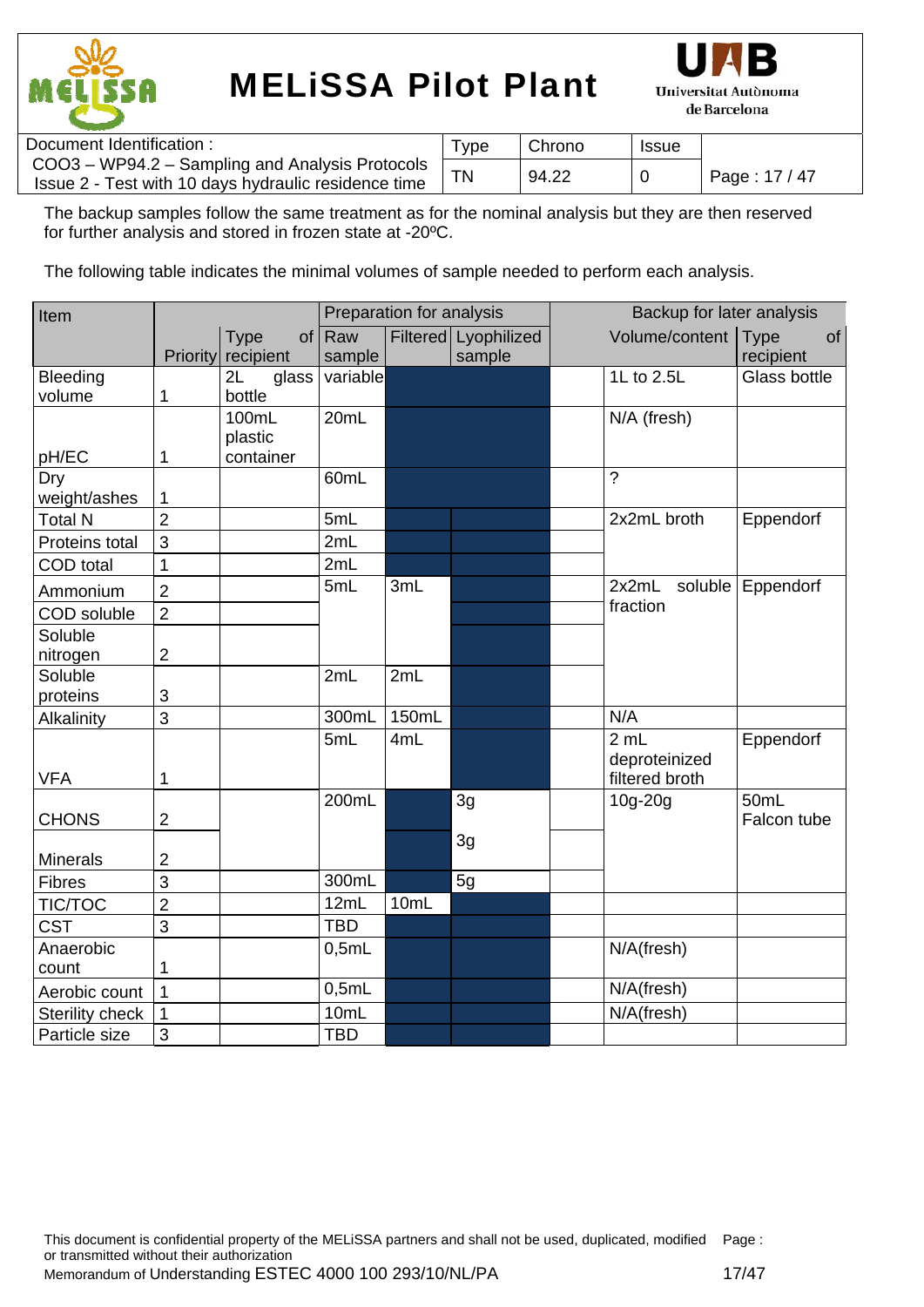



| Document Identification :                            | ™уре | Chrono | <b>Issue</b> |               |
|------------------------------------------------------|------|--------|--------------|---------------|
| COO3 – WP94.2 – Sampling and Analysis Protocols      |      |        |              |               |
| Issue 2 - Test with 10 days hydraulic residence time |      | 94.22  |              | Page: $18/47$ |
|                                                      |      |        |              |               |

### *7.8. Labelling of samples*

Samples are labelled in such a way that the label allows

- the identification of the originating process part (RC for bioreactor, ET for effluent tank, IT for influent tank, FL for filtration line)
- the identification of the date of the sampling
- the identification of the treatment implemented for the sample (RW raw sample, SF soluble fraction, DP deproteinized, LY lyophilized, DL dilution)

Additionally, the traceability to the record where the preparation steps of the sample are recorded is made on that record.

Example :

RC\_dd.mm.yy\_RW, ET\_dd.mm.yy\_DPDL20

The labelling is made by using an appropriate marker or by printing a sticker with the relevant information and protecting the inscriptions with adhesive tape.

### *7.9. Conservation of the samples :*

In case an analysis cannot be performed on a fresh raw liquid sample, the sample has to be stored in the fridge at 4ºC and analyzed within 8h.

In case an analysis cannot be performed on a filtered liquid sample, the sample has to be stored in the fridge at 4ºC and analyzed within 48h ; for VFAs, the samples stored at -20ºC can be analyzed within 2 months.

In case an analysis cannot be performed on a lyophilized sample, the sample has to be stored in dry conditions and analyzed within 6 months.

The samples that are taken as back-ups in order to perform or repeat some analyses are stored at -20ºC and can be analyzed within 2 months.

The gas samples are not stored ; they should be analyzed on the spot.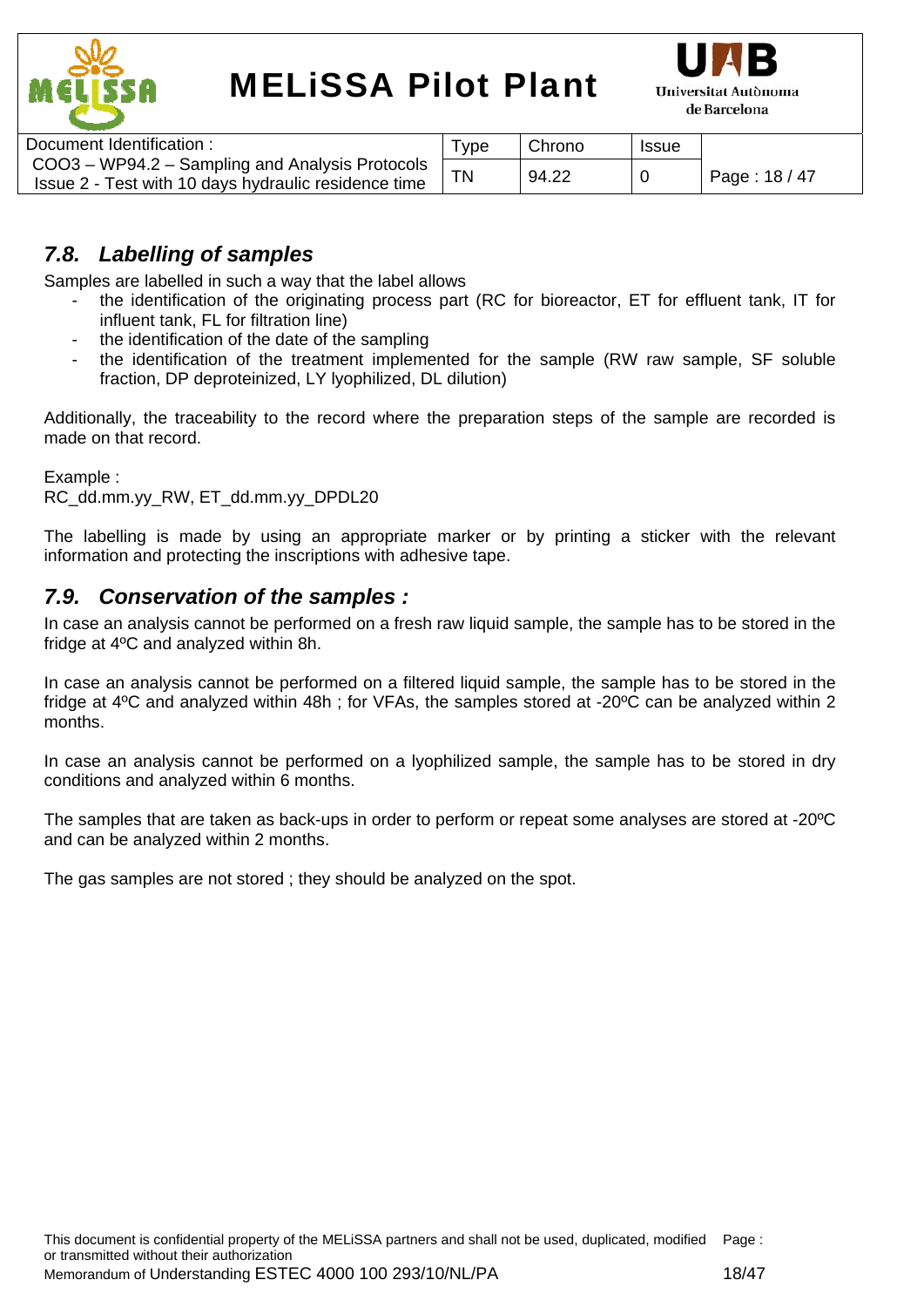



| Document Identification:                                                                                | vpe | Chrono | <b>Issue</b> |               |
|---------------------------------------------------------------------------------------------------------|-----|--------|--------------|---------------|
| COO3 - WP94.2 - Sampling and Analysis Protocols<br>Issue 2 - Test with 10 days hydraulic residence time |     | 94.22  |              | Page: 19 / 47 |

### *7.10. Sampling and analyses frequency on the liquid-solid phase*

The following six tables summarize the circuit where to sample and the frequency at which the samples should be taken on the liquid-solid phase, when the bioreactor is operated with a HRT of 10days. The frequencies of operation are relative to the applicable HRT.

Remarks :

- the steady state indicators are identified by a yellow highlighting in the following tables
- the operations marked on week-ends can be performed indifferently on Saturdays on Sundays due to operating constraints
- for the transient phase analyses, the analyses that are not required for steady state monitoring might be adjusted to the contingencies of the laboratory
- some frequencies for priority 3 analyses still have to be decided
- analyses or preparations are marked in orange cells when they can be performed on a batch of several samples, collected at distinct dates
- the backup samples are all described as "storage in frozen or lyophilized state" in the preparations and samplings sections
- for the effluent tank, the CHONS analyses will be limited to TIC/TOC technique on the soluble fraction, while soluble nitrogen will allow N determination in the liquid sample
- for the filtrate line and effluent tank, as explained in detail in AD29, in order to validate the sterility of the filtrate line and of the effluent tank, the samplings will be made on a daily basis in order to make sure that sterility can be reached on a 4 weeks period, then the applicable frequency will be the one specified in the tables

During the transient phase :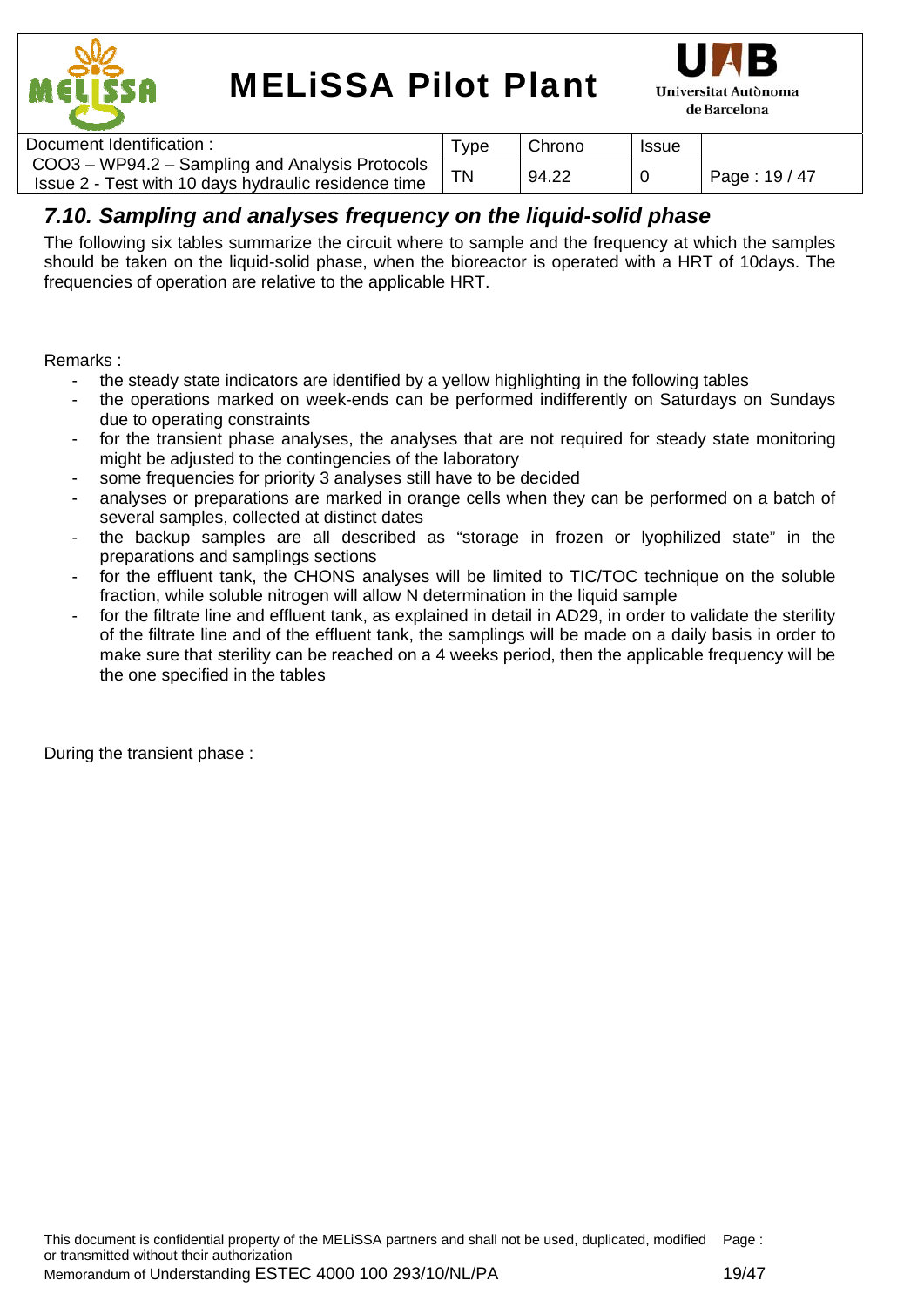



|              | Document Identification :                                   |                        |           |           |           |                        |           |         |                        |           | <b>Type</b> |           |           |           |           | Chrono    |           |   |  |             | <b>Issue</b> |           |           |          |               |            |                         |
|--------------|-------------------------------------------------------------|------------------------|-----------|-----------|-----------|------------------------|-----------|---------|------------------------|-----------|-------------|-----------|-----------|-----------|-----------|-----------|-----------|---|--|-------------|--------------|-----------|-----------|----------|---------------|------------|-------------------------|
|              | COO3 - WP94.2 - Sampling and Analysis Protocols             |                        |           |           |           |                        |           |         |                        | <b>TN</b> |             |           |           |           |           |           |           |   |  |             |              |           |           |          |               |            |                         |
|              | Issue 2 - Test with 10 days hydraulic residence time        |                        |           |           |           |                        |           |         |                        |           |             |           |           |           |           | 94.22     |           |   |  | $\mathbf 0$ |              |           |           |          | Page: 20 / 47 |            |                         |
|              |                                                             |                        |           |           |           |                        |           |         |                        |           |             |           |           |           |           |           |           |   |  |             |              |           |           |          |               |            |                         |
|              |                                                             |                        |           |           |           | <b>Transient Phase</b> |           |         |                        |           |             |           |           |           |           |           |           |   |  |             |              |           |           |          |               |            |                         |
|              |                                                             |                        |           |           |           |                        |           | Month 1 |                        |           |             |           |           |           |           |           |           |   |  | Month 2     |              |           |           |          |               |            |                         |
|              |                                                             |                        |           |           |           |                        |           |         |                        |           |             |           |           |           |           |           |           |   |  |             |              |           |           |          | frequency     |            |                         |
|              | <b>C1 Process Operations</b>                                |                        |           |           |           |                        |           |         |                        |           |             |           |           |           |           |           |           |   |  |             |              |           |           |          | per HRT       |            | frequency               |
|              |                                                             |                        |           |           |           |                        |           |         |                        |           |             |           |           |           |           |           |           |   |  |             |              |           |           |          | in the        |            | specified               |
|              |                                                             |                        |           |           |           |                        |           |         |                        |           |             |           |           |           |           |           |           |   |  |             |              |           |           |          | planning      |            | per HRT                 |
|              | <b>Bioreactor</b>                                           |                        |           |           |           |                        |           |         |                        |           |             |           |           |           |           |           |           |   |  |             |              |           |           |          |               |            |                         |
|              | samplings and preparations                                  |                        |           |           |           |                        |           |         |                        |           |             |           |           |           |           |           |           |   |  |             |              |           |           |          |               |            |                         |
|              |                                                             |                        |           |           |           |                        |           |         |                        |           |             |           |           |           |           |           |           |   |  |             |              |           |           |          |               |            |                         |
|              | 1 Bleeding                                                  |                        |           |           |           |                        |           |         |                        |           |             |           |           |           |           |           |           |   |  |             |              |           |           |          |               | 8,6        | 10                      |
|              | 2 Sampling for analysis of total fraction                   |                        |           |           |           |                        |           |         |                        |           |             |           |           |           |           |           |           |   |  |             |              |           |           |          |               | 6,1        | 2                       |
|              |                                                             |                        |           |           |           |                        |           |         |                        |           |             |           |           |           |           |           |           |   |  |             |              |           |           |          |               |            |                         |
|              | 3 Storage of total fraction in frozen state                 | $\bullet$              |           |           |           |                        |           |         |                        |           |             |           | ٠         |           |           | $\bullet$ |           |   |  |             |              |           |           | $\cdots$ |               | 2,1        | 2                       |
| 4            | Sampling for analysis of VFAs                               | $\bullet$              |           |           |           |                        |           |         | C                      |           |             |           |           |           |           |           |           |   |  |             |              | $\bullet$ |           |          |               | 2,9        | $\overline{\mathbf{c}}$ |
| 5            | Preparation of samples for VFA analysis                     | $\bullet$              |           |           |           |                        | $\bullet$ |         |                        |           |             |           |           |           |           |           | $\bullet$ |   |  |             |              |           |           |          |               | 2,9        | $\overline{c}$          |
|              |                                                             |                        |           |           |           |                        |           |         |                        |           |             |           |           |           |           |           |           |   |  |             |              |           |           |          |               |            |                         |
| 6            | Storage of VFA samples in frozen state                      | $\bullet$              |           |           |           |                        | $\bullet$ |         | $\bullet$              |           |             | $\bullet$ |           |           |           |           | $\bullet$ |   |  |             |              | $\bullet$ |           |          |               | 2,9        | 2                       |
| 7            | Sampling for analysis of soluble fraction                   |                        | $\bullet$ |           |           |                        |           |         |                        |           |             |           | $\bullet$ |           |           |           |           |   |  |             |              |           |           |          |               | 0,7        | 0,5                     |
| 8            | Filtering of sample                                         |                        | $\bullet$ |           |           |                        |           |         |                        |           |             |           |           |           |           |           |           |   |  |             |              |           |           |          |               | 0,7        | 0,5                     |
|              |                                                             |                        |           |           |           |                        |           |         |                        |           |             |           |           |           |           |           |           |   |  |             |              |           |           |          |               |            |                         |
| 9            | Storage of filtered sample in frozen state                  |                        | $\bullet$ |           |           |                        |           |         |                        |           |             |           |           |           |           |           |           |   |  |             |              |           | ٠         |          |               | 0,7        | 0,5                     |
|              | 10 Lyophilization                                           | $\bullet$<br>$\bullet$ |           |           |           |                        |           |         | $\bullet$<br>$\bullet$ |           |             |           |           |           |           |           |           |   |  |             |              |           |           |          |               | 1,1        | 1                       |
|              | 11 storage in lyophilized state                             |                        |           |           |           |                        |           |         |                        |           |             |           |           |           |           |           |           |   |  |             |              |           |           |          |               | 1,1        | $1\,$                   |
|              | analyses on total fraction                                  |                        |           |           |           |                        |           |         |                        |           |             |           |           |           |           |           |           |   |  |             |              |           |           |          |               |            |                         |
|              | 1 Dry weight                                                | $\bullet$              |           |           | $\bullet$ |                        |           |         | $\bullet$              |           |             | $\bullet$ |           | $\bullet$ |           |           |           |   |  |             |              | $\bullet$ |           |          |               | 2,9        | 2                       |
| $\mathbf{2}$ | COD, total                                                  |                        |           |           |           |                        |           |         |                        |           |             | $\bullet$ |           |           |           |           |           |   |  |             |              |           |           | $\cdots$ |               | 1,4        | 1,33                    |
| 3            | Ashes                                                       |                        |           |           |           |                        |           |         | $\bullet$              |           |             |           |           |           |           |           | $\bullet$ |   |  |             |              |           |           |          |               | 1,1        | 1                       |
| 4<br>5       | Nitrogen conc., total sample<br>Protein conc., total sample | $\bullet$<br>$\bullet$ |           |           |           |                        |           |         |                        |           |             |           |           |           |           |           | c         |   |  |             |              |           |           |          |               | 1,1<br>1,1 | 1<br>$\mathbf{1}$       |
| 6            | pH (offline)                                                |                        | $\bullet$ |           |           |                        |           |         |                        |           |             |           |           |           |           |           |           | C |  |             |              |           |           |          |               | 1,4        | 1,33                    |
| 7            | Electroconductivity                                         |                        | $\bullet$ |           |           |                        |           |         |                        |           |             |           |           |           |           |           |           |   |  |             |              |           |           |          |               | 1,4        | 1,33                    |
|              |                                                             |                        |           |           |           |                        |           |         |                        |           |             |           |           |           |           |           |           |   |  |             |              |           |           | $\cdots$ |               |            |                         |
| 8            | Microbial count (aerobic)                                   |                        |           |           |           |                        |           |         |                        |           |             |           |           | ٠         |           |           |           |   |  |             |              |           |           |          |               | 0,7        | 0,5                     |
|              |                                                             |                        |           |           |           |                        |           |         |                        |           |             |           |           |           |           |           |           |   |  |             |              |           |           |          |               |            |                         |
| 9            | Microbial count (anaerobic)                                 |                        |           |           |           |                        |           |         |                        |           |             |           |           | $\bullet$ |           |           |           |   |  |             |              |           |           |          |               | 0,7        | 0,5                     |
| 10           | Particle size                                               |                        |           | $\bullet$ |           |                        |           |         |                        |           |             |           |           | $\bullet$ |           |           |           |   |  |             |              |           |           |          |               |            | $0.7$ TBD               |
|              | 11 VIAMASS                                                  |                        |           |           |           |                        |           |         |                        |           |             |           |           |           |           |           |           |   |  |             |              |           |           |          | online        |            | online                  |
|              | analyses on soluble fraction                                |                        |           |           |           |                        |           |         |                        |           |             |           |           |           |           |           |           |   |  |             |              |           |           |          |               |            |                         |
|              | 12 VFA composition analysis (HPLC)                          |                        |           |           |           |                        | 0         |         |                        |           |             |           |           |           | $\bullet$ |           |           |   |  |             |              | $\bullet$ |           |          |               | 0,7        | $\overline{2}$          |
|              | 13 COD, soluble fraction                                    |                        | $\bullet$ |           |           |                        |           |         |                        |           |             |           |           |           |           |           |           |   |  |             |              |           |           |          |               | 0,4        | 0,33                    |
|              | 14 Nitrogen conc., soluble fraction                         |                        | $\bullet$ |           |           |                        |           |         |                        |           |             |           |           |           |           |           |           |   |  |             |              |           |           |          |               | 0,4        | 0,33                    |
| 15           | Ammonium conc., soluble fraction                            |                        | $\bullet$ |           |           |                        |           |         |                        |           |             |           |           |           |           |           |           |   |  |             |              |           |           |          |               | 0,4        | 0,33                    |
| 16           | Protein conc., soluble fraction                             |                        | $\bullet$ |           |           |                        |           |         |                        |           |             |           |           |           |           |           |           |   |  |             |              |           | ٠         |          |               | 0,4        | 0,33                    |
|              | 17 Alkalinity                                               |                        | $\bullet$ |           |           |                        |           |         |                        |           |             |           |           |           |           |           |           |   |  |             |              |           | $\bullet$ | $\cdots$ |               | 0,4        | 0,33                    |
|              | analyses on lyophilized fraction                            |                        |           |           |           |                        |           |         |                        |           |             |           |           |           |           |           |           |   |  |             |              |           |           |          |               |            |                         |
|              | 18 Fibres composition                                       | $\bullet$              |           |           |           |                        |           |         |                        |           |             | $\bullet$ |           |           |           |           |           |   |  |             |              | $\bullet$ |           |          |               | 0,7        | 0,5                     |
|              | 19 Organic elements conc. (COHNS)                           | 0                      |           |           |           |                        |           |         |                        |           |             |           |           |           |           |           |           |   |  |             |              | $\bullet$ |           | $\cdots$ |               | 0,4        | 0,33                    |
|              | 20 Inorganic elements conc.                                 |                        |           |           |           |                        |           |         |                        |           |             |           |           |           |           |           |           |   |  |             |              | $\bullet$ |           | $\cdots$ |               | 0,4        | 0,33                    |

Table 1- samplings and analyses on the C1 bioreactor in transient phase

This document is confidential property of the MELiSSA partners and shall not be used, duplicated, modified Page : or transmitted without their authorization Memorandum of Understanding ESTEC 4000 100 293/10/NL/PA 20/47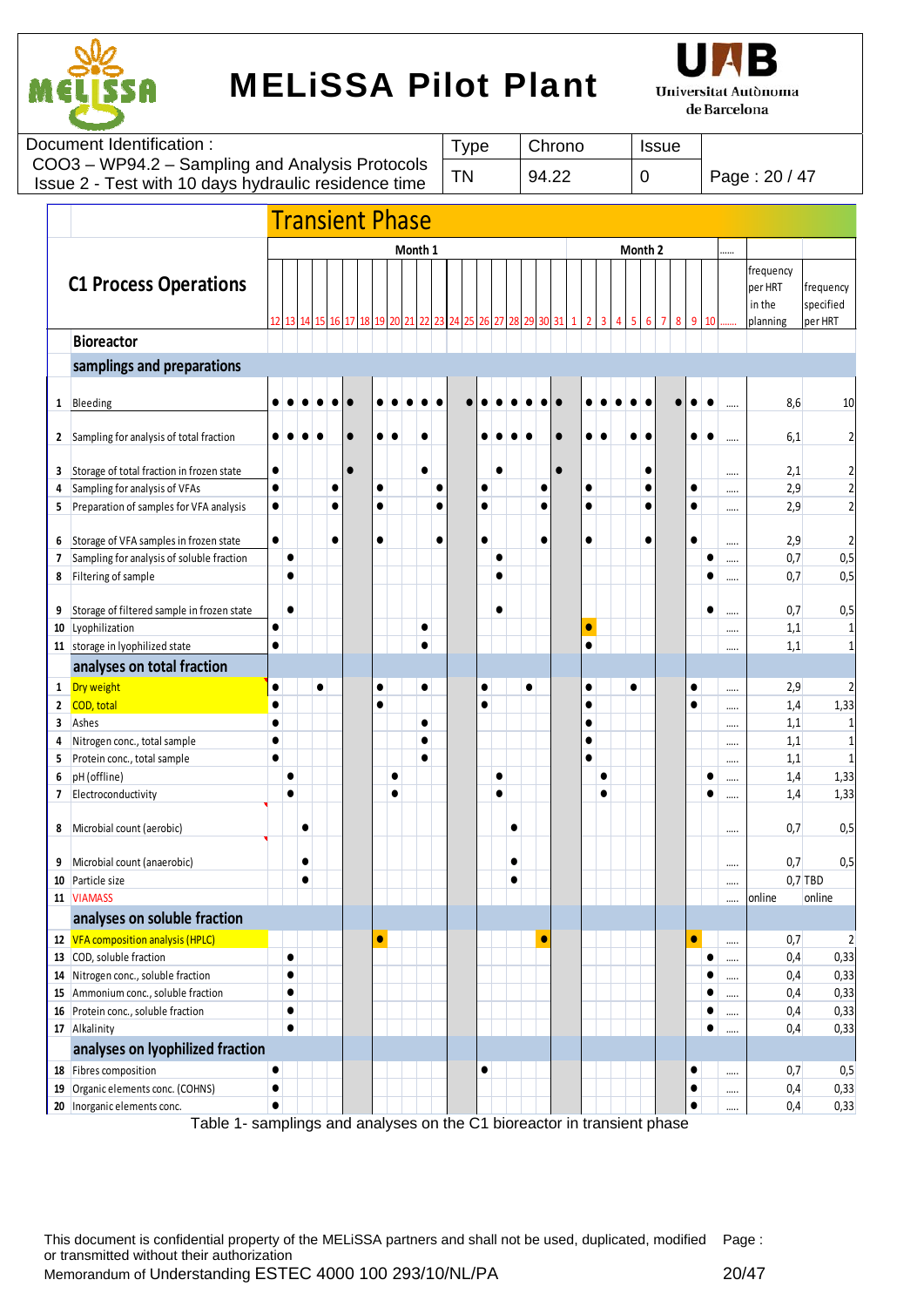



| Document Identification:                                                                                | Tvpe | Chrono | <b>Issue</b> |               |
|---------------------------------------------------------------------------------------------------------|------|--------|--------------|---------------|
| COO3 - WP94.2 - Sampling and Analysis Protocols<br>Issue 2 - Test with 10 days hydraulic residence time | TN   | 94.22  |              | Page: 21 / 47 |
|                                                                                                         |      |        |              |               |

|                                                             |                                                                                                                                                                                                                                                                                                                              |                                                                            |                                     |           |           | <b>Transient Phase</b> |                                     |           |                        |                                     |    |                     |                        |           |           |    |                                     |           |           |         |   |                                     |           |                              |                                                      |                                                                     |
|-------------------------------------------------------------|------------------------------------------------------------------------------------------------------------------------------------------------------------------------------------------------------------------------------------------------------------------------------------------------------------------------------|----------------------------------------------------------------------------|-------------------------------------|-----------|-----------|------------------------|-------------------------------------|-----------|------------------------|-------------------------------------|----|---------------------|------------------------|-----------|-----------|----|-------------------------------------|-----------|-----------|---------|---|-------------------------------------|-----------|------------------------------|------------------------------------------------------|---------------------------------------------------------------------|
|                                                             |                                                                                                                                                                                                                                                                                                                              |                                                                            |                                     |           |           |                        |                                     |           | Month 1                |                                     |    |                     |                        |           |           |    |                                     |           |           | Month 2 |   |                                     |           |                              |                                                      |                                                                     |
|                                                             | <b>C1 Process Operations</b>                                                                                                                                                                                                                                                                                                 | 12                                                                         | 13                                  | 14<br>15  | 16        | 18<br>17               | 19                                  | 20        | 21                     |                                     | 24 | 26                  | 27                     | 29        | 30        | 31 |                                     |           |           | 6       | 8 | 9                                   | 10        |                              | frequency<br>per HRT<br>in the<br>planning           | frequency<br>specified<br>per HRT                                   |
|                                                             | <b>Influent Tank</b>                                                                                                                                                                                                                                                                                                         |                                                                            |                                     |           |           |                        |                                     |           |                        |                                     |    |                     |                        |           |           |    |                                     |           |           |         |   |                                     |           |                              |                                                      |                                                                     |
|                                                             | samplings and preparations                                                                                                                                                                                                                                                                                                   |                                                                            |                                     |           |           |                        |                                     |           |                        |                                     |    |                     |                        |           |           |    |                                     |           |           |         |   |                                     |           |                              |                                                      |                                                                     |
| 2<br>3<br>4<br>5<br>6<br>$\overline{\phantom{a}}$<br>8<br>9 | Sampling for analysis of total fraction<br>Storage of total fraction in frozen state<br>Sampling for analysis of VFAs<br>Preparation of samples for VFA analysis<br>Storage of VFA samples in frozen state<br>Sampling for analysis of soluble fraction<br>Filtering of sample<br>Storage of filtered sample in frozen state | $\bullet$<br>$\bullet$<br>$\bullet$<br>$\bullet$<br>$\bullet$<br>$\bullet$ | $\bullet$<br>$\bullet$<br>$\bullet$ | $\bullet$ | $\bullet$ | $\bullet$              | $\bullet$<br>$\bullet$<br>$\bullet$ |           |                        | $\bullet$<br>$\bullet$<br>$\bullet$ |    | O<br>0<br>$\bullet$ | $\bullet$<br>$\bullet$ |           | $\bullet$ |    | $\bullet$<br>$\bullet$<br>$\bullet$ |           |           | C       |   | $\bullet$<br>$\bullet$<br>$\bullet$ |           | <br><br><br><br><br><br><br> | 5,4<br>2,1<br>2,9<br>2,9<br>2,9<br>0,7<br>0,7<br>0,7 | 2<br>$\overline{c}$<br>$\overline{\mathbf{c}}$<br>0,5<br>0,5<br>0,5 |
| 10<br>11                                                    | Lyophilization<br>storage in lyophilized state                                                                                                                                                                                                                                                                               | $\bullet$                                                                  |                                     |           |           |                        |                                     |           | $\bullet$<br>$\bullet$ |                                     |    |                     |                        |           |           |    | $\bullet$<br>$\bullet$              |           |           |         |   |                                     |           |                              | 1,1<br>1,1                                           | -1<br>1                                                             |
|                                                             | analyses on total fraction                                                                                                                                                                                                                                                                                                   |                                                                            |                                     |           |           |                        |                                     |           |                        |                                     |    |                     |                        |           |           |    |                                     |           |           |         |   |                                     |           |                              |                                                      |                                                                     |
| 1                                                           | Dry weight                                                                                                                                                                                                                                                                                                                   | $\bullet$                                                                  |                                     | $\bullet$ |           |                        | $\bullet$                           |           | $\bullet$              |                                     |    | 0                   |                        | $\bullet$ |           |    | 0                                   |           | $\bullet$ |         |   | $\bullet$                           |           |                              | 2,9                                                  | 2                                                                   |
| 2                                                           | COD, total                                                                                                                                                                                                                                                                                                                   | $\bullet$                                                                  |                                     |           |           |                        | $\bullet$                           |           |                        |                                     |    |                     |                        |           |           |    | 0                                   |           |           |         |   | $\bullet$                           |           | <br>                         | 1,4                                                  | 1,33                                                                |
| 3                                                           | Ashes                                                                                                                                                                                                                                                                                                                        | $\bullet$                                                                  |                                     |           |           |                        |                                     |           | $\bullet$              |                                     |    |                     |                        |           |           |    | $\bullet$                           |           |           |         |   |                                     |           |                              | 1,1                                                  | $\mathbf{1}$                                                        |
| 4                                                           | Nitrogen conc., total sample                                                                                                                                                                                                                                                                                                 | $\bullet$                                                                  |                                     |           |           |                        |                                     |           | 0                      |                                     |    |                     |                        |           |           |    | $\bullet$                           |           |           |         |   |                                     |           | $\cdots$                     | 1,1                                                  | 1                                                                   |
| 5                                                           | Protein conc., total sample                                                                                                                                                                                                                                                                                                  | $\bullet$                                                                  |                                     |           |           |                        |                                     |           |                        |                                     |    |                     |                        |           |           |    | $\bullet$                           |           |           |         |   |                                     |           |                              | 1,1                                                  | 1                                                                   |
| 6                                                           | pH (offline)                                                                                                                                                                                                                                                                                                                 |                                                                            | $\bullet$                           |           |           |                        |                                     | $\bullet$ |                        |                                     |    |                     | $\bullet$              |           |           |    |                                     | $\bullet$ |           |         |   |                                     |           |                              | 1,4                                                  | 1                                                                   |
| 7                                                           | Electroconductivity                                                                                                                                                                                                                                                                                                          |                                                                            |                                     |           |           |                        |                                     |           |                        |                                     |    |                     |                        |           |           |    |                                     | $\bullet$ |           |         |   |                                     |           |                              | 1,4                                                  | 1                                                                   |
| 8                                                           | Microbial count (aerobic)                                                                                                                                                                                                                                                                                                    | $\bullet$                                                                  |                                     |           |           |                        |                                     |           |                        |                                     |    |                     |                        |           |           |    |                                     |           |           |         |   | $\bullet$                           |           |                              | 0,7                                                  | 0,5                                                                 |
| 9                                                           | Microbial count (anaerobic)                                                                                                                                                                                                                                                                                                  | $\bullet$                                                                  |                                     |           |           |                        |                                     |           |                        |                                     |    |                     |                        |           |           |    |                                     |           |           |         |   |                                     |           |                              | 0,7                                                  | 0,5                                                                 |
| 10                                                          | Particle size                                                                                                                                                                                                                                                                                                                | $\bullet$                                                                  |                                     |           |           |                        |                                     |           |                        |                                     |    |                     |                        |           |           |    |                                     |           |           |         |   | $\bullet$                           |           |                              | 0,4                                                  | 0,33                                                                |
|                                                             | analyses on soluble fraction                                                                                                                                                                                                                                                                                                 |                                                                            |                                     |           |           |                        |                                     |           |                        |                                     |    |                     |                        |           |           |    |                                     |           |           |         |   |                                     |           |                              |                                                      |                                                                     |
| 12                                                          | <b>VFA composition analysis (HPLC)</b>                                                                                                                                                                                                                                                                                       |                                                                            |                                     |           |           |                        | $\bullet$                           |           |                        |                                     |    |                     |                        |           | ۵         |    |                                     |           |           |         |   | $\bullet$                           |           |                              | 0,7                                                  | 2                                                                   |
| 13                                                          | COD, soluble fraction                                                                                                                                                                                                                                                                                                        |                                                                            | $\bullet$                           |           |           |                        |                                     |           |                        |                                     |    |                     |                        |           |           |    |                                     |           |           |         |   |                                     |           |                              | 0,4                                                  | 0,33                                                                |
| 14                                                          | Nitrogen conc., soluble fraction                                                                                                                                                                                                                                                                                             |                                                                            |                                     |           |           |                        |                                     |           |                        |                                     |    |                     |                        |           |           |    |                                     |           |           |         |   |                                     |           |                              | 0,4                                                  | 0,33                                                                |
|                                                             | 15 Ammonium conc., soluble fraction                                                                                                                                                                                                                                                                                          |                                                                            |                                     |           |           |                        |                                     |           |                        |                                     |    |                     |                        |           |           |    |                                     |           |           |         |   |                                     |           |                              | 0.4                                                  | 0,33                                                                |
| 16                                                          | Protein conc., soluble fraction                                                                                                                                                                                                                                                                                              |                                                                            |                                     |           |           |                        |                                     |           |                        |                                     |    |                     |                        |           |           |    |                                     |           |           |         |   |                                     | 0         |                              | 0,4                                                  | 0,33                                                                |
|                                                             | 17 Alkalinity                                                                                                                                                                                                                                                                                                                |                                                                            | $\bullet$                           |           |           |                        |                                     |           |                        |                                     |    |                     |                        |           |           |    |                                     |           |           |         |   |                                     | $\bullet$ |                              | 0,4                                                  | 0,33                                                                |
|                                                             | analyses on lyophilized fraction                                                                                                                                                                                                                                                                                             |                                                                            |                                     |           |           |                        |                                     |           |                        |                                     |    |                     |                        |           |           |    |                                     |           |           |         |   |                                     |           |                              |                                                      |                                                                     |
| 18                                                          | Fibres composition                                                                                                                                                                                                                                                                                                           | $\bullet$                                                                  |                                     |           |           |                        |                                     |           |                        |                                     |    | $\bullet$           |                        |           |           |    |                                     |           |           |         |   | $\bullet$                           |           | $\cdots$                     | 0,7                                                  | 0,5                                                                 |
| 19                                                          | Organic elements conc. (COHNS)                                                                                                                                                                                                                                                                                               | $\bullet$                                                                  |                                     |           |           |                        |                                     |           |                        |                                     |    |                     |                        |           |           |    |                                     |           |           |         |   | $\bullet$                           |           | $\cdots$                     | 0,4                                                  | 0,33                                                                |
|                                                             | 20 Inorganic elements conc.<br>$T_0$ <sub>ble</sub> $\Omega$                                                                                                                                                                                                                                                                 | $\bullet$                                                                  |                                     |           |           |                        |                                     |           |                        |                                     |    |                     |                        |           |           |    |                                     |           |           |         |   | $\bullet$                           |           |                              | 0,4                                                  | 0,33                                                                |

Table 2 - samplings and analyses on the C1 influent tank in transient phase

This document is confidential property of the MELiSSA partners and shall not be used, duplicated, modified Page : or transmitted without their authorization Memorandum of Understanding ESTEC 4000 100 293/10/NL/PA 21/47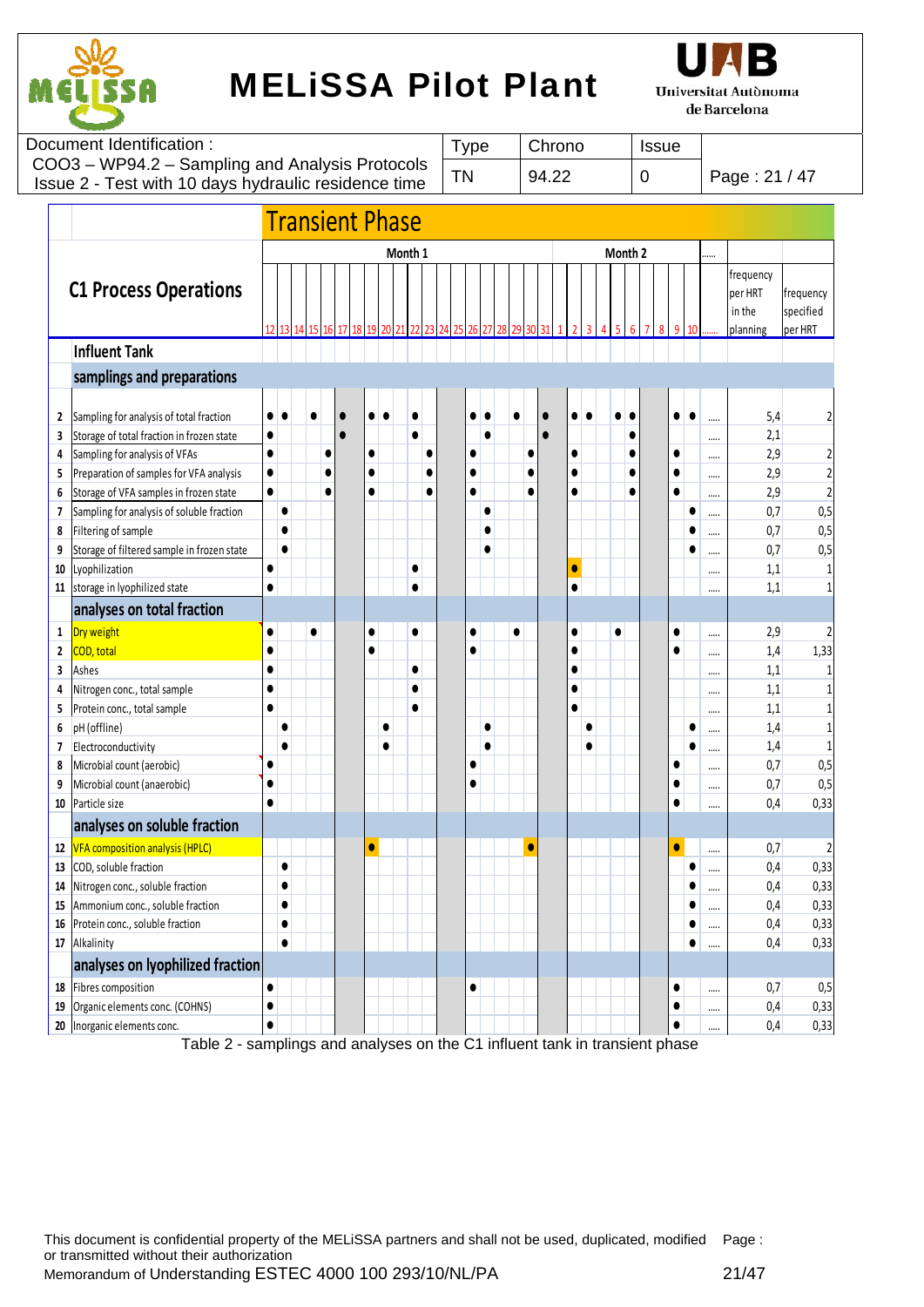



| Document Identification:                                                                                | Type | Chrono | <b>Issue</b> |               |
|---------------------------------------------------------------------------------------------------------|------|--------|--------------|---------------|
| COO3 - WP94.2 - Sampling and Analysis Protocols<br>Issue 2 - Test with 10 days hydraulic residence time | ΤN   | 94.22  |              | Page: 22 / 47 |
| Tranciant Dhaca                                                                                         |      |        |              |               |

|                         |                                                                                   |                        |                        |                        | <b>Transient Phase</b>                                            |                        |           |                        |           |                        |           |           |           |                        |           |                        |         |           |           |          |                                            |                                   |
|-------------------------|-----------------------------------------------------------------------------------|------------------------|------------------------|------------------------|-------------------------------------------------------------------|------------------------|-----------|------------------------|-----------|------------------------|-----------|-----------|-----------|------------------------|-----------|------------------------|---------|-----------|-----------|----------|--------------------------------------------|-----------------------------------|
|                         |                                                                                   |                        |                        |                        |                                                                   |                        | Month 1   |                        |           |                        |           |           |           |                        |           |                        | Month 2 |           |           | .        |                                            |                                   |
|                         | <b>C1 Process Operations</b>                                                      | 12                     |                        |                        |                                                                   |                        |           |                        |           |                        |           |           |           |                        |           |                        |         |           |           |          | frequency<br>per HRT<br>in the<br>planning | frequency<br>specified<br>per HRT |
|                         | <b>Effluent Tank</b>                                                              |                        |                        |                        |                                                                   |                        |           |                        |           |                        |           |           |           |                        |           |                        |         |           |           |          |                                            |                                   |
|                         | samplings and preparations                                                        |                        |                        |                        |                                                                   |                        |           |                        |           |                        |           |           |           |                        |           |                        |         |           |           |          |                                            |                                   |
|                         |                                                                                   |                        |                        |                        |                                                                   |                        |           |                        |           |                        |           |           |           |                        |           |                        |         |           |           |          |                                            |                                   |
| $\overline{2}$          | Sampling for analysis of total fraction                                           | $\bullet$              | $\bullet$              | $\bullet$              |                                                                   |                        |           |                        |           |                        |           |           |           |                        |           |                        |         | $\bullet$ |           |          | 5,7                                        | 2                                 |
| 3                       | Storage of total fraction in frozen state                                         | $\bullet$              |                        | $\bullet$              |                                                                   |                        |           | $\bullet$              |           |                        |           |           | $\bullet$ | $\bullet$              |           |                        |         | $\bullet$ |           |          | 2,9                                        | $\overline{\mathbf{c}}$           |
| 4                       | Sampling for analysis of VFAs                                                     | $\bullet$              |                        | $\bullet$              |                                                                   |                        |           | $\bullet$              |           | 0                      |           |           |           | $\bullet$              |           | $\bullet$              |         |           |           |          | 2,9                                        | $\overline{\mathbf{c}}$           |
| 5<br>6                  | Preparation of samples for VFA analysis<br>Storage of VFA samples in frozen state | $\bullet$<br>$\bullet$ |                        | $\bullet$<br>$\bullet$ |                                                                   | $\bullet$<br>$\bullet$ |           | $\bullet$<br>$\bullet$ |           | $\bullet$<br>$\bullet$ |           | $\bullet$ |           | $\bullet$<br>$\bullet$ |           | $\bullet$<br>$\bullet$ |         |           |           |          | 2,9<br>2,9                                 | $\overline{2}$<br>$\overline{2}$  |
|                         |                                                                                   |                        |                        |                        |                                                                   |                        |           |                        |           |                        |           |           |           |                        |           |                        |         |           |           |          |                                            |                                   |
| 7                       | Sampling for analysis of soluble fraction                                         |                        | $\bullet$              |                        |                                                                   |                        |           |                        |           |                        | ٠         |           |           |                        |           |                        |         |           | 0         |          | 0,7                                        | 0,5                               |
| 8                       | Filtering of sample                                                               |                        | $\bullet$              |                        |                                                                   |                        |           |                        |           |                        |           |           |           |                        |           |                        |         |           |           |          | 0,7                                        | 0,5                               |
| 9                       | Storage of filtered sample in frozen state                                        |                        | $\bullet$              |                        |                                                                   |                        |           |                        |           |                        |           |           |           |                        |           |                        |         |           |           |          | 0,7                                        | 0,5                               |
| 10                      | Lyophilization                                                                    |                        |                        |                        |                                                                   |                        |           |                        |           |                        |           |           |           |                        |           |                        |         |           |           |          |                                            | $0,0$ N/A                         |
| 11                      | storage in lyophilized state                                                      |                        |                        |                        |                                                                   |                        |           |                        |           |                        |           |           |           |                        |           |                        |         |           |           |          |                                            | $0,0$ N/A                         |
|                         | analyses on total fraction                                                        |                        |                        |                        |                                                                   |                        |           |                        |           |                        |           |           |           |                        |           |                        |         |           |           |          |                                            |                                   |
| 1                       | Dry weight                                                                        | $\bullet$              |                        | $\bullet$              |                                                                   | $\bullet$              |           | $\bullet$              |           | $\bullet$              |           | $\bullet$ |           | $\bullet$              |           | $\bullet$              |         | $\bullet$ |           |          | 2,9                                        | $\overline{2}$                    |
| $\overline{2}$          | COD, total                                                                        | $\bullet$              |                        |                        |                                                                   |                        |           |                        |           | $\bullet$              |           |           |           | $\bullet$              |           |                        |         | $\bullet$ |           |          | 1,4                                        | 1,33                              |
| 3                       | Ashes                                                                             | $\bullet$              |                        |                        |                                                                   |                        |           | $\bullet$              |           |                        |           |           |           | $\bullet$              |           |                        |         |           |           |          | 1,1                                        | $\mathbf{1}$                      |
| 4                       | Nitrogen conc., total sample                                                      | $\bullet$              |                        |                        |                                                                   |                        |           | $\bullet$              |           |                        |           |           |           | $\bullet$              |           |                        |         |           |           | $\cdots$ | 1,1                                        | $\mathbf{1}$                      |
| 5                       | Protein conc., total sample                                                       | $\bullet$              |                        |                        |                                                                   |                        |           | $\bullet$              |           |                        |           |           |           | $\bullet$              |           |                        |         |           |           |          | 1,1                                        | $\mathbf{1}$                      |
| 6                       | pH (offline)                                                                      |                        | $\bullet$              |                        |                                                                   |                        | $\bullet$ |                        |           |                        | $\bullet$ |           |           |                        | $\bullet$ |                        |         |           | $\bullet$ |          | 1,4                                        | 1,33                              |
| $\overline{\mathbf{z}}$ | Electroconductivity                                                               |                        |                        |                        |                                                                   |                        | $\bullet$ |                        |           |                        | $\bullet$ |           |           |                        | C         |                        |         |           | $\bullet$ |          | 1,4                                        | 1,33                              |
| 24                      | Sterility control (aerobic)                                                       | $\bullet$<br>$\bullet$ |                        | $\bullet$<br>$\bullet$ |                                                                   | ė                      |           | $\bullet$              |           |                        |           | $\bullet$ |           | $\bullet$              |           | C<br>$\bullet$         |         | $\bullet$ |           | $\cdots$ | 2,9                                        | 3                                 |
| 25                      | Sterility control (anaerobic)                                                     |                        |                        |                        |                                                                   |                        |           |                        |           | $\bullet$              |           |           |           |                        |           |                        |         | $\bullet$ |           |          | 2,9                                        | $\overline{3}$                    |
|                         | analyses on soluble fraction                                                      |                        |                        |                        |                                                                   |                        |           |                        |           |                        |           |           |           |                        |           |                        |         |           |           |          |                                            |                                   |
| $12\,$                  | <b>VFA composition analysis (HPLC)</b>                                            |                        |                        |                        |                                                                   |                        |           |                        |           |                        |           |           | о         |                        |           |                        |         | $\bullet$ |           |          | 0,7                                        | $\overline{2}$                    |
| 14                      | Nitrogen conc., soluble fraction                                                  |                        | $\bullet$              |                        |                                                                   |                        |           |                        |           |                        |           |           |           |                        |           |                        |         |           | $\bullet$ |          | 0,4                                        | 0,33                              |
| 15                      | Ammonium conc., soluble fraction                                                  |                        | $\bullet$<br>$\bullet$ |                        |                                                                   |                        |           |                        |           |                        |           |           |           |                        |           |                        |         |           |           |          | 0,4                                        | 0,33                              |
| 16<br>17                | Protein conc., soluble fraction<br>Alkalinity                                     |                        | $\bullet$              |                        |                                                                   |                        |           |                        |           |                        |           |           |           |                        |           |                        |         |           | $\bullet$ | $\cdots$ | 0,4<br>0,4                                 | 0,33<br>0,33                      |
| 18                      | Fibres composition                                                                |                        |                        |                        |                                                                   |                        |           |                        |           |                        |           |           |           |                        |           |                        |         |           |           |          | $0,0$ ?                                    |                                   |
|                         |                                                                                   |                        |                        |                        |                                                                   |                        |           |                        |           |                        |           |           |           |                        |           |                        |         |           |           |          |                                            |                                   |
| 19                      | Organic elements conc. (COHNS)                                                    | $\bullet$              |                        |                        |                                                                   |                        |           |                        |           |                        |           |           |           |                        |           |                        |         | $\bullet$ |           | $\cdots$ | 0,7                                        | 0,5                               |
|                         | 20 Inorganic elements conc.                                                       | $\bullet$              |                        |                        |                                                                   |                        |           |                        |           |                        |           |           |           |                        |           |                        |         | $\bullet$ |           |          | 0,7                                        | 0,5                               |
|                         | <b>Filtrate Line</b>                                                              |                        |                        |                        |                                                                   |                        |           |                        |           |                        |           |           |           |                        |           |                        |         |           |           |          |                                            |                                   |
|                         | samplings and preparations                                                        |                        |                        |                        | Except for the validation period where daily sampling is required |                        |           |                        |           |                        |           |           |           |                        |           |                        |         |           |           |          |                                            |                                   |
| 5                       | Sampling for analysis of total fraction                                           |                        |                        |                        | $\bullet$                                                         | $\bullet$              |           |                        | $\bullet$ | $\bullet$              |           |           | $\bullet$ | $\bullet$              |           |                        |         | $\bullet$ |           |          | 3,0                                        | 2                                 |
|                         | analyses on total fraction                                                        |                        |                        |                        |                                                                   |                        |           |                        |           |                        |           |           |           |                        |           |                        |         |           |           |          |                                            |                                   |
| 3                       | COD, total                                                                        | $\bullet$              |                        |                        |                                                                   |                        |           |                        |           | $\bullet$              |           |           |           | $\bullet$              |           |                        |         |           |           | $\cdots$ | 1,3                                        | $\overline{2}$                    |
| 24                      | Sterility control (aerobic)                                                       | $\bullet$              |                        | $\bullet$              |                                                                   | $\bullet$              |           | $\bullet$              |           | 0                      |           | $\bullet$ |           | $\bullet$              |           | $\bullet$              |         | $\bullet$ |           |          | 2,9                                        | 3                                 |
| 25                      | Sterility control (anaerobic)                                                     | $\bullet$              |                        | $\bullet$              |                                                                   | $\bullet$              |           | $\bullet$              |           | $\bullet$              |           | $\bullet$ |           | $\bullet$              |           | $\bullet$              |         | $\bullet$ |           |          | 2,9                                        | 3                                 |
| 10                      | Particle size                                                                     |                        |                        |                        |                                                                   |                        |           |                        |           |                        |           |           |           |                        |           |                        |         |           |           |          |                                            | $0,0$ N/A                         |

Table 3 - samplings and analyses on the C1 effluent tank in transient phase

This document is confidential property of the MELiSSA partners and shall not be used, duplicated, modified Page : or transmitted without their authorization Memorandum of Understanding ESTEC 4000 100 293/10/NL/PA 22/47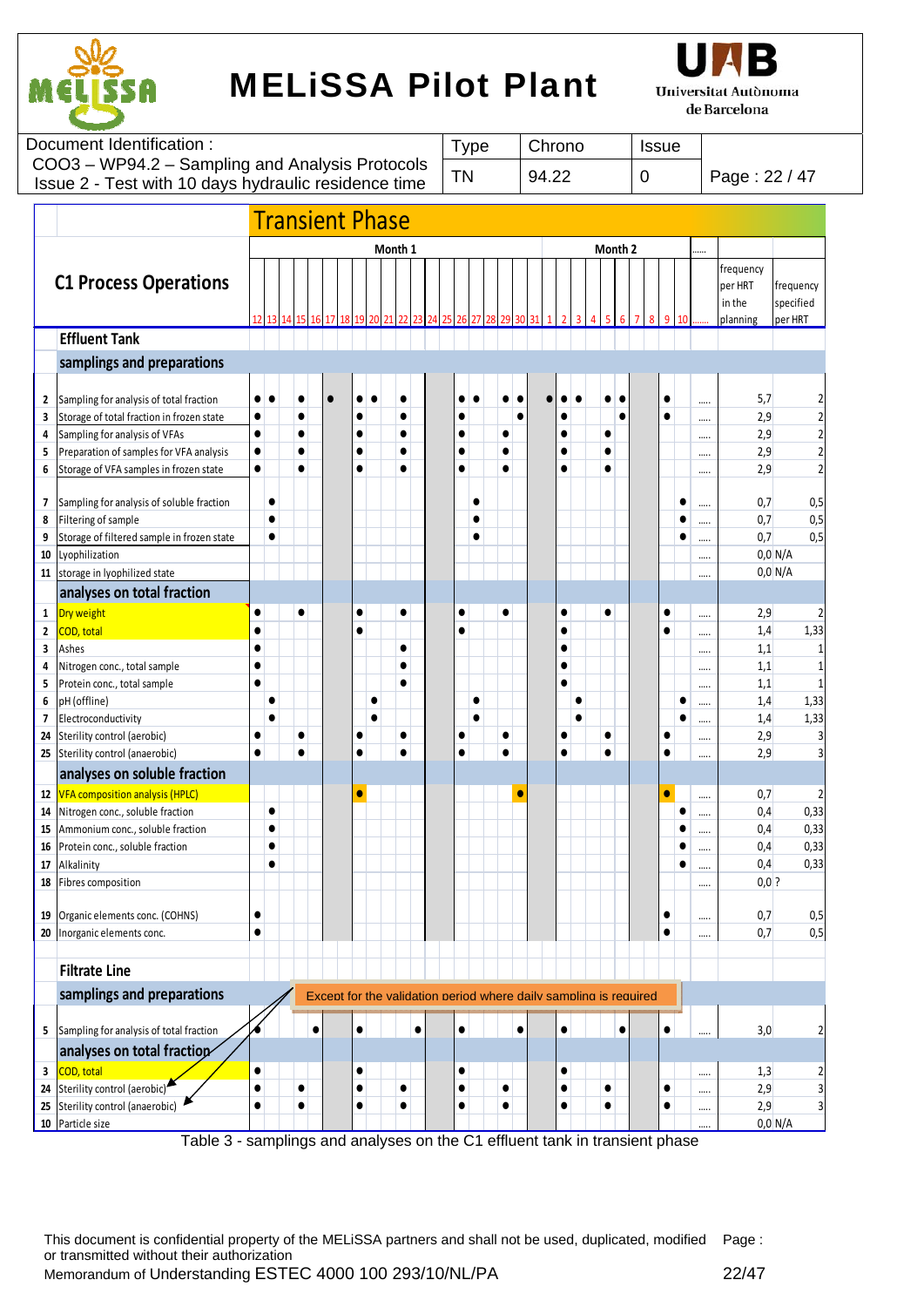



| Document Identification:                                                                                | i ype | Chrono | <b>Issue</b> |               |
|---------------------------------------------------------------------------------------------------------|-------|--------|--------------|---------------|
| COO3 - WP94.2 - Sampling and Analysis Protocols<br>Issue 2 - Test with 10 days hydraulic residence time |       | 94.22  |              | Page: 23 / 47 |

After establishment of the steady state phase :

|                          |                                            |           |           |           |  |  |           |           |         |           |           | <b>Steady State</b> |           |           |                |   |           |  |                                            |                                   |
|--------------------------|--------------------------------------------|-----------|-----------|-----------|--|--|-----------|-----------|---------|-----------|-----------|---------------------|-----------|-----------|----------------|---|-----------|--|--------------------------------------------|-----------------------------------|
|                          |                                            |           |           |           |  |  |           |           | Month n |           |           |                     |           |           |                |   |           |  |                                            |                                   |
|                          | <b>C1 Process Operations</b>               |           |           |           |  |  |           | 9         |         |           |           | 10 11 12 13 14 15   |           |           | 16 17 18 19 20 |   |           |  | frequency<br>per HRT<br>in the<br>planning | frequency<br>specified<br>per HRT |
|                          | <b>Bioreactor</b>                          |           |           |           |  |  |           |           |         |           |           |                     |           |           |                |   |           |  |                                            |                                   |
|                          | samplings and preparations                 |           |           |           |  |  |           |           |         |           |           |                     |           |           |                |   |           |  |                                            |                                   |
|                          |                                            |           |           |           |  |  |           |           |         |           |           |                     |           |           |                |   |           |  |                                            |                                   |
| 1                        | Bleeding                                   |           |           |           |  |  |           |           |         |           |           |                     |           |           |                |   |           |  | 8,5                                        | 10                                |
|                          |                                            |           |           |           |  |  |           |           |         |           |           |                     |           |           |                |   |           |  |                                            |                                   |
| 2                        | Sampling for analysis of total fraction    |           |           |           |  |  |           |           |         |           |           |                     |           |           |                |   |           |  | 6                                          | $\overline{2}$                    |
| 3                        | Storage of total fraction in frozen state  | $\bullet$ |           |           |  |  |           |           |         | $\bullet$ |           |                     |           |           |                |   |           |  | 2                                          | $\mathbf{2}$                      |
| 4                        | Sampling for analysis of VFAs              | $\bullet$ |           |           |  |  | $\bullet$ |           |         |           | $\bullet$ |                     |           |           |                |   | $\bullet$ |  | 3                                          | $\overline{2}$                    |
| 5                        | Preparation of samples for VFA analysis    | $\bullet$ |           |           |  |  | $\bullet$ |           |         |           | c         |                     | $\bullet$ |           |                |   |           |  | 3                                          | $\overline{2}$                    |
|                          |                                            |           |           |           |  |  |           |           |         |           |           |                     |           |           |                |   |           |  |                                            |                                   |
| 6                        | Storage of VFA samples in frozen state     | $\bullet$ |           |           |  |  |           |           |         |           | c         |                     |           |           |                |   |           |  | 3                                          |                                   |
| 7                        | Sampling for analysis of soluble fraction  |           | ●         |           |  |  |           |           |         |           |           |                     |           | ●         |                |   |           |  | $\mathbf{1}$                               | $\mathbf{1}$                      |
| 8                        | Filtering of sample                        |           |           |           |  |  |           |           |         |           |           |                     |           |           |                |   |           |  | $\mathbf{1}$                               | $\mathbf{1}$                      |
| 9                        | Storage of filtered sample in frozen state |           | $\bullet$ |           |  |  |           |           |         |           |           |                     |           |           |                |   |           |  | 1                                          | 1                                 |
| 10                       | Lyophilization                             | $\bullet$ |           |           |  |  |           |           |         | $\bullet$ |           |                     |           |           |                |   |           |  | $\mathbf{1}$                               | $\mathbf{1}$                      |
|                          | 11 storage in lyophilized state            | $\bullet$ |           |           |  |  |           |           |         |           |           |                     |           |           |                |   |           |  | $\mathbf{1}$                               | $\mathbf{1}$                      |
|                          | analyses on total fraction                 |           |           |           |  |  |           |           |         |           |           |                     |           |           |                |   |           |  |                                            |                                   |
| 1                        | Dry weight                                 |           |           |           |  |  |           |           |         |           |           |                     |           |           |                | e |           |  | 2,9                                        |                                   |
| 2                        | COD, total                                 | $\bullet$ |           |           |  |  |           |           |         |           |           |                     |           |           |                |   |           |  | 1,4                                        | $\overline{2}$                    |
| 3                        | Ashes                                      | $\bullet$ |           |           |  |  |           |           |         | $\bullet$ |           |                     |           |           |                |   |           |  | 1,0                                        | $1\vert$                          |
| 4                        | Nitrogen conc., total sample               | $\bullet$ |           |           |  |  |           |           |         |           |           |                     |           |           |                |   |           |  | 1,0                                        | $1\overline{ }$                   |
| 5                        | Protein conc., total sample                | $\bullet$ |           |           |  |  |           |           |         | $\bullet$ |           |                     |           |           |                |   |           |  | 1,0                                        | $1\vert$                          |
| 6                        | pH (offline)                               |           | $\bullet$ |           |  |  |           | $\bullet$ |         |           |           |                     |           | $\bullet$ |                |   |           |  | 1,4                                        | $1\overline{ }$                   |
| $\overline{\phantom{a}}$ | Electroconductivity                        |           | ●         |           |  |  |           | 0         |         |           |           |                     |           |           |                |   |           |  | 1,4                                        | $\mathbf 1$                       |
|                          |                                            |           |           |           |  |  |           |           |         |           |           |                     |           |           |                |   |           |  |                                            |                                   |
| 8                        | Microbial count (aerobic)                  |           |           |           |  |  |           |           |         |           |           |                     |           |           | e              |   |           |  | 1,0                                        | 1                                 |
| 9                        | Microbial count (anaerobic)                |           |           |           |  |  |           |           |         |           |           |                     |           |           |                |   |           |  | 1,0                                        | 1                                 |
| 10                       | Particle size                              |           |           | $\bullet$ |  |  |           |           |         |           |           |                     |           |           | $\bullet$      |   |           |  | $1,0$ ?                                    |                                   |
| 11                       | <b>VIAMASS</b>                             |           |           |           |  |  |           |           |         |           |           |                     |           |           |                |   |           |  | online                                     | online                            |
|                          | analyses on soluble fraction               |           |           |           |  |  |           |           |         |           |           |                     |           |           |                |   |           |  |                                            |                                   |
|                          | 12 VFA composition analysis (HPLC)         |           |           |           |  |  | $\bullet$ |           |         |           |           |                     |           |           |                |   | $\bullet$ |  | 1,0                                        | $\overline{2}$                    |
| 13                       | COD, soluble fraction                      |           | $\bullet$ |           |  |  |           |           |         |           |           |                     |           | $\bullet$ |                |   |           |  | 1,0                                        | $1\vert$                          |
| 14                       | Nitrogen conc., soluble fraction           |           | $\bullet$ |           |  |  |           |           |         |           |           |                     |           | $\bullet$ |                |   |           |  | 1,0                                        | $1\vert$                          |
| 15                       | Ammonium conc., soluble fraction           |           | $\bullet$ |           |  |  |           |           |         |           |           |                     |           | $\bullet$ |                |   |           |  | 1,0                                        | $1\vert$                          |
| 16                       | Protein conc., soluble fraction            |           | $\bullet$ |           |  |  |           |           |         |           |           |                     |           | $\bullet$ |                |   |           |  | 1,0                                        | $1\vert$                          |
|                          | 17 Alkalinity                              |           | $\bullet$ |           |  |  |           |           |         |           |           |                     |           | $\bullet$ |                |   |           |  | $1,0$ ?                                    |                                   |
|                          | analyses on lyophilized fraction           |           |           |           |  |  |           |           |         |           |           |                     |           |           |                |   |           |  |                                            |                                   |
| 18                       | Fibres composition                         | $\bullet$ |           |           |  |  |           |           |         |           |           |                     |           |           |                |   |           |  | 1,0                                        | $\mathbf{1}$                      |
| 19                       | Organic elements conc. (COHNS)             | $\bullet$ |           |           |  |  |           |           |         |           |           |                     |           |           |                |   |           |  | 1,0                                        | $1\vert$                          |
|                          | 20 Inorganic elements conc.                | $\bullet$ |           |           |  |  |           |           |         |           |           |                     |           |           |                |   |           |  | 1,0                                        | $\mathbf{1}$                      |

Table 4 - samplings and analyses on the C1 bioreactor in steady state

This document is confidential property of the MELiSSA partners and shall not be used, duplicated, modified Page : or transmitted without their authorization Memorandum of Understanding ESTEC 4000 100 293/10/NL/PA 23/47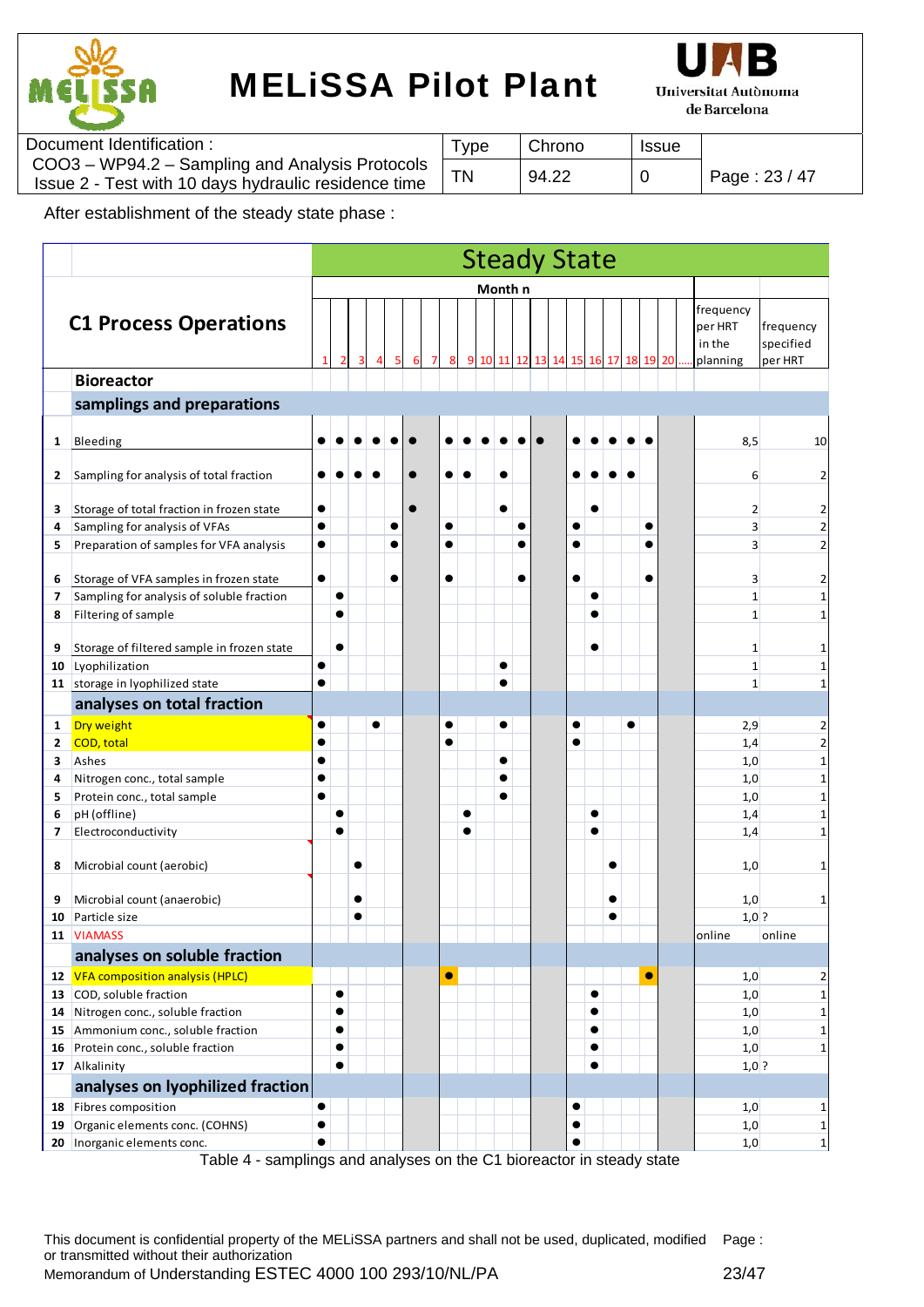



|                          | Document Identification:                                                 |                        |                                                                         |           |  | <b>Type</b> |           |    | Chrono              |           |           |             | <b>Issue</b>      |                                            |                                   |
|--------------------------|--------------------------------------------------------------------------|------------------------|-------------------------------------------------------------------------|-----------|--|-------------|-----------|----|---------------------|-----------|-----------|-------------|-------------------|--------------------------------------------|-----------------------------------|
|                          | COO3 - WP94.2 - Sampling and Analysis Protocols                          |                        |                                                                         |           |  | <b>TN</b>   |           |    | 94.22               |           |           | $\mathbf 0$ |                   | Page: 24 / 47                              |                                   |
|                          | Issue 2 - Test with 10 days hydraulic residence time                     |                        |                                                                         |           |  |             |           |    |                     |           |           |             |                   |                                            |                                   |
|                          |                                                                          |                        |                                                                         |           |  |             |           |    | <b>Steady State</b> |           |           |             |                   |                                            |                                   |
|                          |                                                                          |                        |                                                                         |           |  |             |           |    |                     |           |           |             |                   |                                            |                                   |
|                          |                                                                          |                        |                                                                         |           |  |             | Month n   |    |                     |           |           |             |                   |                                            |                                   |
|                          | <b>C1 Process Operations</b>                                             |                        |                                                                         |           |  |             | 11        | 12 | 13 14               |           |           |             | 15 16 17 18 19 20 | frequency<br>per HRT<br>in the<br>planning | frequency<br>specified<br>per HRT |
|                          | <b>Influent Tank</b>                                                     |                        |                                                                         |           |  |             |           |    |                     |           |           |             |                   |                                            |                                   |
|                          | samplings and preparations                                               |                        |                                                                         |           |  |             |           |    |                     |           |           |             |                   |                                            |                                   |
|                          |                                                                          |                        |                                                                         |           |  |             |           |    |                     |           |           |             |                   |                                            |                                   |
| 2                        | Sampling for analysis of total fraction                                  | $\bullet$              | $\bullet$                                                               |           |  | $\bullet$   | $\bullet$ |    |                     | $\bullet$ | $\bullet$ | $\bullet$   |                   | 4,3                                        | $\overline{2}$                    |
| 3                        | Storage of total fraction in frozen state                                | $\bullet$<br>$\bullet$ |                                                                         | $\bullet$ |  | $\bullet$   | $\bullet$ |    |                     |           | $\bullet$ |             |                   | 1,9                                        |                                   |
| 4<br>5                   | Sampling for analysis of VFAs<br>Preparation of samples for VFA analysis | $\bullet$              |                                                                         |           |  |             |           |    |                     | $\bullet$ |           |             |                   | 2,9<br>2,9                                 | $\overline{c}$<br>$\overline{a}$  |
| 6                        | Storage of VFA samples in frozen state                                   | $\bullet$              |                                                                         |           |  |             |           |    |                     | $\bullet$ |           |             |                   | 2,9                                        | $\mathbf 2$                       |
| $\overline{\phantom{a}}$ | Sampling for analysis of soluble fraction                                |                        | $\bullet$                                                               |           |  |             |           |    |                     |           |           |             |                   | 1,0                                        | $\mathbf 1$                       |
| 8                        | Filtering of sample                                                      |                        |                                                                         |           |  |             |           |    |                     |           |           |             |                   | 1,0                                        | $\mathbf 1$                       |
| 9                        | Storage of filtered sample in frozen state                               |                        |                                                                         |           |  |             |           |    |                     |           |           |             |                   | 1,0                                        | $\mathbf 1$                       |
| 10                       | Lyophilization                                                           |                        |                                                                         |           |  |             |           |    |                     |           |           |             |                   | 1,0                                        | $\mathbf 1$                       |
| 11                       | storage in lyophilized state                                             | $\bullet$              |                                                                         |           |  |             |           |    |                     |           |           |             |                   | 1,0                                        | $\mathbf{1}$                      |
|                          | analyses on total fraction                                               |                        |                                                                         |           |  |             |           |    |                     |           |           |             |                   |                                            |                                   |
| 1                        | Dry weight                                                               | $\bullet$              |                                                                         | $\bullet$ |  |             | $\bullet$ |    |                     | $\bullet$ |           | $\bullet$   |                   | 2,9                                        |                                   |
| $\overline{2}$           | COD, total                                                               |                        |                                                                         |           |  |             |           |    |                     |           |           |             |                   | 1,4                                        | $\mathbf 2$                       |
| 3                        | Ashes                                                                    | $\bullet$              |                                                                         |           |  |             |           |    |                     |           |           |             |                   | 1,0                                        | $\mathbf 1$                       |
| 4                        | Nitrogen conc., total sample                                             | $\bullet$              |                                                                         |           |  |             |           |    |                     |           |           |             |                   | 1,0                                        | $\mathbf 1$                       |
| 5                        | Protein conc., total sample                                              | $\bullet$              |                                                                         |           |  |             |           |    |                     |           |           |             |                   | 1,0                                        | $\mathbf 1$                       |
| 6                        | pH (offline)                                                             |                        |                                                                         |           |  |             |           |    |                     |           |           |             |                   | 1,4                                        | $\mathbf 1$                       |
| 7                        | Electroconductivity                                                      |                        |                                                                         |           |  |             |           |    |                     |           |           |             |                   | 1,4                                        | $\mathbf 1$                       |
| 8                        | Microbial count (aerobic)                                                |                        |                                                                         |           |  |             |           |    |                     | $\bullet$ |           |             |                   | 1,0                                        | $\mathbf{1}$                      |
| 9                        | Microbial count (anaerobic)                                              | $\bullet$              |                                                                         |           |  |             |           |    |                     |           |           |             |                   | 1,0                                        | $\mathbf{1}$                      |
| 10                       | Particle size                                                            |                        |                                                                         |           |  |             |           |    |                     | $\bullet$ |           |             |                   | 0,5                                        | 0,33                              |
|                          | analyses on soluble fraction                                             |                        |                                                                         |           |  |             |           |    |                     |           |           |             |                   |                                            |                                   |
|                          | 12   VFA composition analysis (HPLC)                                     |                        |                                                                         |           |  | $\bullet$   |           |    |                     |           |           |             | $\bullet$         | 1,0                                        | $\overline{2}$                    |
| 13                       | COD, soluble fraction                                                    |                        | $\bullet$                                                               |           |  |             |           |    |                     |           |           |             |                   | 1,0                                        | $\mathbf 1$                       |
| 14                       | Nitrogen conc., soluble fraction                                         |                        |                                                                         |           |  |             |           |    |                     |           |           |             |                   | 1,0                                        | $\mathbf{1}$                      |
| 15                       | Ammonium conc., soluble fraction                                         |                        | $\bullet$                                                               |           |  |             |           |    |                     |           | $\bullet$ |             |                   | 1,0                                        | $\mathbf{1}$                      |
| 16                       | Protein conc., soluble fraction                                          |                        | $\bullet$                                                               |           |  |             |           |    |                     |           |           |             |                   | 1,0                                        | $\mathbf{1}$                      |
| 17                       | Alkalinity                                                               |                        | $\bullet$                                                               |           |  |             |           |    |                     |           |           |             |                   | 0,5                                        | 0,33                              |
|                          | analyses on lyophilized fraction                                         |                        |                                                                         |           |  |             |           |    |                     |           |           |             |                   |                                            |                                   |
| 18                       | Fibres composition                                                       | $\bullet$              |                                                                         |           |  |             |           |    |                     | $\bullet$ |           |             |                   | 1,0                                        | $\mathbf{1}$                      |
| 19                       | Organic elements conc. (COHNS)                                           | $\bullet$              |                                                                         |           |  |             |           |    |                     |           |           |             |                   | 1,0                                        | $\mathbf{1}$                      |
| 20                       | Inorganic elements conc.                                                 |                        | Table 5 camplings and analyses on the C1 influent taple in stoody state |           |  |             |           |    |                     |           |           |             |                   | 1,0                                        | $\mathbf 1$                       |

Table 5 - samplings and analyses on the C1 influent tank in steady state

This document is confidential property of the MELiSSA partners and shall not be used, duplicated, modified Page : or transmitted without their authorization Memorandum of Understanding ESTEC 4000 100 293/10/NL/PA 24/47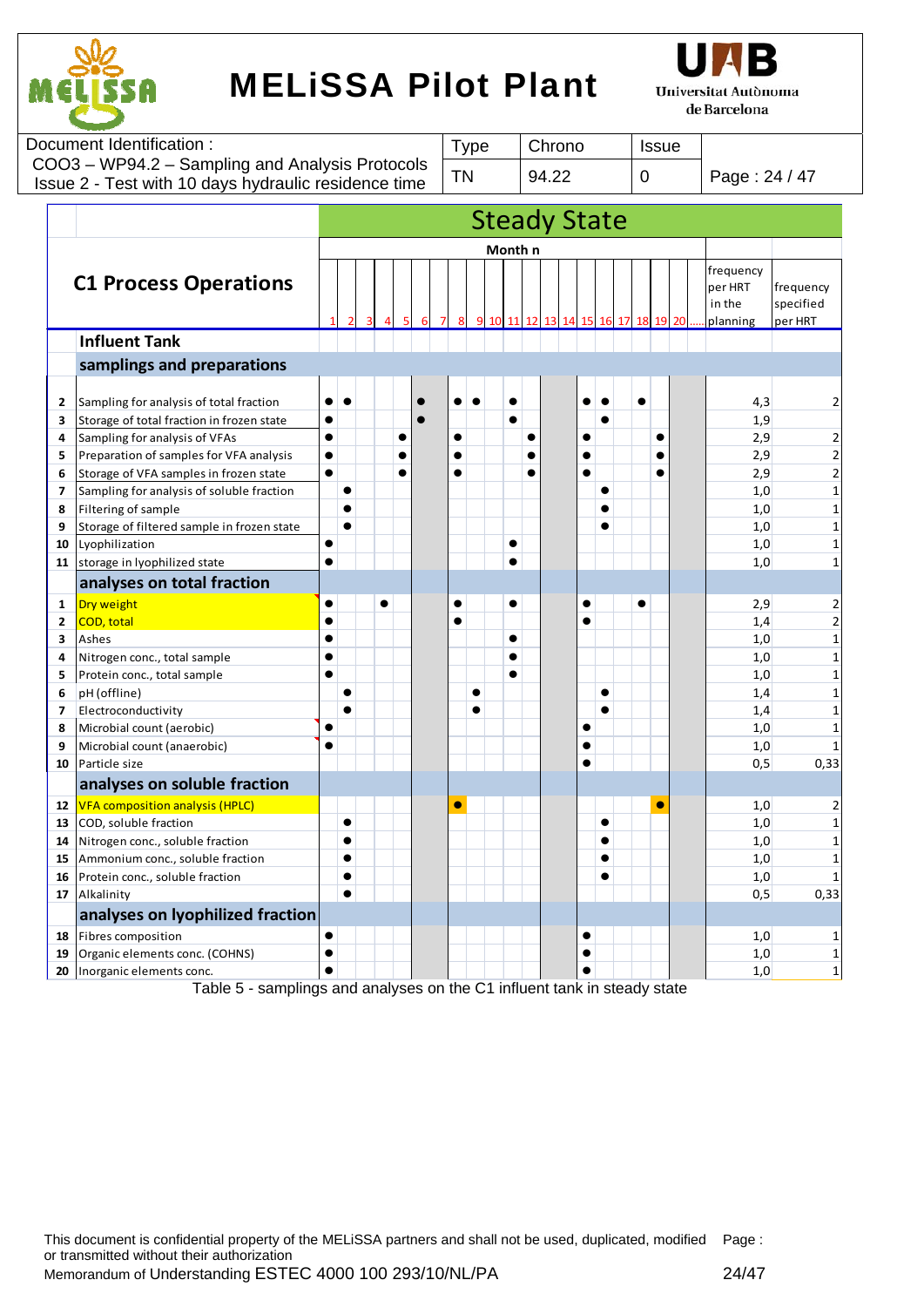



|        | Document Identification:                             |                        |           |           | <b>Type</b> |              | Chrono    | <b>Issue</b>                               |           |                      |                                  |
|--------|------------------------------------------------------|------------------------|-----------|-----------|-------------|--------------|-----------|--------------------------------------------|-----------|----------------------|----------------------------------|
|        | COO3 - WP94.2 - Sampling and Analysis Protocols      |                        |           |           |             | <b>TN</b>    |           | 94.22                                      | 0         | Page: 25 / 47        |                                  |
|        | Issue 2 - Test with 10 days hydraulic residence time |                        |           |           |             |              |           |                                            |           |                      |                                  |
|        |                                                      |                        |           |           |             |              |           | <b>Steady State</b>                        |           |                      |                                  |
|        |                                                      |                        |           |           |             |              |           |                                            |           |                      |                                  |
|        |                                                      |                        |           |           |             |              | Month n   |                                            |           |                      |                                  |
|        | <b>C1 Process Operations</b>                         |                        |           |           |             |              |           |                                            |           | frequency<br>per HRT | frequency                        |
|        |                                                      |                        |           |           |             |              |           |                                            |           | in the               | specified                        |
|        |                                                      |                        |           |           |             | $\mathbf{q}$ | 10 11     | 12<br>13 <sup>l</sup><br>14 15 16 17 18 19 | 20        | planning             | per HRT                          |
|        | <b>Effluent Tank</b>                                 |                        |           |           |             |              |           |                                            |           |                      |                                  |
|        | samplings and preparations                           |                        |           |           |             |              |           |                                            |           |                      |                                  |
|        |                                                      |                        |           |           |             |              |           |                                            |           |                      |                                  |
| 2      | Sampling for analysis of total fraction              |                        |           |           |             |              |           |                                            |           | 6,2                  |                                  |
| 3      | Storage of total fraction in frozen state            |                        |           |           |             |              |           |                                            |           | 2,9                  | $\overline{2}$                   |
| 4<br>5 | Sampling for analysis of VFAs                        | $\bullet$<br>$\bullet$ |           |           |             |              |           |                                            |           | 2,9                  | $\overline{2}$<br>$\overline{2}$ |
|        | Preparation of samples for VFA analysis              | $\bullet$              |           |           |             |              |           |                                            |           | 2,9                  |                                  |
| 6      | Storage of VFA samples in frozen state               |                        |           |           |             |              |           |                                            |           | 2,9                  |                                  |
| 7      | Sampling for analysis of soluble fraction            |                        |           |           |             |              |           | $\bullet$                                  |           | 1,0                  |                                  |
| 8      | Filtering of sample                                  |                        | $\bullet$ |           |             |              |           | $\bullet$                                  |           | 1,0                  | $\mathbf{1}$                     |
| 9      | Storage of filtered sample in frozen state           |                        |           |           |             |              |           |                                            |           | 1,0                  |                                  |
| 10     | Lyophilization                                       |                        |           |           |             |              |           |                                            |           |                      | $0,0$ N/A                        |
| 11     | storage in lyophilized state                         |                        |           |           |             |              |           |                                            |           |                      | $0,0$ N/A                        |
|        | analyses on total fraction                           |                        |           |           |             |              |           |                                            |           |                      |                                  |
| 1      | Dry weight                                           |                        |           | $\bullet$ |             | $\bullet$    | $\bullet$ | $\bullet$                                  | $\bullet$ | 2,9                  |                                  |
| 2      | <b>COD, total</b>                                    | $\bullet$              |           |           |             |              |           |                                            |           | 1,4                  | 1,33                             |
| З      | Ashes                                                | $\bullet$              |           |           |             |              | $\bullet$ |                                            |           | 1,0                  |                                  |
| 4      | Nitrogen conc., total sample                         | $\bullet$              |           |           |             |              | ●         |                                            |           | 1,0                  |                                  |
| 5      | Protein conc., total sample                          | $\bullet$              |           |           |             |              |           |                                            |           | 1,0                  |                                  |
| 6      | pH (offline)                                         |                        |           |           |             |              |           |                                            |           | 1,4                  | 1,33                             |
| 7      | Electroconductivity                                  |                        |           |           |             |              |           |                                            |           | 1,4                  | 1,33                             |
| 24     | Sterility control (aerobic)                          | $\bullet$              |           |           |             |              |           |                                            |           | 2,9                  |                                  |
| 25     | Sterility control (anaerobic)                        | $\bullet$              |           | $\bullet$ |             | $\bullet$    | $\bullet$ |                                            | $\bullet$ | 2,9                  |                                  |
|        | analyses on soluble fraction                         |                        |           |           |             |              |           |                                            |           |                      |                                  |
| 12     | <b>VFA</b> composition analysis (HPLC)               |                        |           |           |             |              |           |                                            |           | 1,0                  | 2                                |
|        | 14 Nitrogen conc., soluble fraction                  |                        |           |           |             |              |           |                                            |           | 1,0                  | $1\vert$                         |
| 15     | Ammonium conc., soluble fraction                     |                        |           |           |             |              |           |                                            |           | 1,0                  | 1                                |
| 16     | Protein conc., soluble fraction                      |                        |           |           |             |              |           |                                            |           | 1,0                  |                                  |
| 17     | Alkalinity<br>Fibres composition                     |                        |           |           |             |              |           |                                            |           | 0, 5<br>$0,0$ ?      | 0,33                             |
| 18     |                                                      |                        |           |           |             |              |           |                                            |           |                      |                                  |
| 19     | Organic elements conc. (COHNS)                       | $\bullet$              |           |           |             |              |           | $\bullet$                                  |           | 1,0                  | 1                                |
|        | 20   Inorganic elements conc.                        | $\bullet$              |           |           |             |              |           | $\bullet$                                  |           | 1,0                  | $1\vert$                         |
|        |                                                      |                        |           |           |             |              |           |                                            |           |                      |                                  |
|        | <b>Filtrate Line</b>                                 |                        |           |           |             |              |           |                                            |           |                      |                                  |
|        | samplings and preparations                           |                        |           |           |             |              |           |                                            |           |                      |                                  |
|        |                                                      |                        |           |           |             |              |           |                                            |           |                      |                                  |
| 5      | Sampling for analysis of total fraction              | $\bullet$              |           |           |             |              |           |                                            |           | 2,9                  | 2                                |
|        | analyses on total fraction                           |                        |           |           |             |              |           |                                            |           |                      |                                  |
| 3      | COD, total                                           | $\bullet$              |           |           |             |              |           |                                            |           | 1,4                  | 2                                |
| 24     | Sterility control (aerobic)                          | $\bullet$              |           | $\bullet$ |             | $\bullet$    | $\bullet$ | $\bullet$                                  | $\bullet$ | 2,9                  | $\overline{3}$                   |
| 25     | Sterility control (anaerobic)                        | $\bullet$              |           | $\bullet$ |             |              | $\bullet$ |                                            | $\bullet$ | 2,9                  | $\overline{3}$                   |
|        | 10 Particle size                                     |                        |           |           |             |              |           |                                            |           | $0,0$ ?              |                                  |

Table 6 - samplings and analyses on the C1 effluent tank in steady state

This document is confidential property of the MELiSSA partners and shall not be used, duplicated, modified Page : or transmitted without their authorization Memorandum of Understanding ESTEC 4000 100 293/10/NL/PA 25/47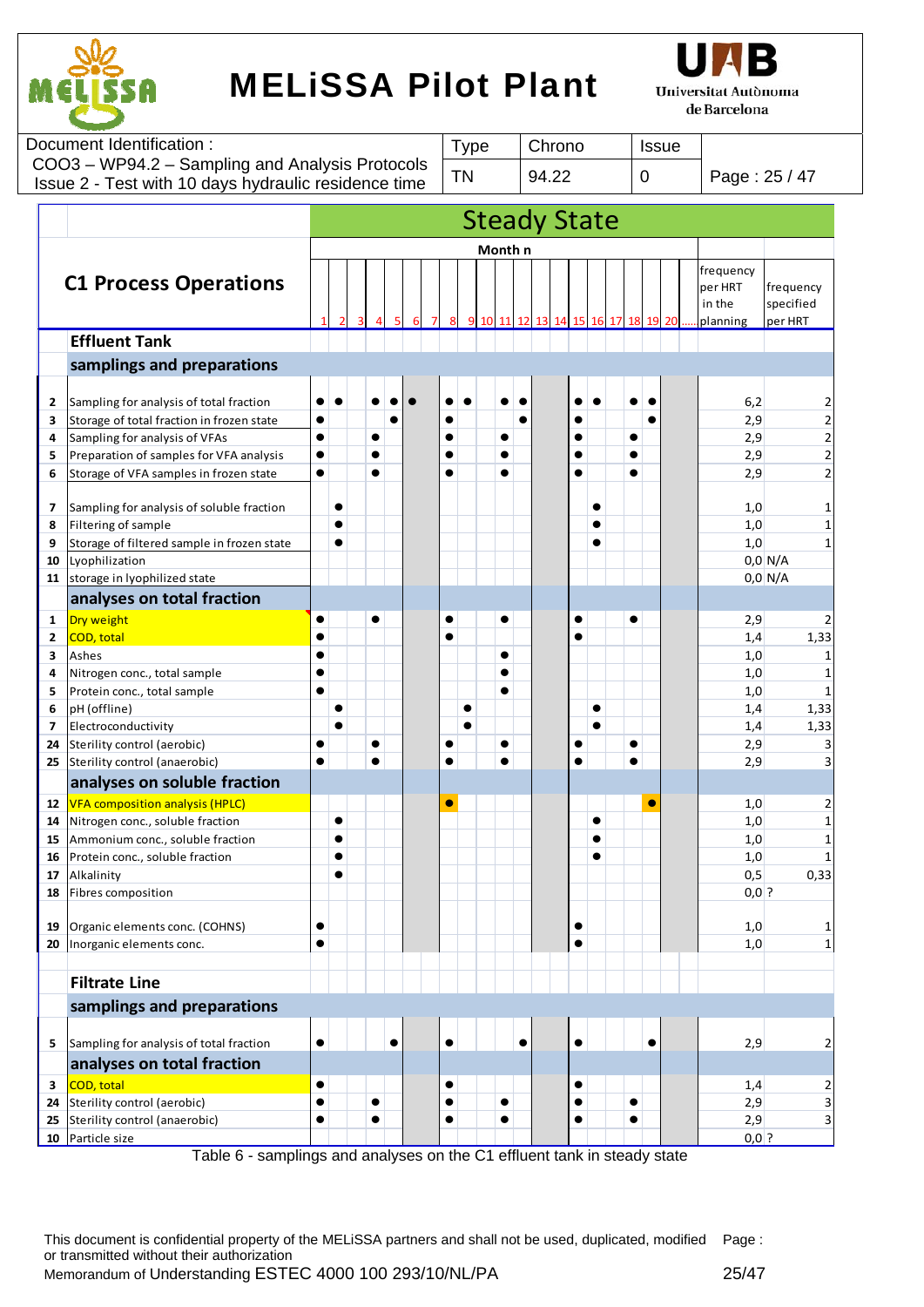



| Document Identification :                                                                               | <b>Type</b> | Chrono | <b>Issue</b> |               |
|---------------------------------------------------------------------------------------------------------|-------------|--------|--------------|---------------|
| COO3 - WP94.2 - Sampling and Analysis Protocols<br>Issue 2 - Test with 10 days hydraulic residence time |             | 94.22  |              | Page: 26 / 47 |

### *7.11. Sampling and Analysis frequency on the gas phase*

The following table summarizes the frequency at which the samples should be made on the gas loop when the bioreactor is operated with a HRT of 10days.

During the transient phase :

|    |                                    |           | <b>Transient Phase</b> |  |  |           |  |  |           |  |  |         |           |  |    |  |           |                                                                     |           |  |         |           |         |  |              |                                            |                      |           |
|----|------------------------------------|-----------|------------------------|--|--|-----------|--|--|-----------|--|--|---------|-----------|--|----|--|-----------|---------------------------------------------------------------------|-----------|--|---------|-----------|---------|--|--------------|--------------------------------------------|----------------------|-----------|
|    |                                    |           |                        |  |  |           |  |  |           |  |  | Month 1 |           |  |    |  |           |                                                                     |           |  | Month 2 |           |         |  |              |                                            |                      |           |
|    | <b>C1 Process Operations</b>       |           |                        |  |  |           |  |  |           |  |  |         |           |  |    |  |           | 12 13 14 15 16 17 18 19 20 21 22 23 24 25 26 27 28 29 30 31 1 2 3 4 |           |  |         |           | 5 6 7 8 |  | $9 \quad 10$ | frequency<br>per HRT<br>in the<br>planning | specified<br>per HRT | frequency |
|    | <b>Bioreactor</b>                  |           |                        |  |  |           |  |  |           |  |  |         |           |  |    |  |           |                                                                     |           |  |         |           |         |  |              |                                            |                      |           |
|    | analyses on gas phase              |           |                        |  |  |           |  |  |           |  |  |         |           |  |    |  |           |                                                                     |           |  |         |           |         |  |              |                                            |                      |           |
|    | 21 CO2 and CH4 production          |           |                        |  |  | $\bullet$ |  |  | $\bullet$ |  |  |         | $\bullet$ |  | lo |  | $\bullet$ |                                                                     | ٠         |  |         | $\bullet$ |         |  |              |                                            | 2,9 online           |           |
|    | 22 CO2, CH4, O2, H2, H2S (offline) | $\bullet$ |                        |  |  | $\bullet$ |  |  | $\bullet$ |  |  |         | $\bullet$ |  |    |  | $\bullet$ |                                                                     | $\bullet$ |  |         |           |         |  |              | 2,9                                        |                      |           |
| 23 | gas contaminants                   |           |                        |  |  |           |  |  |           |  |  |         |           |  |    |  |           |                                                                     |           |  |         |           |         |  |              | TBD                                        | TBD                  |           |

After establishment of the steady state:

|    |                                 |           |                |               |           |  |           |  | <b>Steady State</b>                |           |  |           |  |           |  |                                              |                                   |
|----|---------------------------------|-----------|----------------|---------------|-----------|--|-----------|--|------------------------------------|-----------|--|-----------|--|-----------|--|----------------------------------------------|-----------------------------------|
|    |                                 |           |                |               |           |  |           |  | Month n                            |           |  |           |  |           |  |                                              |                                   |
|    | <b>C1 Process Operations</b>    |           | $\overline{2}$ | 3<br>$\Delta$ |           |  | 8         |  | 9 10 11 12 13 14 15 16 17 18 19 20 |           |  |           |  |           |  | frequency<br>lper HRT<br>in the<br>.planning | frequency<br>specified<br>per HRT |
|    | <b>Bioreactor</b>               |           |                |               |           |  |           |  |                                    |           |  |           |  |           |  |                                              |                                   |
|    | analyses on gas phase           |           |                |               |           |  |           |  |                                    |           |  |           |  |           |  |                                              |                                   |
|    | 21 CO2 and CH4 production       | $\bullet$ |                |               | $\bullet$ |  | $\bullet$ |  |                                    | $\bullet$ |  | $\bullet$ |  | $\bullet$ |  |                                              | 2,9 online                        |
| 22 | CO2, CH4, O2, H2, H2S (offline) | $\bullet$ |                |               |           |  |           |  |                                    | $\bullet$ |  |           |  |           |  | 2,9                                          |                                   |
| 23 | gas contaminants                |           |                |               |           |  |           |  |                                    |           |  |           |  |           |  | <b>TBD</b>                                   | <b>TBD</b>                        |

The gas mass flow ejected through the passive gas loop, the bioreactor, and passive gas tank pressures and temperatures, the active gas tank pressure are recorded online.

Some frequencies can be reconsidered after one month of trend analysis.

### *7.12. Analyses*

All the analyses to be carried out in the MPP have a protocol that is detailed in section 2.1 and appendix 1, except for TIC/TOC, CST and particles size that are under development.

There are three analyses that are subcontracted to external laboratories :

- **CHONS**
- Minerals
- Fibers

The methods used by the subcontracted laboratories for the analyses are given in appendix 2.

This document is confidential property of the MELiSSA partners and shall not be used, duplicated, modified Page : or transmitted without their authorization Memorandum of Understanding ESTEC 4000 100 293/10/NL/PA 26/47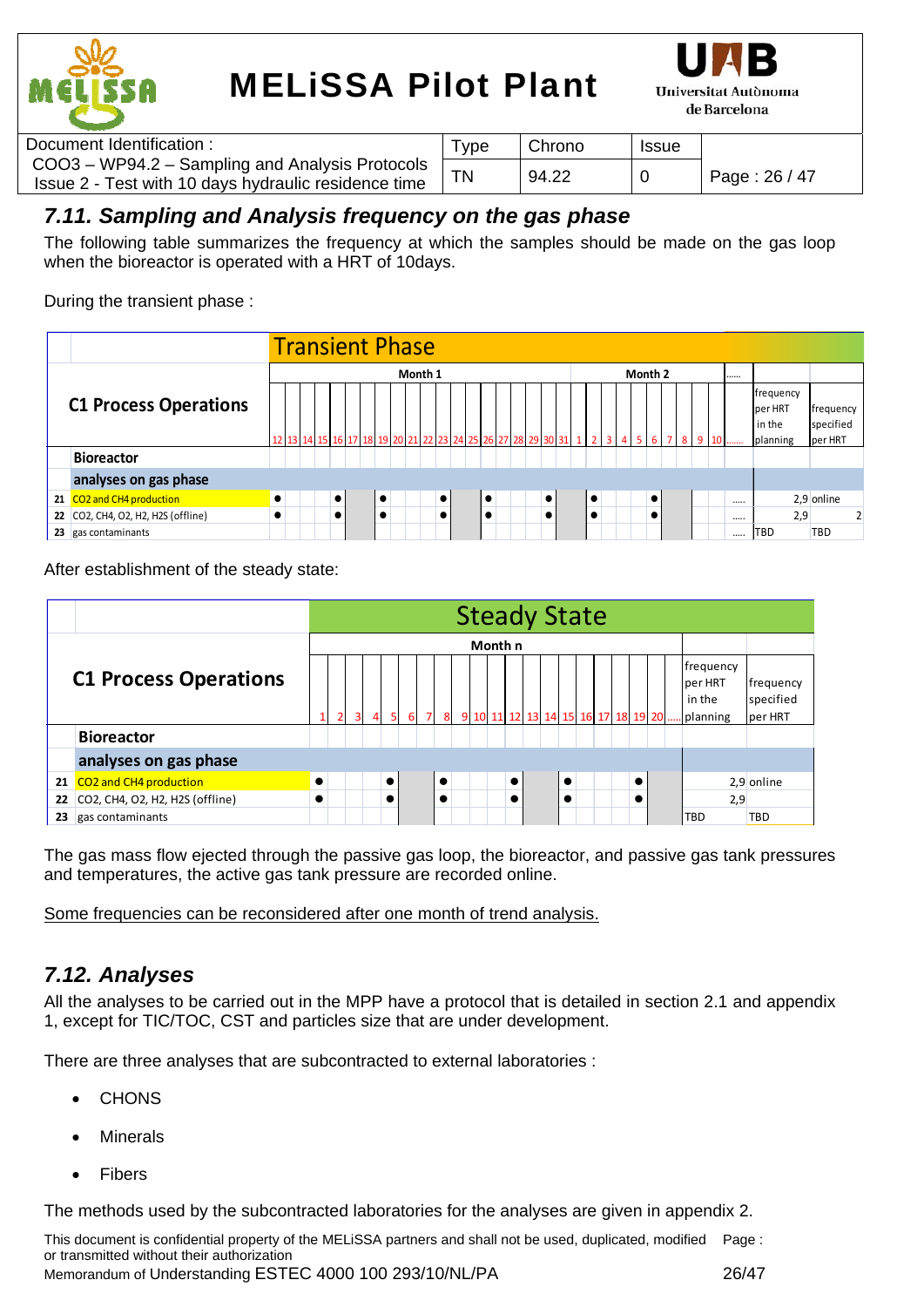



| Document Identification :                                                                               | 'ype | Chrono | <b>Issue</b> |               |
|---------------------------------------------------------------------------------------------------------|------|--------|--------------|---------------|
| COO3 - WP94.2 - Sampling and Analysis Protocols<br>Issue 2 - Test with 10 days hydraulic residence time |      | 94.22  |              | Page: 27 / 47 |

Concerning the timing to take into account for the obtention of the results, see the following table.

|                |                                        | <b>Time between</b>  |
|----------------|----------------------------------------|----------------------|
|                | analyses on total fraction             | sampling and results |
| $\mathbf{1}$   | <b>Dry weight</b>                      | 24h                  |
| $\overline{2}$ | <b>COD</b> , total                     | <b>Immediate</b>     |
| 3              | Ashes                                  | 36h                  |
| 4              | Nitrogen conc., total sample           | Immediate            |
| 5              | Protein conc., total sample            | Immediate            |
| 6              | pH (offline)                           | Immediate            |
| 7              | Electroconductivity                    | Immediate            |
|                |                                        |                      |
| 8              | Microbial count (aerobic)              | 3 to 7 days          |
|                |                                        |                      |
| 9              | Microbial count (anaerobic)            | 3 days               |
| 10             | Particle size                          | TBD                  |
|                |                                        |                      |
| 11             | <b>VIAMASS</b>                         | immediate            |
|                | analyses on soluble fraction           |                      |
| 12             | <b>VFA composition analysis (HPLC)</b> |                      |
| 13             | COD, soluble fraction                  | immediate            |
| 14             | Nitrogen conc., soluble fraction       | immediate            |
| 15             | Ammonium conc., soluble fraction       | immediate            |
| 16             | Protein conc., soluble fraction        | 1 day                |
| 17             | Alkalinity                             | 1 day                |
|                | analyses on lyophilized                |                      |
|                | fraction                               |                      |
| 18             | Fibres composition                     | 1 month to 6 months  |
| 19             | Organic elements conc. (COHNS)         | 1 month to 4 months  |
| 20             | Inorganic elements conc.               | 1 month to 2 months  |
|                | analyses on gas phase                  |                      |
| 21             | CO2 and CH4 production                 | Immediate            |
| 22             | CO2, CH4, H2, H2S (offline)            | Immediate            |
| 23             | gas contaminants                       | 2 months             |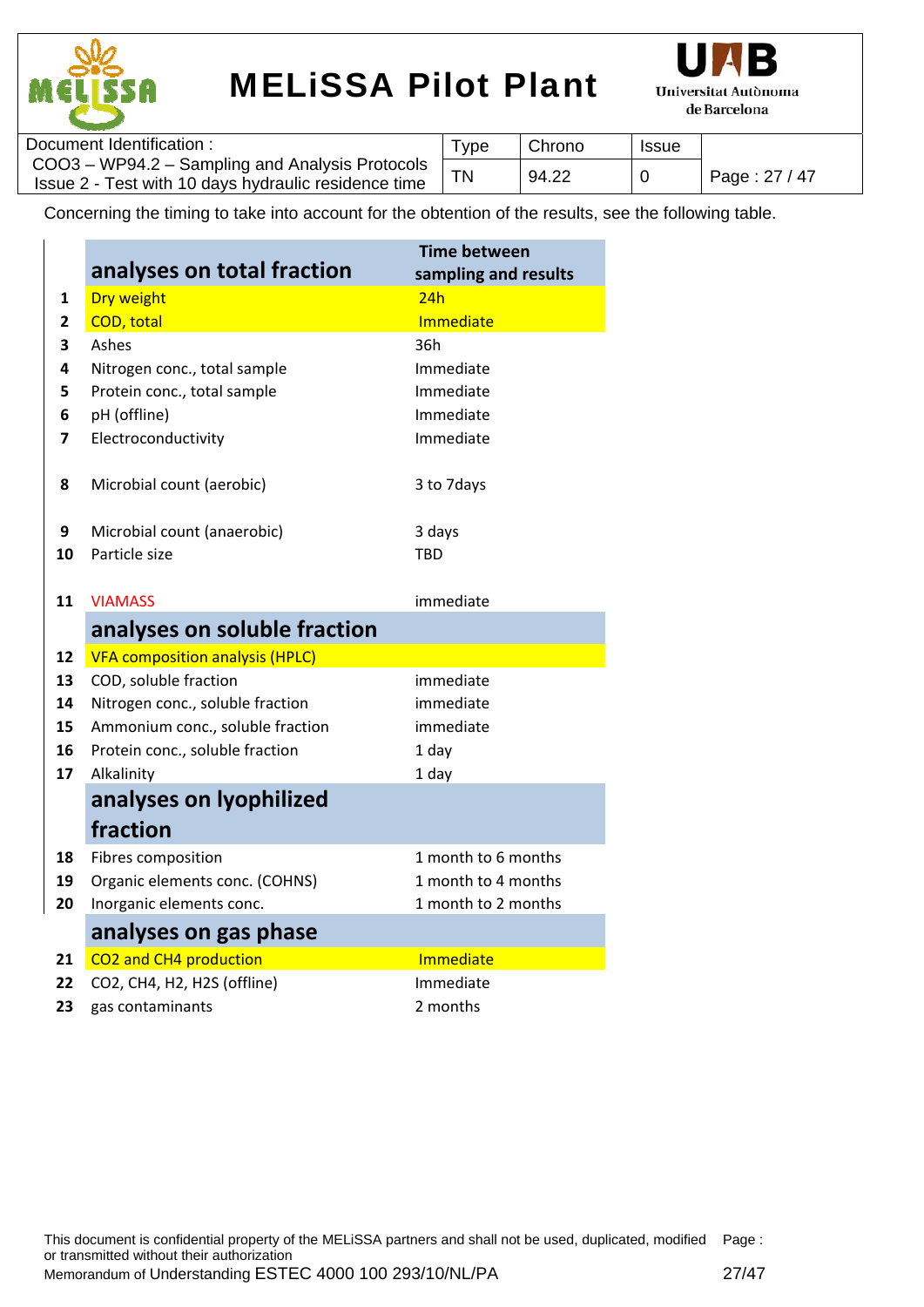



| Document Identification:                                                                                | $T$ vpe | Chrono | <b>Issue</b> |               |
|---------------------------------------------------------------------------------------------------------|---------|--------|--------------|---------------|
| COO3 - WP94.2 - Sampling and Analysis Protocols<br>Issue 2 - Test with 10 days hydraulic residence time |         | 94.22  |              | Page: 28 / 47 |

## **8. Resources specification for the tests**

### *8.1. Personnel: staff qualification and training needs*

The MPP technicians are qualified to operate the C1 compartment.

The MPP Analysis Technicians are qualified to perform the sampling operations and the MPP inhouse analyses (cf. appendix 1)

### *8.2. Hardware: instruments, specific part, hardware for software operation*

C1 Hardware as described in AD6

The portable gas analyzer GA94 as described in RD4.

The gas chromatograph is used for VFA measurement. It is described in RD 3. Alternatively for VFA measurement, a HPLC is used. It is described in RD8.

The preparation of the samples is made with a lyophilizer and other equipments of common use in the Chemical Engineering Department..

### *8.3. Software : verification of software, backup needs*

The software used is the Schneider Concept V2.6. for C1 control.

### *8.4. Facilities : environmental needs, test conditions, interfaces needs, utilities needs*

All hardware involved in MPP utilities for C1 as specified in AD6 and AD5.

### *8.5. Test conditions*

As specified by the test protocol AD9.

### **9. Measurement and data sampling**

### *9.1. Data logfile*

The samplings and analyses are performed routinely and are recorded in written on dedicated record sheet, internal or external to the MPP.

These raw data are then typed into the C1 database for analyses.

### *9.2. Reporting of status for a test*

On a monthly basis, the Bioprocess Engineer or the Technical Manager reviews the raw data, checks the trends and spots the inconsistent values. An example of this database is given in appendix 8.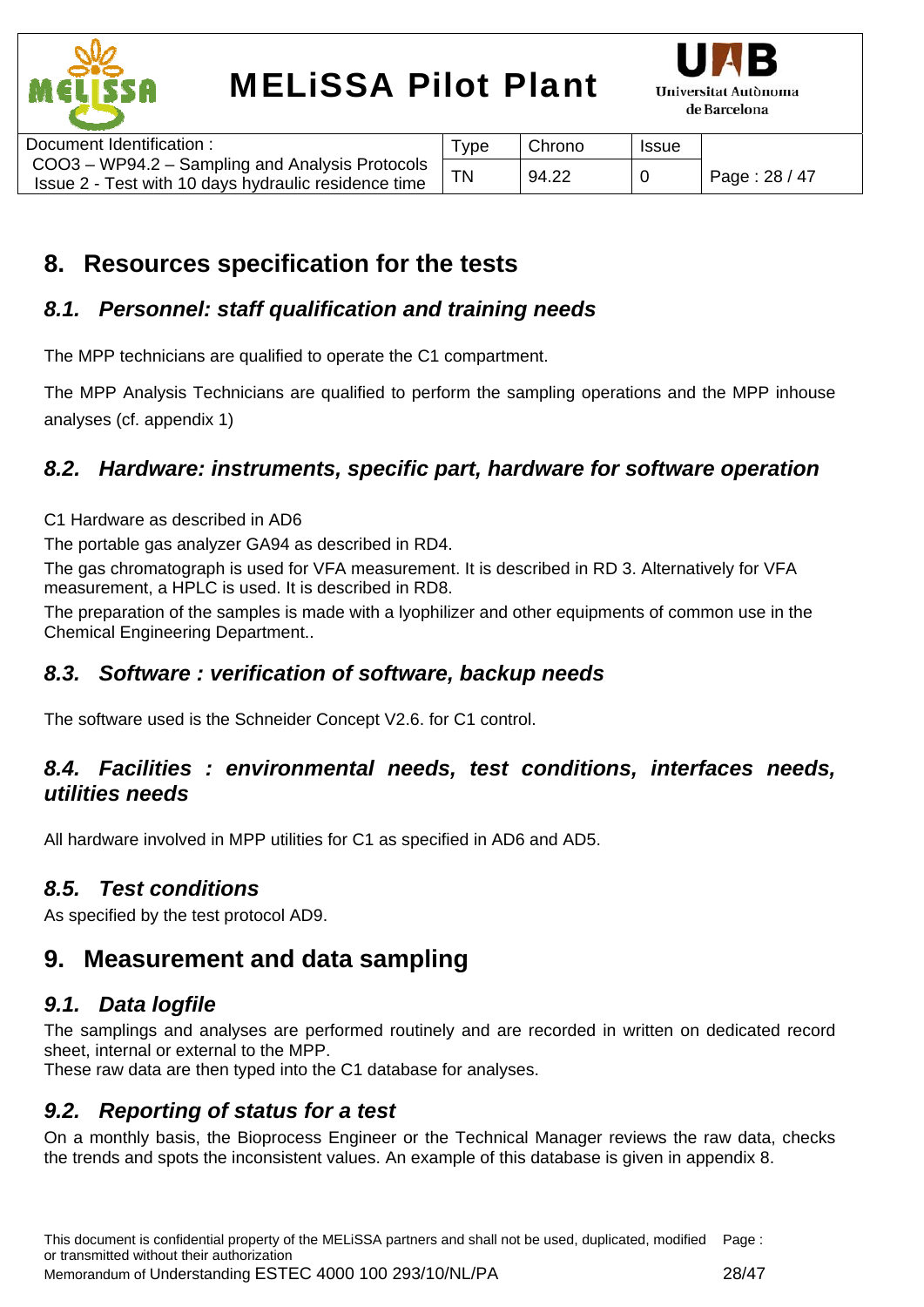



| Document Identification:                                                                                | Type | Chrono | <b>Issue</b> |               |
|---------------------------------------------------------------------------------------------------------|------|--------|--------------|---------------|
| COO3 - WP94.2 - Sampling and Analysis Protocols<br>Issue 2 - Test with 10 days hydraulic residence time |      | 94.22  |              | Page: 29 / 47 |

At the end of the test phase (for example the 10 days HRT test), or at least every 3 months, a report is compiled with all the analyses results related to the same test phase and sent by the Technical Manager to the partners..

### *9.3. Deviations and non conformances*

Records should be maintained for any deviation or non conformity from this Sampling and Analysis Protocol and included in the as-run procedures records or test batch records.

### *9.4. Record for the performance of samplings and analysis*

### **9.4.1. Records of samplings**

The samplings are recorded on the C1 follow-up sheet MPP-REC-10-1001 as per appendix 3.

### **9.4.2. Records of analyses**

Various MPP records are used to trace the results of the analyses on C1 samples :

- For dry weight and ashes : MPP-REC-09-1005 (appendix 4)
- For Electroconductivity, NH4, N total, Nsoluble, COD total, COD soluble : MPP-REC-09-1003 (appendix 5)
- For the CHNS analysis, the analysis report is given in appendix 6.
- For the minerals analysis, the report is given in appendix 7.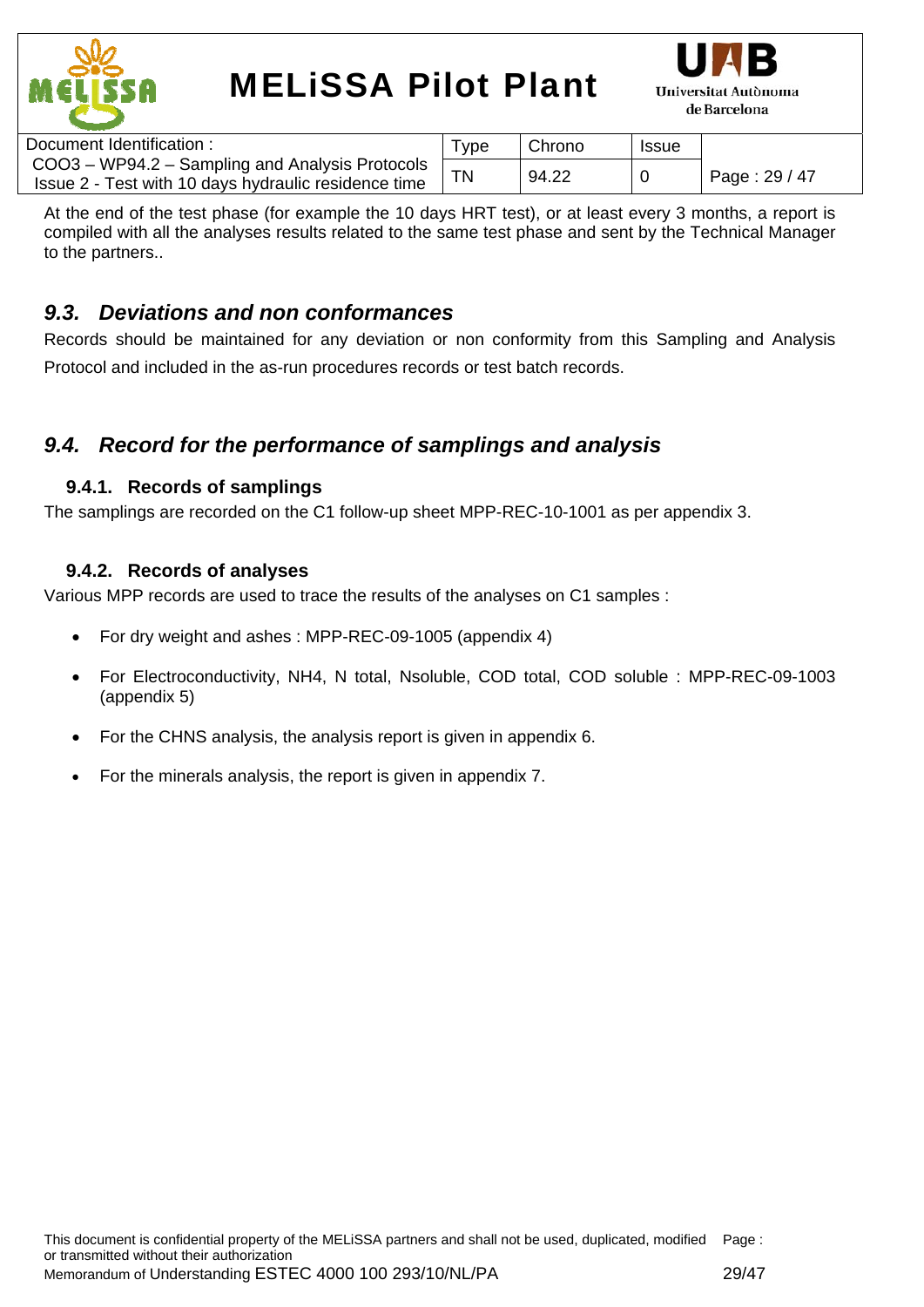



| Document Identification:                             | <b>vpe</b> | Chrono | <b>Issue</b> |               |
|------------------------------------------------------|------------|--------|--------------|---------------|
| COO3 - WP94.2 - Sampling and Analysis Protocols      |            | 94.22  |              | Page: 30 / 47 |
| Issue 2 - Test with 10 days hydraulic residence time |            |        |              |               |

## **10. Appendix 1 – approved MPP protocols for analyses on samples**

| Parameter<br>analyzed                              | MPP reference                       | Principle of the analysis technique                                                         |
|----------------------------------------------------|-------------------------------------|---------------------------------------------------------------------------------------------|
|                                                    | electroconductivity MPP-QCP-07-0008 | potentiometric                                                                              |
| рH                                                 | MPP-QCP-07-0015                     | potentiometric                                                                              |
|                                                    | MPP-QCP-10-1001                     |                                                                                             |
| dry matter                                         | MPP-QCP-07-0007                     | gravimetric (oven is maintained at 100°C in UAB)                                            |
| ashes                                              | MPP-QCP-07-0001                     | gravimetric (oven is held at 550°C in UAB)                                                  |
| <b>VFA</b>                                         | MPP-QCP-10-0003                     | Gas chromatograph                                                                           |
| NH <sub>4</sub> -N                                 | MPP-QCP-07-0011                     | colorimetric                                                                                |
| N total broth                                      | MPP-QCP-12-0001                     | colorimetric                                                                                |
| N soluble                                          | MPP-QCP-07-0020                     | colorimetric                                                                                |
| COD total                                          | MPP-QCP-07-0005                     | colorimetric                                                                                |
| COD soluble                                        | MPP-QCP-07-0004                     | colorimetric                                                                                |
| CO <sub>2</sub> , CH <sub>4</sub>                  | MPP-QCP-10-0002                     | Online gas analyzer                                                                         |
| Protein (broth and<br>soluble fraction)            | MPP-QCP-12-1001                     | Lowry method adapted for Comp. I                                                            |
| H <sub>2</sub> , O <sub>2</sub> , H <sub>2</sub> S | MPP-UM-09-0012                      | Portable infrared gas analyzer                                                              |
| Anaerobic count                                    | MPP-QCP-09-1001                     | Petri dish seeding, incubation and counting<br>0f<br>colonies                               |
| Aerobic count                                      | MPP-QCP-09-1001                     | Petri dish seeding, incubation and counting of<br>colonies                                  |
| Filtrate<br>circuits<br>sterility                  | MPP-QCP-12-1002                     | Filtering of a volume of liquid, Petri dish seeding,<br>incubation and counting of colonies |
| <b>VFAs with HPLC</b>                              | MPP-QCP-11-0002                     | <b>HPLC</b>                                                                                 |
| Alkalinity                                         | MPP-QCP-11-0001                     | Dosimetric method                                                                           |

Missing here, to be defined in an updated edition: particles size ; CST ; TIC/TOC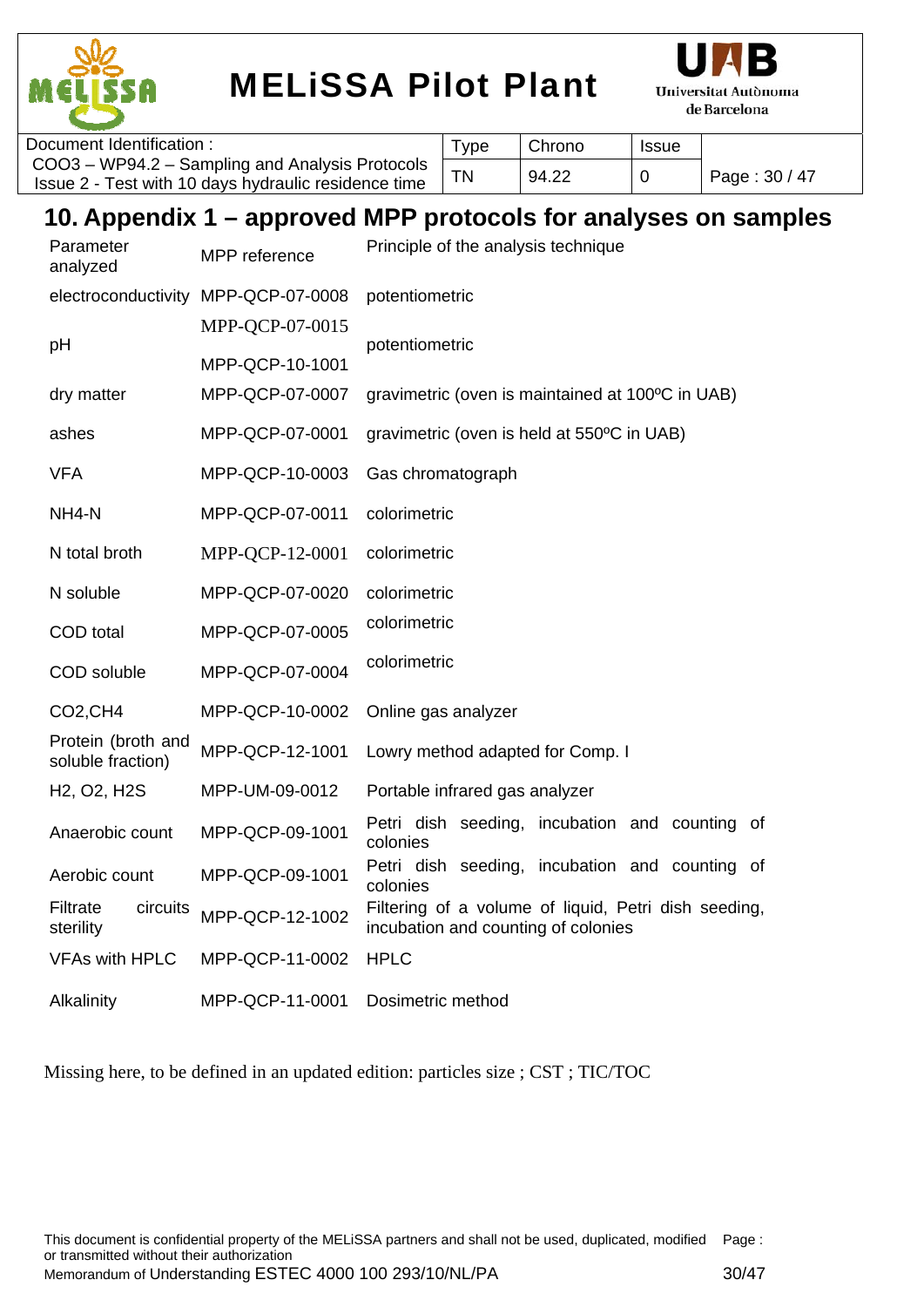



| Document Identification:                                                                                | ype | Chrono | <b>Issue</b> |               |
|---------------------------------------------------------------------------------------------------------|-----|--------|--------------|---------------|
| COO3 - WP94.2 - Sampling and Analysis Protocols<br>Issue 2 - Test with 10 days hydraulic residence time |     | 94.22  |              | Page: 31 / 47 |

## **11. Appendix 2 - External protocols implemented for analyses**

## *11.1. Inorganic elemental composition (minerals) SAQEAt0001\_00*

**PDF** SAQEAt0001\_00\_ele ments inorgànics\_bior

## *11.2. C,H,N,S organic elemental composition : SAQEAE0001\_00\_CHNS*

 $POF$ SAQAE0001\_00\_CH NS\_101208.pdf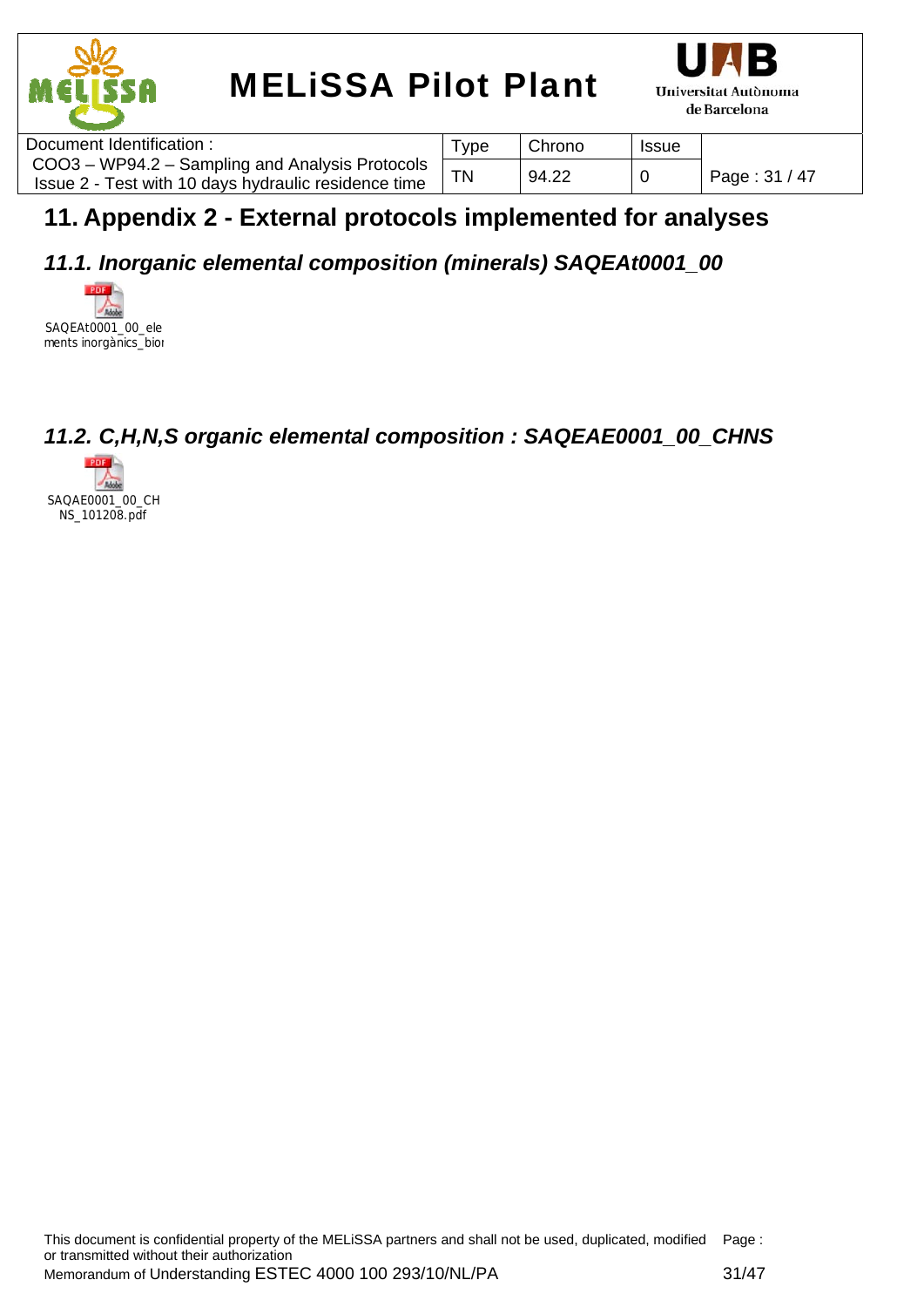



| Document Identification:                                                                                | Type | Chrono | <b>Issue</b> |               |
|---------------------------------------------------------------------------------------------------------|------|--------|--------------|---------------|
| COO3 – WP94.2 – Sampling and Analysis Protocols<br>Issue 2 - Test with 10 days hydraulic residence time |      | 94.22  |              | Page: 32 / 47 |

### *11.3. Fibers content : not available in English, added in Catalan language*

#### MATÈRIA SECA DE LABORATORI I CENDRES

#### OBJECTIU

Determinar el contingut en matèria seca i/o cendres d'una mostra un cop preparada per analitzar (és a dir, molturada a 1mm).

Respecte a la matèria seca, s'ha de tenir en compte que s'ha de fer paral·lelament a totes les altres determinacions que es duguin a terme per dues raons: a) tots els anàlisi que es facin s'hauran de referir a aquesta matèria seca; b) la humitat de la mostra pot variar lleugerament amb el temps.

#### APARELLS I MATERIAL

- Estufa de dessecació a 103ºC+2ºC.
- Gresols de porcellana d'un tamany i forma talls que la mostra ocupi una tercera part.
- Pinces, safata, espàtula.
- Forn de Mufla a 550ºC.
- Dissecador amb silicagel i vàlvula.
- Balança analítica.

#### PROCEDIMENT

1- Calcinar els gresols a 550º 1h. Deixar que es refredin.

2- Pesar el gresol (P1). Introduir aproximadament 3g de mostra pesats amb aproximació de 0,1mg (P2).

3- Introduir a la estufa de 103º. Deixar-ho un mínim de 12h i un màxim de 24h.

4-Treure-ho de la estufa i deixar-ho refredar dins del dissecador (ATENCIÓ AMB LA VÀLVULA). Pesar (P3).

5- Introduir els gresols (sense safata!) a la mufla. Deixar-ho calcinar a 550ºC fins que les cendres quedin clares (normalment entre 3 i 4 hores).

6- Deixar refredar els gresols dins del dissecador (ATENCIÓ LA VÀLVULA) i pesar (P4).

### CÀLCULS

 $% MS = (P3 - P1) * 100 / P2$ %CENDRES = (P4 - P1 ) \* 100 / P2

P1 = Pes del gresol P2 = Pes de la mostra P3 = Pes del gresol i la mostra seca P4 = Pes del gresol i les cendres

#### **OBSERVACIONS**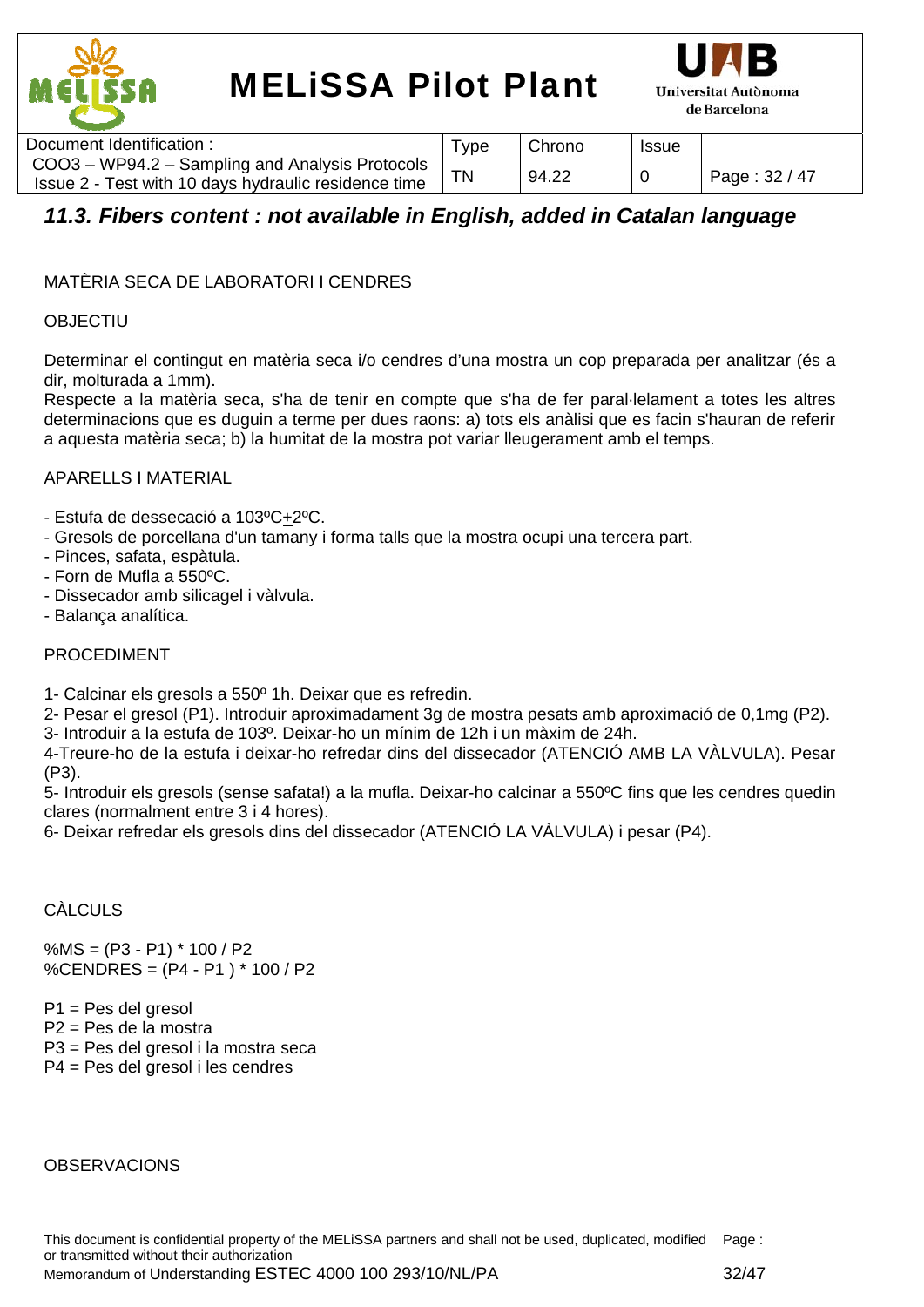



| Document Identification:                                                                                | 'ype | Chrono | <b>Issue</b> |               |
|---------------------------------------------------------------------------------------------------------|------|--------|--------------|---------------|
| COO3 - WP94.2 - Sampling and Analysis Protocols<br>Issue 2 - Test with 10 days hydraulic residence time |      | 94.22  | 0            | Page: 33 / 47 |

No és estrictament necessari determinar la matèria seca i les cendres al mateix temps, però quan es comença des de zero, és més còmode fer-ho així.

Aquest és un mètode general. Però s'ha de tenir en compte que hi ha algunes mostres que no admeten aquest mètode.

Al realitzar la determinació per calor, les substàncies de punt d'ebullició baix (NH3, alcohols etc.) es determinen com si fos aigua, i per tant cal utilitzar altres mètodes. També les mostres riques en greixos s'han de tractar per altres vies.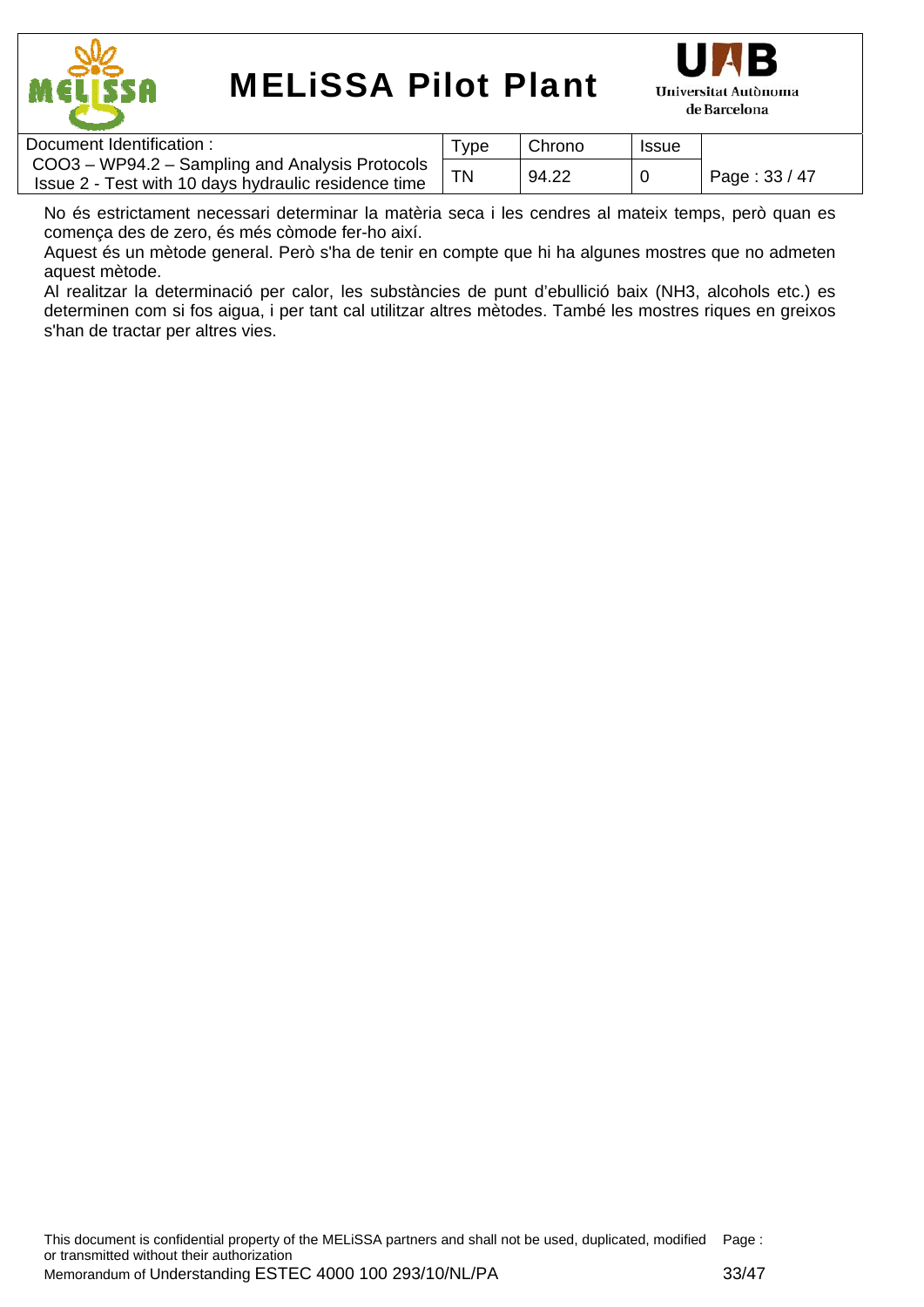



| Document Identification :                                                                                 | ™vpe | Chrono | <b>Issue</b> |               |
|-----------------------------------------------------------------------------------------------------------|------|--------|--------------|---------------|
| COO3 - WP94.2 - Sampling and Analysis Protocols '<br>Issue 2 - Test with 10 days hydraulic residence time |      | 94.22  |              | Page: 34 / 47 |
|                                                                                                           |      |        |              |               |

DETERMINACIÓ DE LA FIBRA NEUTRE DETERGENT (Fibertec).

#### FONAMENT

Amb el tractament amb un detergent (SDS) a pH neutre es solubilitza el contingut cel·lular i per tant al residu de la FND ens queda bàsicament la paret vegetal excepte les pectines.

#### **REACTIUS**

- Alcohol 1Etil2Hexanol (iso-Octílic, anti-escumant).

- Acetona.

Per 1L d'aigua destil·lada:

- 30 g Sodi Lauril (Dodecil) Sulfat (SDS).
- 18,61 g Àcid Etilen di-Amino tetra-Acètic (EDTA) sal di-sòdica.
- 6,81g Sodi tetra-Borat deca-hidratat.

- 4,65g Fosfat di-sòdic.

- 10 ml Tri-etilenglicol.

Preparació de la sol. ND:

a) Pesar a un vas de precipitats el EDTA i el tetra-Borat. Afegir-hi 1/4 part de l'aigua i dissoldre-ho en calent.

b) Posar a escalfar una altra 1/4 part d'aigua i anar afegint el SDS. Aquest pas s'ha de fer a una campana d'extracció perquè el SDS fa molta pols i és molt irritant.

c) Dissoldre el fosfat.

Barrejar a),b) i c) i afegir-hi el tri-etilenglicol a poc a poc per anar eliminant l'escuma que es va formant. L'endemà comprovar el pH, que ha d'estar entre 6,9 i 7,1.

#### MATERIAL I APARELLS

- Balança analítica (0,1mg).
- Placa calefactora o Bunsen.
- Aparell complert FIBERTEC HOT EXTRACTOR
- Gresols de vidre amb placa porosa P2 adequats pel fibertec.
- Estufa de dessecació a 103+2ºC.
- Forn de mufla a 550ºC.
- Dissecador amb silicagel, espàtula.

#### PROCEDIMENT

1- Dins d'un gresol calcinat, pesar 1g (precisió 0,1mg) de la mostra (Pm).

2- Escalfar la sol. ND.

3- Col·locar els gresols amb la mostra al seu lloc a l'aparell, vigilant que no estiguin cavalcats. Fixar-los amb la palanca.

4- Connectar l'aparell i posar les claus en posició CLOSED.

5- Afegir-hi 100 ml del reactiu (fins la primera ratlla) i ajustar el control de calor (HEATER) al màxim.

6- Connectar el refrigerant.

7- Abans de que comenci a bullir, posar-hi dues gotes d'antiescumant. Quan comenci a bullir, ajustar el calor a la posició necessària a fi que bulli suaument..

8- Deixar-ho bullint 1h.

9- Apagar el calor i filtrar: obrir la trompa de buit i posar les vàlvules en posició VACUUM.

10- Rentar 3 vegades amb Aigua Destil·lada calenta i 2 amb acetona.

This document is confidential property of the MELiSSA partners and shall not be used, duplicated, modified Page : or transmitted without their authorization

Memorandum of Understanding ESTEC 4000 100 293/10/NL/PA 34/47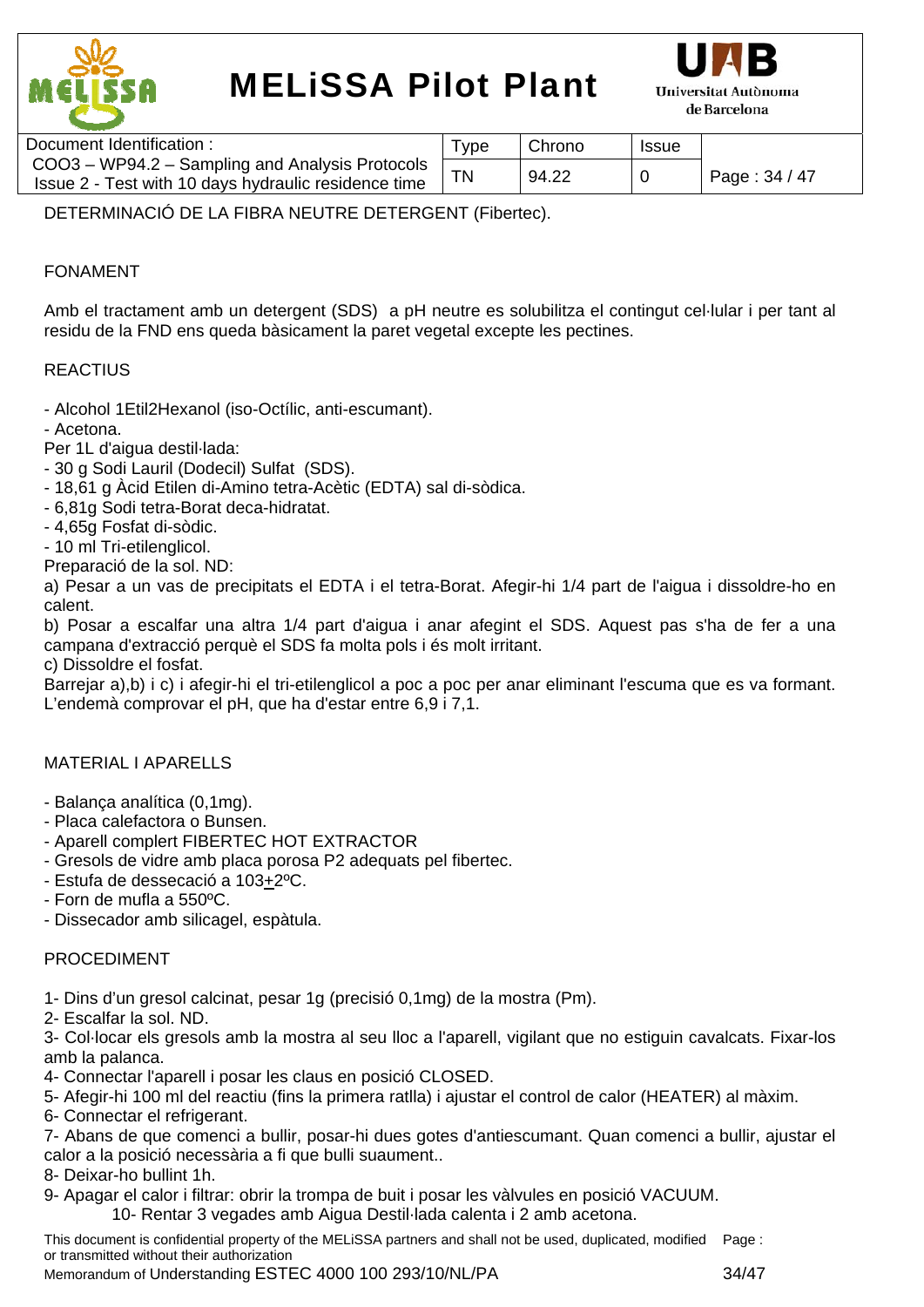



| Document Identification:                                                                                | Type      | Chrono | <b>Issue</b> |               |
|---------------------------------------------------------------------------------------------------------|-----------|--------|--------------|---------------|
| COO3 - WP94.2 - Sampling and Analysis Protocols<br>Issue 2 - Test with 10 days hydraulic residence time | <b>TN</b> | 94.22  |              | Page: 35 / 47 |

11- Posar les vàlvules en posició REST, desconnectar l'aparell, treure els gresols amb la pinça corresponent i posar-los a l'estufa de 103ºC tota la nit.

12- Posar els gresols a un dissecador i, quan estiguin freds, pesar-los (P1).

13- Calcinar a 550ºC 3h i quan estiguin freds al dissecador, pesar (P2).

#### CÀLCULS

%FND = (P1 - P2 ) \* 100 / Pm

#### **OBSERVACIONS**

1- Seguir les observacions que s'indiquen per a la fibra bruta.

2- Les mostres RIQUES EN MIDÓ serà molt dificultós, per no dir impossible, filtrar-les (fins i tot amb petites quantitats de midó). Tot i així, i en el cas que s'aconsegueixi filtrar-les, les restes de midó que queden fan que la FND es sobrevalori.

Per tot això es imprescindible afegir-hi 0.25 ml de -amilassa termoestable (SIGMA ref A-3306) per cada 100 ml de sol. ND 20 minuts abans que acabi l'ebullició. En cas que segueixi costant filtrar, es pot repetir la dosis de -amilassa en un dels rentats amb aigua calenta, deixant que l'enzim actui durant un parell de minuts. La resta d'operacions es fan igual.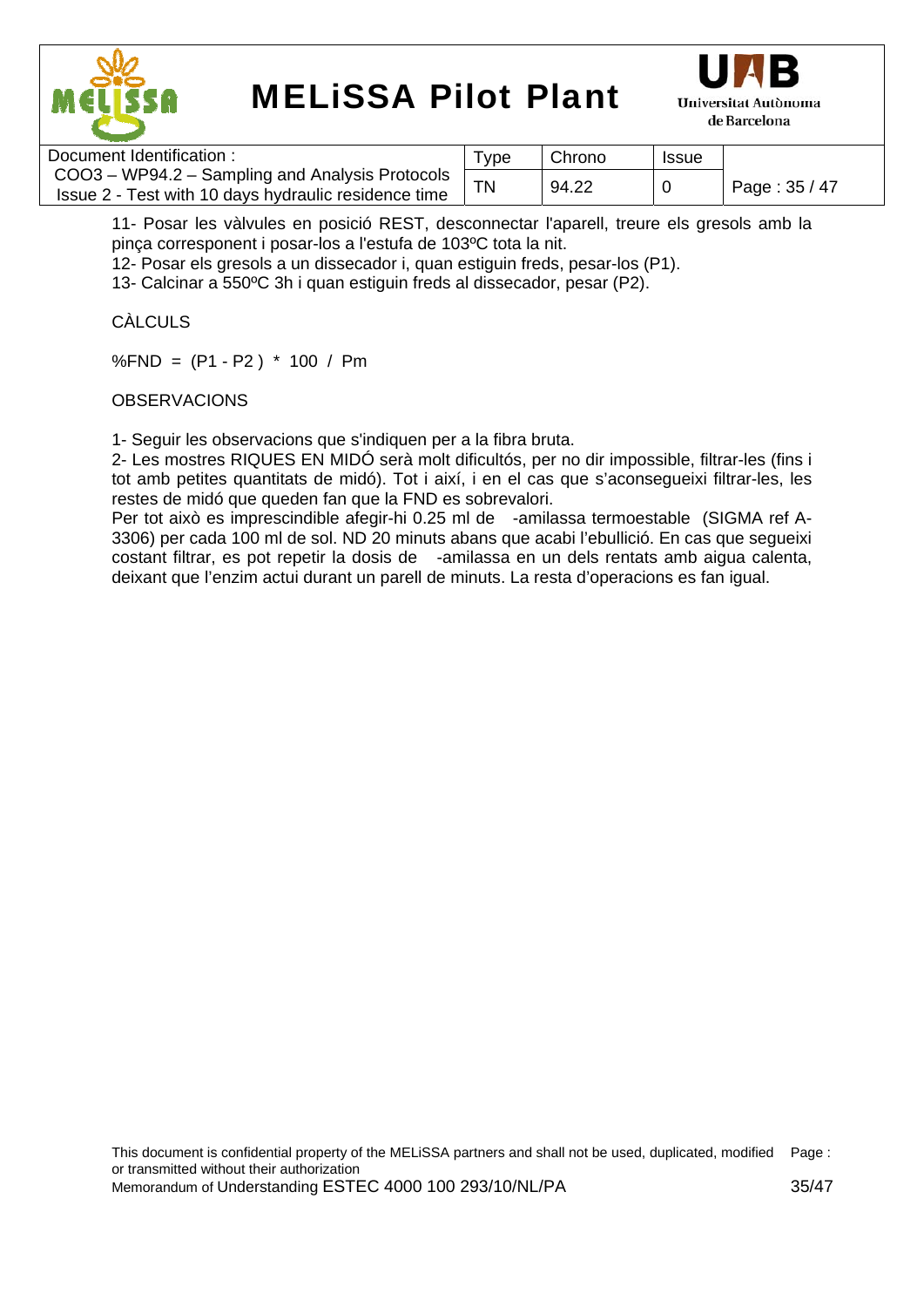



| Document Identification :                            | ™уре | Chrono | <b>Issue</b> |               |
|------------------------------------------------------|------|--------|--------------|---------------|
| COO3 – WP94.2 – Sampling and Analysis Protocols      |      |        |              |               |
| Issue 2 - Test with 10 days hydraulic residence time | ΤN   | 94.22  |              | Page: 36 / 47 |

FIBRA NEUTRO DETERGENTE SEGÚN ANKOM

#### **11.3.1. Reactivos.**

Solución Neutro Detergente : 30g SDS, 18.61g EDTA disódico (dihidratado), 6.81g tetraborato sódico 10-hidrato, 4.56g fosfato sódico dibásico anhidro y 10ml trietilenglicol en 1L de agua destilada. Agitar y escalfar para facilitar la disolución. El pH debe quedar entre 6.9-7.1.

Alfa-amilasa termoestable Ankom. Sodio Sulfito anhidro. Acetona. Libre de coloración y sin residuo de evaporación.

#### **11.3.2. Precauciones de seguridad.**

La acetona es altamente inflamable. Trabajar con campana de extracción y evitar la inhalación o contacto con la piel. Asegurarse de que la acetona se ha evaporado antes de llevar las bolsas a la estufa.

El SDS irrita las membranas mucosas. Se debe usar máscara antipolvo y guantes al manipularlo

#### **11.3.3. Aparatos.**

Para la digestión: ANKOM Fiber Analyzer Sistema de filtración: bolsas de filtración F57 (ANKOM). Sellador de bolsas. Desecador.

#### **11.3.4. Procedimiento**

Preparación de las muestras en las bolsas.

Pesar la bolsa de filtración (F57), anotar el peso (P1) y tarar la balanza.

Pesar 0.5g (+0.05g) de muestra secada al aire tamizada a 1 mm (P2) directamente en la bolsa. Pesar una bolsa en blanco e incluirla en la digestión para determinar la corrección por el blanco (C1).

Sellar la bolsa a 0.5cm del extremo abierto usando el sellador.

This document is confidential property of the MELiSSA partners and shall not be used, duplicated, modified Page : or transmitted without their authorization

Memorandum of Understanding ESTEC 4000 100 293/10/NL/PA 36/47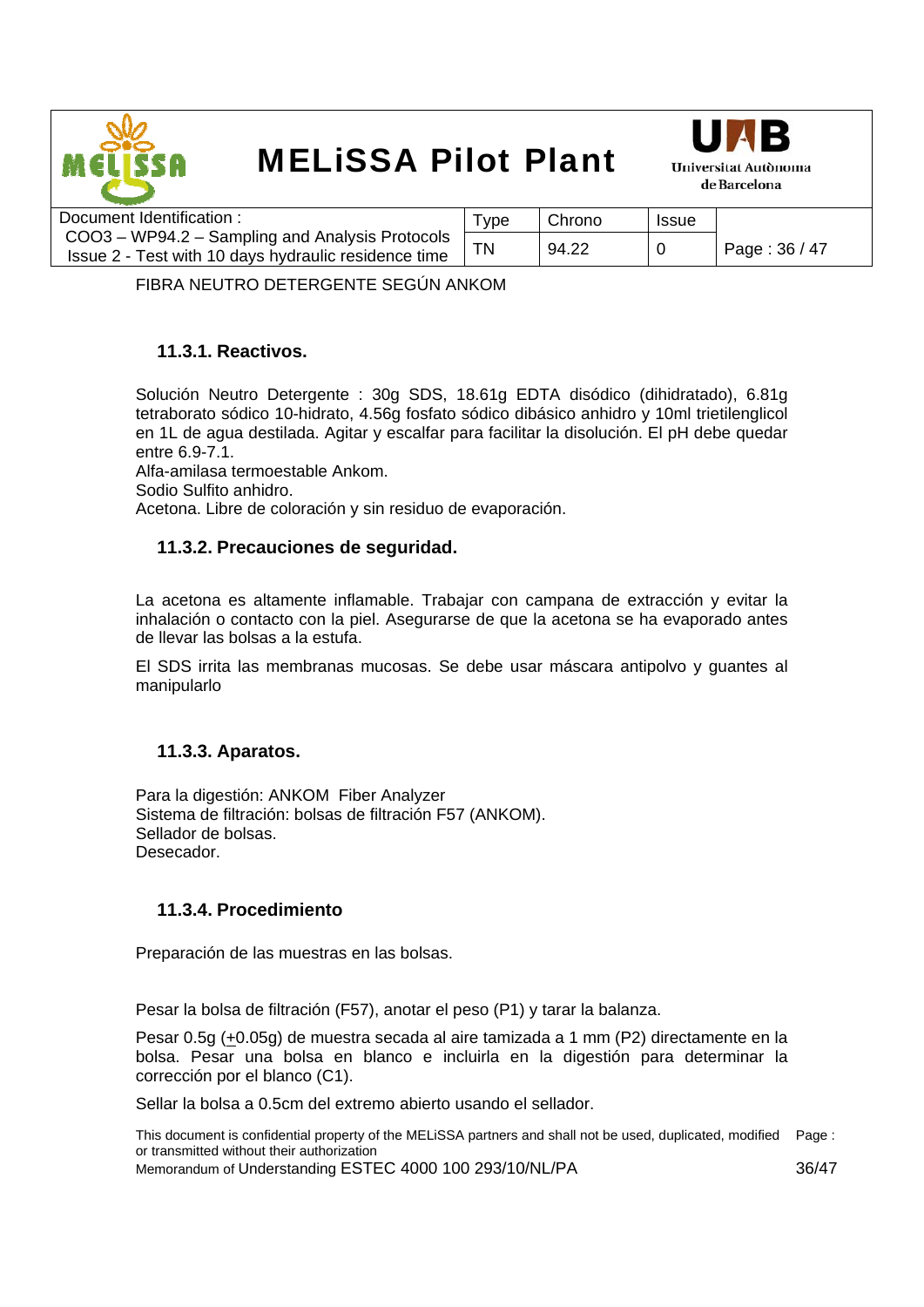



| Document Identification:                             | Tvpe | Chrono | <b>Issue</b> |               |
|------------------------------------------------------|------|--------|--------------|---------------|
| COO3 – WP94.2 – Sampling and Analysis Protocols      |      |        |              |               |
| Issue 2 - Test with 10 days hydraulic residence time |      | 94.22  |              | Page: 37 / 47 |

Dispersar la muestra uniformemente dentro de la bolsa. Se debe hacer agitando ligeramente la bolsa eliminando los posibles grumos suavemente.

Se pueden colocar un máximo de 24 bolsas. Se deben usar todas las bandejas independientemente del número de bolsas que se vayan a procesar Colocar tres bolsas por bandeja. Encajar las bandejas en la posición central con una rotación de 120º por nivel. La 9ª bandeja queda vacía y funciona como tope de la 8ª. Situar el peso en el extremo superior de la 9ª bandeja a fin de mantener sumergido el "bag suspender".

**ATENCIÓN: MUESTRAS QUE CONTENGAN PRODUCTOS DE SOJA O UNA GRASA > 5%**. Extraer la grasa de las muestras colocando las bolsas llenas en un recipiente de 500ml con tapa. Añadir suficiente acetona para cubrir las bolsas y tapar. Agitar el contenedor 10 veces y dejar reposar 10'. Repetir con acetona nueva. Extender las bolsas y dejarlas secar al aire (aprox. 5'). **EXCEPCIÓN: soja tostada.** Colocar las bolsas de soja tostada en un recipiente de 500ml con tapa. Añadir suficiente acetona para cubrirlas y agitar 10 veces y desechar la acetona. Añadir acetona nueva y dejar reposar doce horas. Después de este tiempo, extender las bolsas y dejarlas secar al aire.

Añadir 1900-2000ml de la solución Neutro Detergente al recipiente donde se realiza la digestión. Si se procesan menos de 20 bolsas, añadir 100ml de sol./bolsa con un mínimo de 1500ml. Añadir 20g de Sulfito Sódico y 4ml de alfa-amilasa.

Introducir el "bag suspender" cargado, poner el avisador en 75', poner en marcha el agitador y el calor y poner en marcha el avisador. Después de confirmar que el agitador funciona, cerrar bien la tapa.

Pasados los 75', apagar el calor y la agitación. Abrir la válvula de salida y recoger la solución antes de abrir la tapa. Peligro: dentro del recipiente la solución está bajo presión. La válvula de salida ("exhaust") debe ser abierta para compensar la presión y eliminar la solución ANTES DE ABRIR LA TAPA.

Una vez ha salido toda la solución, cerrar la válvula y abrir la tapa. Añadir aprox. 1900- 2000ml de agua destilada caliente (90º-100º)y 4ml de alfa-amilasa a los dos primeros lavados. Poner en marcha la agitación (sin el calor). Cerrar la tapa sin ajustar. Agitar las bolsas 3-5'.Lavar tres veces en total.

Extraer las bolsas del "bag suspender" y apretarlas suavemente para eliminar el exceso de agua. Colocar las bolsas en un vaso de 250ml y añadir suficiente acetona para

This document is confidential property of the MELiSSA partners and shall not be used, duplicated, modified Page : or transmitted without their authorization Memorandum of Understanding ESTEC 4000 100 293/10/NL/PA 37/47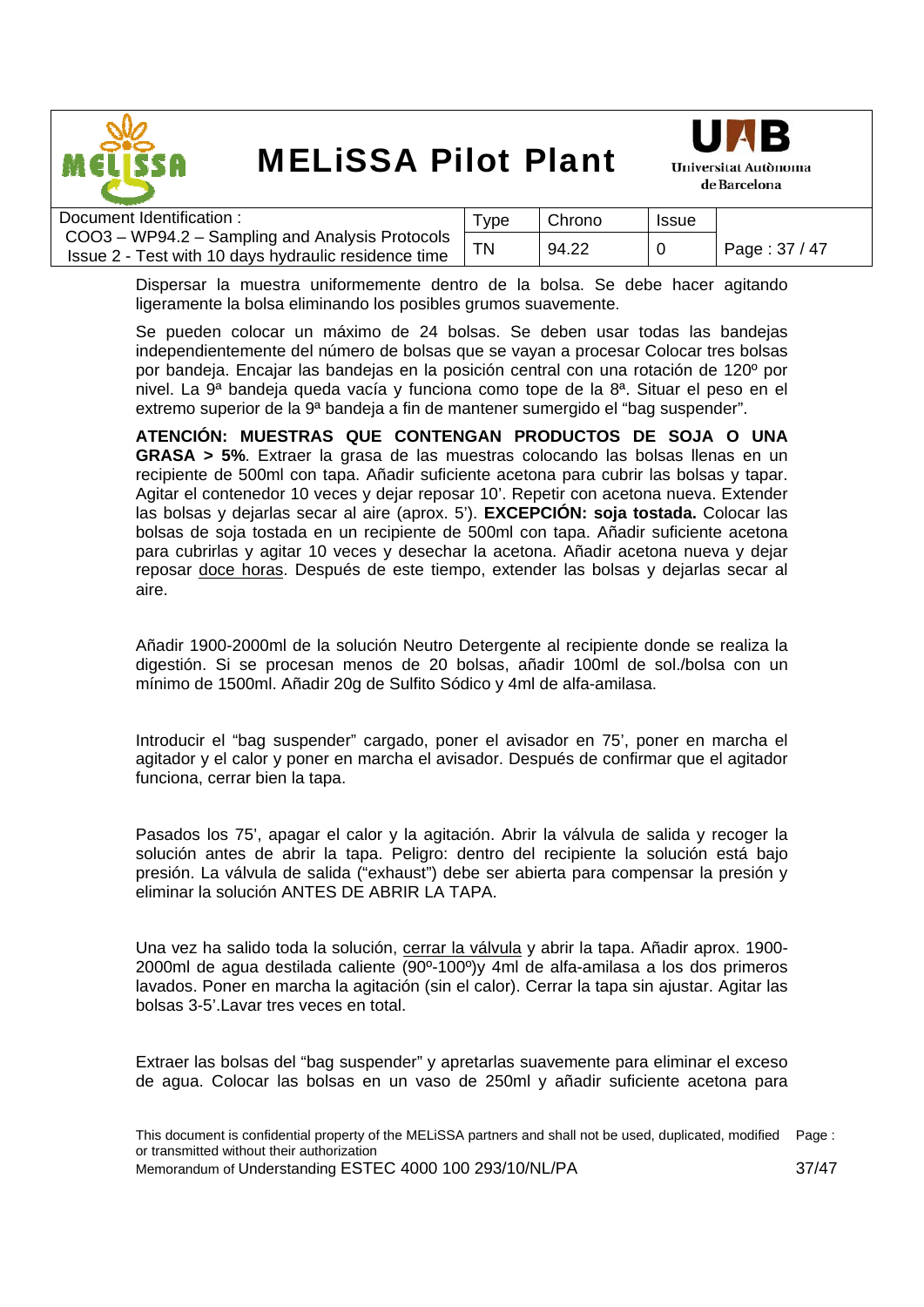



| Document Identification:                                                                                | vpe | Chrono | <b>Issue</b> |               |
|---------------------------------------------------------------------------------------------------------|-----|--------|--------------|---------------|
| COO3 – WP94.2 – Sampling and Analysis Protocols<br>Issue 2 - Test with 10 days hydraulic residence time |     | 94.22  |              | Page: 38 / 47 |

cubrirlas. Dejarlas en remojo 2-3', sacarlas y apretarlas suavemente para eliminar el exceso de acetona.

Separar las bolsas y dejarlas secar al aire. Completar el secado en una estufa a 105ºC. Sacar las bolsas de la estufa, introducirlas en un desecador hasta que alcancen la Tª ambiente y pesarlas (P3). Incinerar la bolsa con el residuo en un crisol previamente pesado, enfriar nuevamente en un desecador y pesar.

Cálculos. % Fibra Neutro detergente (libre de cenizas) = ( P4 - ( P1 x C2 )) x 100 P2 x MS

Donde:

P1: peso de la bolsa

P2: peso de la muestra

P3: peso del residuo (después de la extracción)

P4: Peso de la Materia Orgánica (pérdida de peso después de la incineración)

 C2: Corrección de las cenizas por el blanco (pérdida de peso al incinerar/ peso original blanco)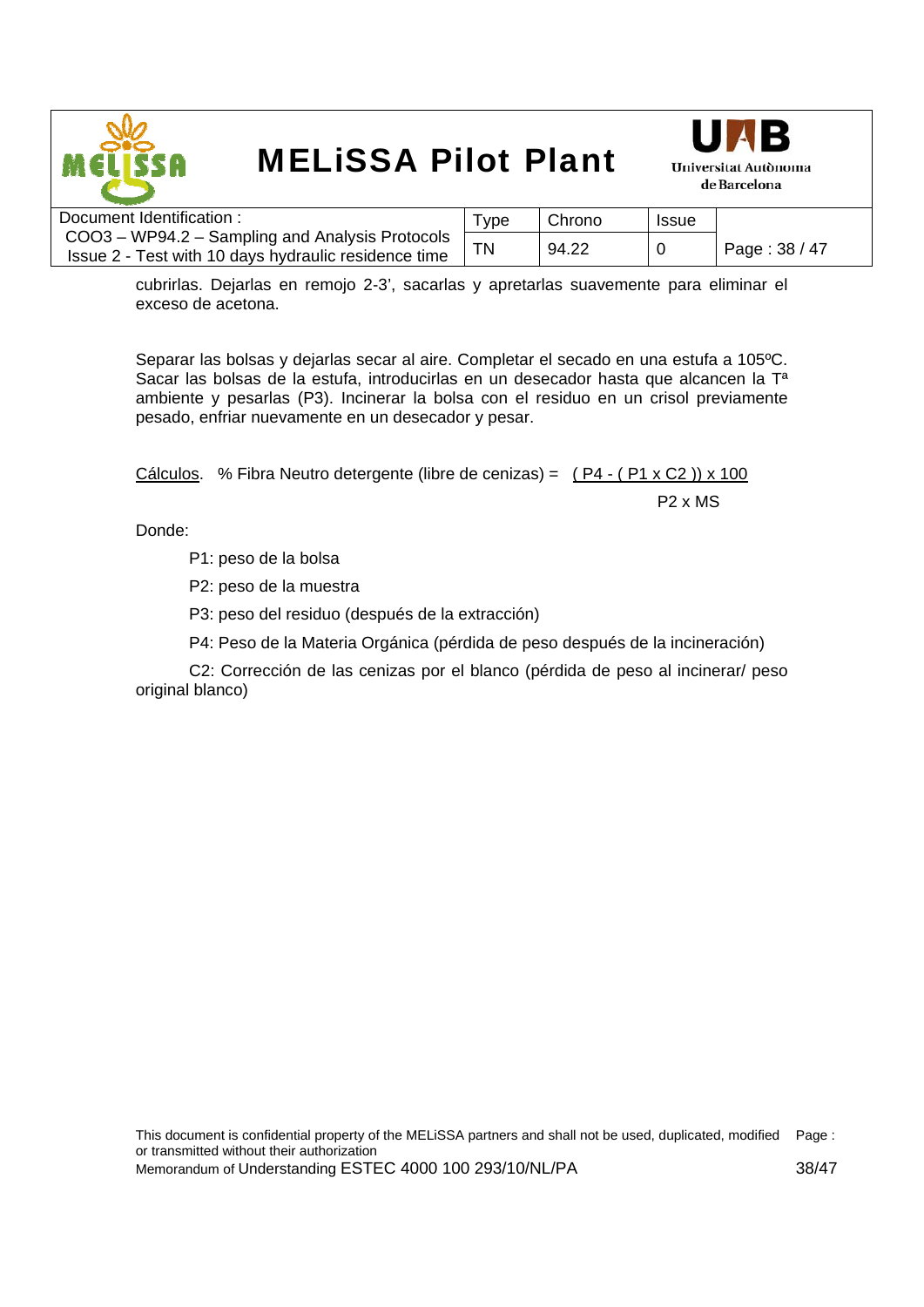



| Document Identification:                                                                                | $\tau_{\text{VDE}}$ | Chrono | <b>Issue</b> |               |
|---------------------------------------------------------------------------------------------------------|---------------------|--------|--------------|---------------|
| COO3 - WP94.2 - Sampling and Analysis Protocols<br>Issue 2 - Test with 10 days hydraulic residence time | <b>TN</b>           | 94.22  |              | Page: 39 / 47 |

### **12. Appendix 3 – example of MPP-REC-10-1001 for the follow-up of the Compartment 1**

| <b>Sila</b><br>MGL SSA                  | <b>MELISSA Pilot Plant</b> |          |                            |                                         |              | WΞ<br>de Barcelona |  |
|-----------------------------------------|----------------------------|----------|----------------------------|-----------------------------------------|--------------|--------------------|--|
| Document Identification:                |                            |          | Type                       | Reference                               | Chrono       |                    |  |
| C1 in Bioreactor Follow up Record Sheet |                            | MPP-REC  | $10-1001(0)$               |                                         | Page: 1/1    |                    |  |
| Analist                                 |                            |          |                            |                                         | Checked by:  |                    |  |
| Date                                    |                            |          |                            |                                         | Initials     |                    |  |
| Hour                                    |                            |          |                            |                                         | Date         |                    |  |
|                                         |                            |          |                            |                                         |              |                    |  |
| Emergency button                        |                            | (on/off) | <b>HMI - CI BIOREACTOR</b> | Level                                   | LT_1010_01   | (L)                |  |
| Agitation                               | BLE_1012_01                | (on/off) |                            | Headspace pressure                      | PT_1009_01   | (mbar)             |  |
| On-line pH 2                            | AT_1011_02                 |          |                            | Temperature                             | TT_1008_01   | $(^{\circ}C)$      |  |
|                                         |                            |          | <b>C1 ROOM GENERAL</b>     |                                         |              |                    |  |
| On-line pH 2                            | AT_1011_02                 |          |                            | <b>ACID bottle:</b>                     | VSSL_1011_01 |                    |  |
| Cooler                                  | HX_1102_01                 | (on/off) |                            | <b>Observed Level</b>                   |              | (mL)               |  |
| Condensates pump                        | PP_1102_01                 | (on/off) |                            | HCI 3M added volume                     |              | (mL)               |  |
| Hot bath:                               | VSSL_1008_01               |          |                            | <b>BASE</b> bottle:                     | VSSL_1011_02 |                    |  |
| Filled with water?                      |                            |          |                            | <b>Observed Level</b>                   |              |                    |  |
|                                         |                            | (yes/no) |                            |                                         |              | (mL)               |  |
| Temperature                             |                            | (C)      | <b>GAS LOOP</b>            | NaOH 3M added volume                    |              | (mL)               |  |
|                                         |                            |          |                            |                                         |              |                    |  |
| N <sub>2</sub> supply                   | HPCV_1052_01               | (mbar)   | <b>GAS ANALYSIS:</b>       | Mass Flow Controller                    | FRC_1052_01  | $(\%)$             |  |
| CH <sub>4</sub>                         |                            |          |                            | O <sub>2</sub>                          |              |                    |  |
|                                         |                            | (%)      |                            |                                         |              | $(\%)$             |  |
| CO <sub>2</sub>                         |                            | (% )     |                            | H2<br>H2S                               |              | (ppm)              |  |
|                                         |                            |          |                            |                                         |              | (ppm)              |  |
|                                         |                            |          | <b>LIQUID LOOP</b>         |                                         |              |                    |  |
| Feeding: (On Mondays)                   |                            |          |                            | <b>Decantation: (On Fridays)</b>        |              |                    |  |
| Volume of FILTRATE dumped               |                            | (L)      |                            | Volume of RC extracted (EFFLUENT)       |              | (L)                |  |
| Weight of FEED                          |                            | (Kg)     |                            | Samples: (total volume in mL)           |              |                    |  |
| <b>FEED Lot number</b>                  |                            | $\#$     |                            | REACTOR CONTENT                         |              | pH off-line        |  |
| Volume of FEED + WATER                  |                            | (L)      |                            | <b>FILTRATE</b>                         |              | pH off-line        |  |
|                                         |                            |          |                            | FEED<br><b>MELISSA MAINTENANCE FEED</b> |              | pH off-line        |  |
| On Fridays:                             |                            |          |                            |                                         |              |                    |  |
| Bag of FEED stored at 3-5°C             |                            | yes/no   |                            | Nº of bags left                         |              | $\#$               |  |
| Weight of Bag                           |                            | (Kg)     |                            |                                         |              |                    |  |
| <b>FEED Lot number</b>                  |                            | $\#$     |                            |                                         |              |                    |  |
|                                         |                            |          |                            |                                         |              |                    |  |
|                                         |                            |          | <b>REMARKS</b>             |                                         |              |                    |  |

This document is confidential property of the MELiSSA partners and shall not be used, duplicated, modified Page : or transmitted without their authorization

Memorandum of Understanding ESTEC 4000 100 293/10/NL/PA 39/47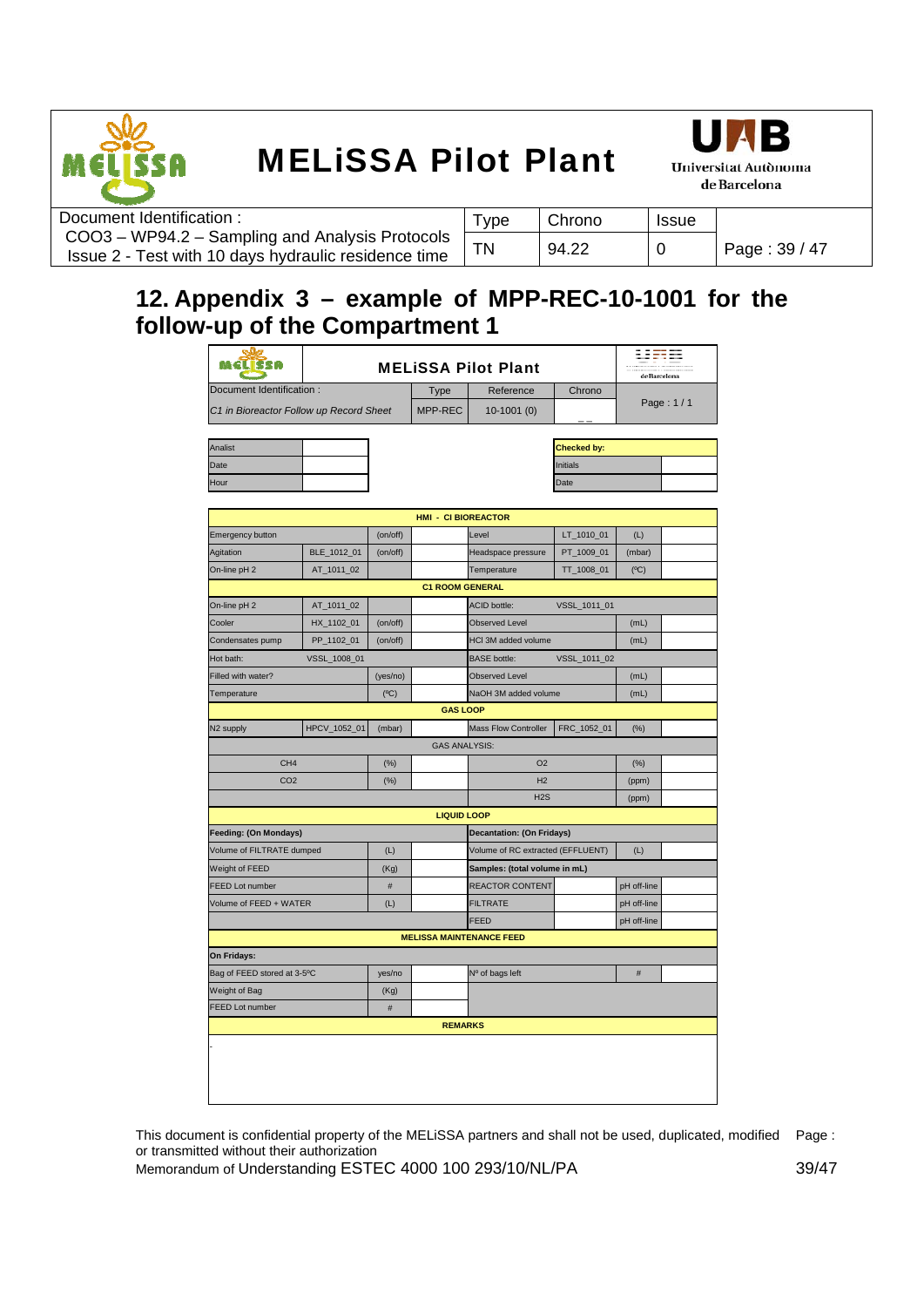



| Document Identification:                                                                                | 'ype | Chrono | <b>Issue</b> |               |
|---------------------------------------------------------------------------------------------------------|------|--------|--------------|---------------|
| COO3 - WP94.2 - Sampling and Analysis Protocols<br>Issue 2 - Test with 10 days hydraulic residence time |      | 94.22  |              | Page: 40 / 47 |
|                                                                                                         |      |        |              |               |

## **13. Appendix 4 – example of record for dry weight and ashes : MPP-REC-09-1005**

|                               |                                 |          |             |    | <b>MELISSA Pilot Plant</b> |             | uma<br>ge parceiona |
|-------------------------------|---------------------------------|----------|-------------|----|----------------------------|-------------|---------------------|
| Document Identification :     |                                 |          | <b>Type</b> |    | Reference                  | Chrono      |                     |
|                               | C1 samples Dry weight and ashes |          | MPP-REC     |    | 09-1005 (0)                |             | Page: 1/1           |
| <b>Analysis Record Sheet</b>  |                                 |          |             |    |                            |             |                     |
|                               |                                 |          |             |    |                            |             |                     |
| Name:                         |                                 |          |             |    |                            |             |                     |
| Date of analysis:             |                                 |          |             |    |                            |             |                     |
|                               |                                 |          |             |    |                            |             |                     |
| Project name:                 |                                 |          |             |    | Ec:                        |             |                     |
| Sample name/date of sampling: |                                 |          |             |    |                            |             |                     |
|                               |                                 |          | x2          |    |                            | <b>DW</b>   |                     |
| Crucible nº                   | Volume (mL)                     | x1       |             | x3 |                            |             | Ashes               |
|                               | 20                              |          |             |    |                            |             |                     |
|                               | 20                              |          |             |    |                            |             |                     |
|                               |                                 |          |             |    |                            |             |                     |
| Done by: (Inicials)           |                                 |          |             |    | Average:                   |             |                     |
| Project name:                 |                                 |          |             |    | Ec:                        |             |                     |
| Sample name/date of sampling: |                                 |          |             |    |                            |             |                     |
|                               |                                 |          |             |    |                            |             |                     |
| Crucible nº                   | Volume (mL)                     | x1       | x2          | x3 |                            | <b>DW</b>   | Ashes               |
|                               |                                 |          |             |    |                            |             |                     |
|                               |                                 |          |             |    |                            |             |                     |
|                               |                                 |          |             |    |                            |             |                     |
| Done by: (Inicials)           |                                 |          |             |    | Average:                   |             |                     |
| Project name:                 |                                 |          |             |    | Ec:                        |             |                     |
| Sample name/date of sampling: |                                 |          |             |    |                            |             |                     |
|                               |                                 |          |             |    |                            |             |                     |
| Crucible nº                   | Volume (mL)                     | x1       | x2          | x3 |                            | <b>DW</b>   | Ashes               |
|                               |                                 |          |             |    |                            |             |                     |
|                               |                                 |          |             |    |                            |             |                     |
|                               |                                 |          |             |    |                            |             |                     |
| Done by: (Inicials)           |                                 |          |             |    | Average:                   |             |                     |
| Project name:                 |                                 |          |             |    |                            |             |                     |
| Sample name/date of sampling: |                                 |          |             |    | Ec:                        |             |                     |
|                               |                                 |          |             |    |                            |             |                     |
| Crucible nº                   | Volume (mL)                     | x1       | x2          | x3 |                            | <b>DW</b>   | Ashes               |
|                               |                                 |          |             |    |                            |             |                     |
|                               |                                 |          |             |    |                            |             |                     |
|                               |                                 |          |             |    |                            |             |                     |
| Done by: (Inicials)           |                                 |          |             |    | Average:                   |             |                     |
|                               |                                 |          |             |    |                            |             |                     |
|                               |                                 | Remarks: |             |    | Initials                   | Checked by: | Date                |
|                               |                                 |          |             |    |                            |             |                     |
|                               |                                 |          |             |    |                            |             |                     |
|                               |                                 |          |             |    |                            |             |                     |
|                               |                                 |          |             |    |                            |             |                     |

This document is confidential property of the MELiSSA partners and shall not be used, duplicated, modified Page : or transmitted without their authorization

Memorandum of Understanding ESTEC 4000 100 293/10/NL/PA 40/47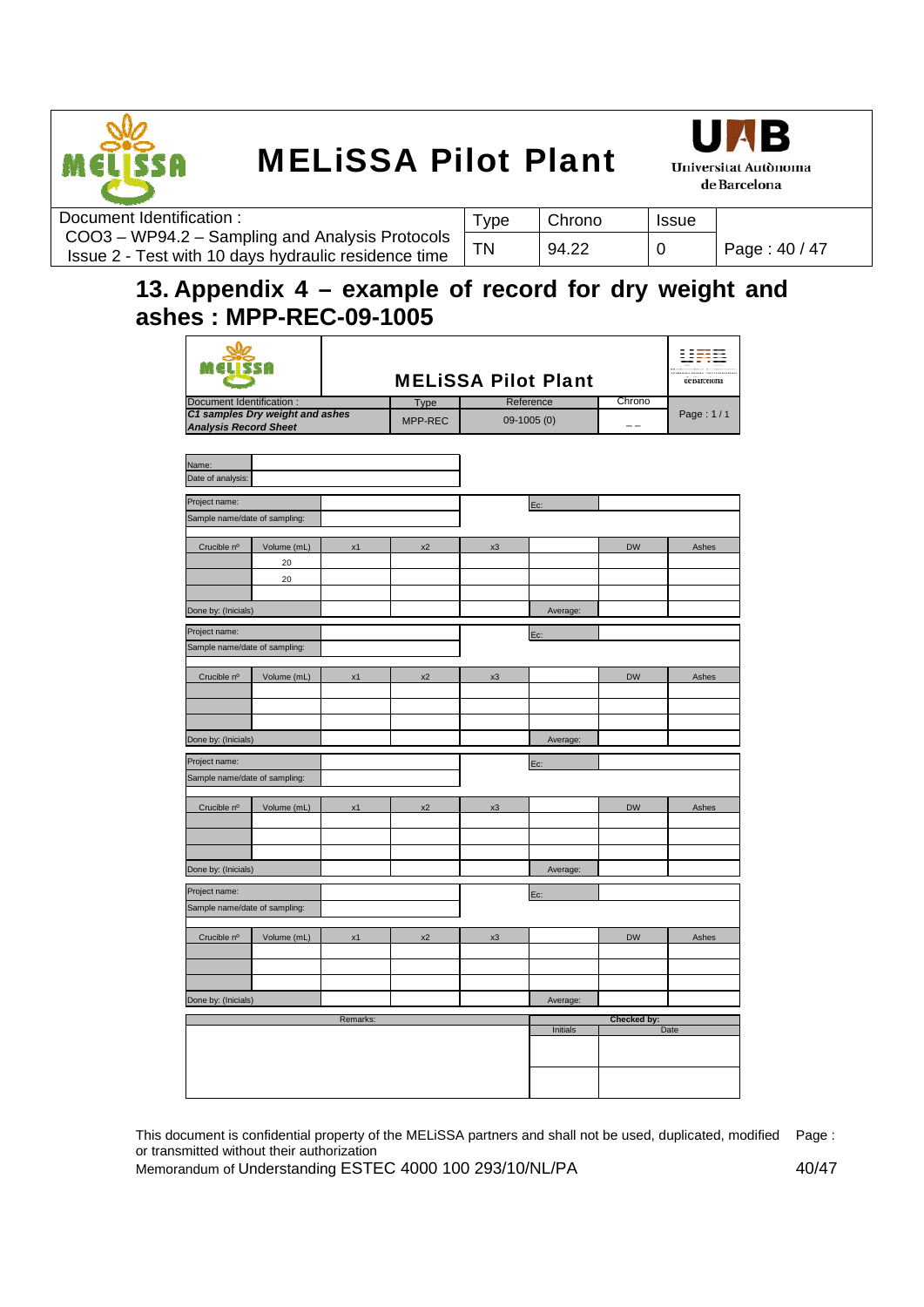



| Document Identification:                                                                                | Type | Chrono | <b>Issue</b> |               |
|---------------------------------------------------------------------------------------------------------|------|--------|--------------|---------------|
| COO3 - WP94.2 - Sampling and Analysis Protocols<br>Issue 2 - Test with 10 days hydraulic residence time | ΤN   | 94.22  |              | Page: 41 / 47 |
|                                                                                                         |      |        |              |               |

**14. Appendix 5 – example of record for Electroconductivity, NH4, N total, COD total, COD soluble : MPP-REC-09-1004 and MPP-REC-09-1003** 

|                                                               |                 |            | <b>MELISSA Pilot Plant</b> |                               |          |             |                  |  |  |  |  |  |  |
|---------------------------------------------------------------|-----------------|------------|----------------------------|-------------------------------|----------|-------------|------------------|--|--|--|--|--|--|
| Document Identification :                                     |                 |            | Type                       | Reference                     |          | Chrono      |                  |  |  |  |  |  |  |
| C1 Filtrate samples Dr. Lange Analysis<br><b>Record Sheet</b> |                 |            | MPP-REC                    | 09-1004 (0)                   |          |             | Page: 1/1        |  |  |  |  |  |  |
| Name:                                                         |                 |            |                            | Project name:                 |          |             |                  |  |  |  |  |  |  |
| Date of analysis:                                             |                 |            |                            | Sample name/date of sampling: |          |             |                  |  |  |  |  |  |  |
| Hour:                                                         |                 |            |                            |                               |          |             |                  |  |  |  |  |  |  |
| Sample filtrated? Yes/No                                      |                 | No         |                            | Sample filtrated? Yes/No      |          |             |                  |  |  |  |  |  |  |
| Parameter:                                                    |                 | COD total  | (ppm)                      | Parameter:                    |          |             |                  |  |  |  |  |  |  |
| Equipment/ Dr Lange kit code:                                 |                 |            |                            | Equipment/ Dr Lange kit code: |          |             |                  |  |  |  |  |  |  |
| Initial time:                                                 |                 |            |                            | Initial time:                 |          |             |                  |  |  |  |  |  |  |
| End time                                                      |                 |            |                            | End time                      |          |             |                  |  |  |  |  |  |  |
|                                                               | <b>Dilution</b> | Raw result | Corrected result           |                               | Dilution | Raw result  | Corrected result |  |  |  |  |  |  |
| $\mathbf{1}$                                                  |                 |            |                            | $\mathbf{1}$                  |          |             |                  |  |  |  |  |  |  |
| $\overline{2}$                                                |                 |            |                            | $\overline{2}$                |          |             |                  |  |  |  |  |  |  |
| 3                                                             |                 |            |                            | 3                             |          |             |                  |  |  |  |  |  |  |
| $\overline{\mathbf{4}}$                                       |                 |            |                            | $\overline{\mathbf{4}}$       |          |             |                  |  |  |  |  |  |  |
| Done by (initials):                                           |                 | Average:   |                            | Done by (initials):           |          | Average:    |                  |  |  |  |  |  |  |
| Sample filtrated? Yes/No                                      |                 |            |                            | Sample filtrated? Yes/No      |          |             |                  |  |  |  |  |  |  |
| Parameter:                                                    |                 |            |                            | Parameter:                    |          |             |                  |  |  |  |  |  |  |
| Equipment/ Dr Lange kit code:                                 |                 |            |                            | Equipment/ Dr Lange kit code: |          |             |                  |  |  |  |  |  |  |
| Initial time:                                                 |                 |            |                            | Initial time:                 |          |             |                  |  |  |  |  |  |  |
| End time                                                      |                 |            |                            | End time                      |          |             |                  |  |  |  |  |  |  |
|                                                               | Dilution        | Raw result | Corrected result           |                               | Dilution | Raw result  | Corrected result |  |  |  |  |  |  |
| $\mathbf{1}$                                                  |                 |            |                            | $\mathbf{1}$                  |          |             |                  |  |  |  |  |  |  |
| $\overline{2}$                                                |                 |            |                            | $\overline{2}$                |          |             |                  |  |  |  |  |  |  |
| 3                                                             |                 |            |                            | 3                             |          |             |                  |  |  |  |  |  |  |
| $\overline{\mathbf{4}}$                                       |                 |            |                            | $\overline{4}$                |          |             |                  |  |  |  |  |  |  |
| Done by (initials):                                           |                 | Average:   |                            | Done by (initials):           |          | Average:    |                  |  |  |  |  |  |  |
| Sample filtrated? Yes/No                                      |                 |            |                            | Sample filtrated? Yes/No      |          |             |                  |  |  |  |  |  |  |
| Parameter:                                                    |                 |            |                            | Parameter:                    |          |             |                  |  |  |  |  |  |  |
| Equipment/ Dr Lange kit code:                                 |                 |            |                            | Equipment/ Dr Lange kit code: |          |             |                  |  |  |  |  |  |  |
| Initial time:                                                 |                 |            |                            | Initial time:                 |          |             |                  |  |  |  |  |  |  |
| End time                                                      |                 |            |                            | End time                      |          |             |                  |  |  |  |  |  |  |
|                                                               | Dilution        | Raw result | Corrected result           |                               | Dilution | Raw result  | Corrected result |  |  |  |  |  |  |
| $\mathbf{1}$                                                  |                 |            |                            | $\mathbf{1}$                  |          |             |                  |  |  |  |  |  |  |
| $\overline{2}$                                                |                 |            |                            | $\overline{2}$                |          |             |                  |  |  |  |  |  |  |
| $\overline{3}$                                                |                 |            |                            | $\overline{3}$                |          |             |                  |  |  |  |  |  |  |
| $\overline{\mathbf{4}}$                                       |                 |            |                            | $\overline{4}$                |          |             |                  |  |  |  |  |  |  |
| Done by (initials):                                           |                 | Average:   |                            | Done by (initials):           |          | Average:    |                  |  |  |  |  |  |  |
|                                                               |                 |            |                            |                               |          |             |                  |  |  |  |  |  |  |
|                                                               |                 | Remarks:   |                            |                               | Initials | Checked by: | Date             |  |  |  |  |  |  |
|                                                               |                 |            |                            |                               |          |             |                  |  |  |  |  |  |  |
|                                                               |                 |            |                            |                               |          |             |                  |  |  |  |  |  |  |

This document is confidential property of the MELiSSA partners and shall not be used, duplicated, modified Page : or transmitted without their authorization

Memorandum of Understanding ESTEC 4000 100 293/10/NL/PA 41/47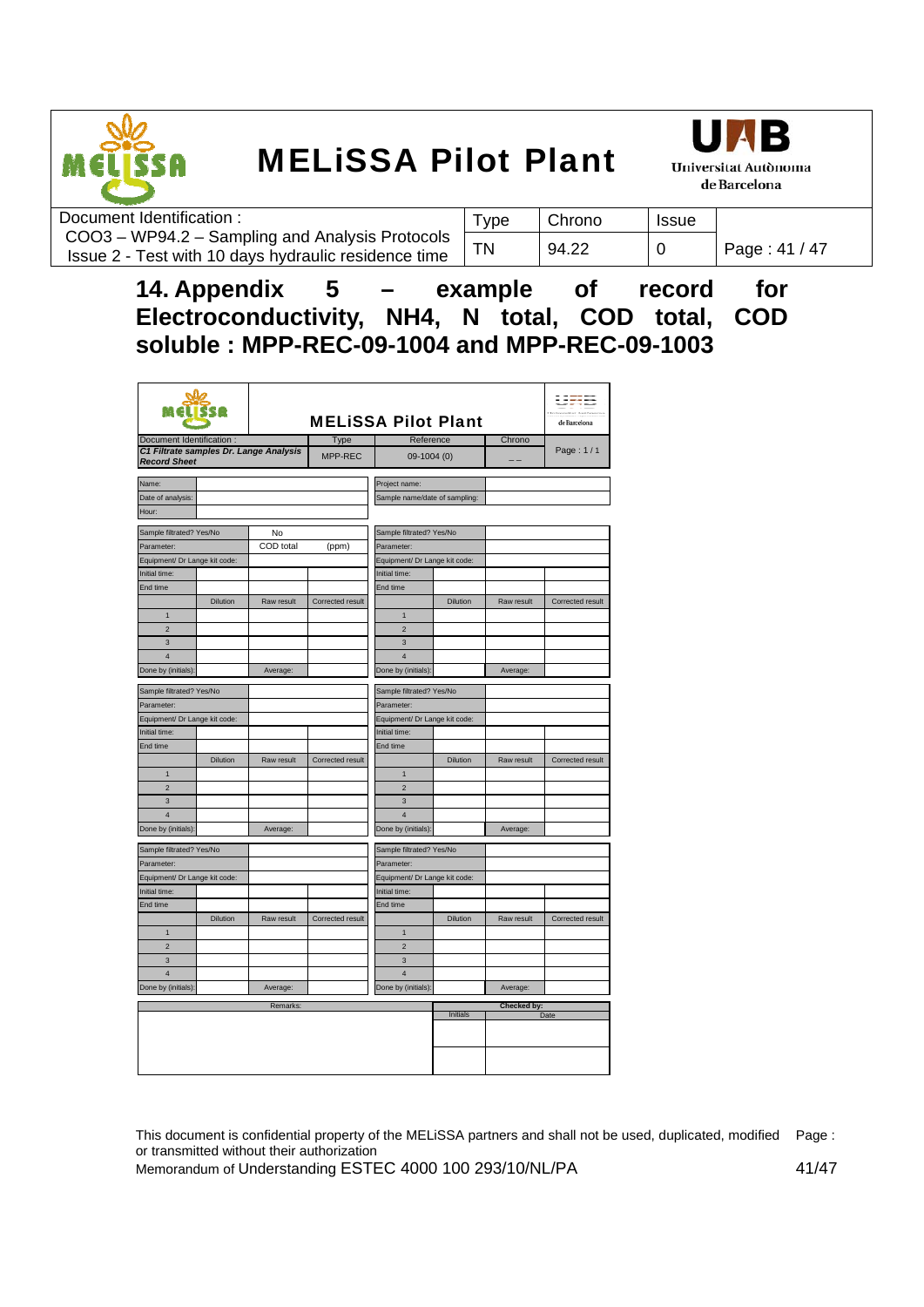

|  | Document Identification:                                         |             |         |                |                      |                                    |                |                   |                 | <b>Type</b>           |      | Chrono     |                 |              | <b>Issue</b>    |                     |                 |               |          |            |              |
|--|------------------------------------------------------------------|-------------|---------|----------------|----------------------|------------------------------------|----------------|-------------------|-----------------|-----------------------|------|------------|-----------------|--------------|-----------------|---------------------|-----------------|---------------|----------|------------|--------------|
|  | COO3 - WP94.2 - Sampling and Analysis Protocols                  |             |         |                |                      |                                    |                |                   |                 |                       |      |            |                 |              |                 |                     |                 |               |          |            |              |
|  | Issue 2 - Test with 10 days hydraulic residence time             |             |         |                |                      |                                    |                |                   | <b>TN</b>       |                       |      | 94.22      |                 | $\mathbf 0$  |                 |                     |                 | Page: 42 / 47 |          |            |              |
|  |                                                                  |             |         |                |                      |                                    |                |                   |                 | ------<br>------      |      |            |                 |              |                 |                     |                 |               |          |            |              |
|  | <b>MATIRES</b>                                                   |             |         |                |                      | <b>MELISSA Pilot Plant</b>         |                |                   |                 | ---                   |      |            |                 |              |                 |                     |                 |               |          |            |              |
|  | Document Identification :                                        |             | Type    |                |                      | Reference                          |                | Chrono            |                 |                       |      |            |                 |              |                 |                     |                 |               |          |            |              |
|  | Record for C1 samples analysis                                   |             | MPP-REC |                |                      | $09-1003(1)$                       |                | $\qquad \qquad -$ |                 | Page: 1/1             |      |            |                 |              |                 |                     |                 |               |          |            |              |
|  | Analyst name:                                                    |             |         |                |                      |                                    | Supervised by: |                   |                 |                       |      |            |                 |              |                 |                     |                 |               |          |            |              |
|  | Date of analysis:                                                |             |         |                |                      |                                    | Date:          |                   |                 |                       |      |            |                 |              |                 |                     |                 |               |          |            |              |
|  |                                                                  |             |         |                |                      |                                    |                | <b>COD</b> total  |                 | <b>COD</b> soluble    |      |            |                 |              |                 | $NH_4$ <sup>+</sup> |                 |               |          | N total    |              |
|  | Sample name                                                      | Sample date |         | Tube<br>number | EC<br>(Sample<br>not | (Sample not filtered)<br>Kit Code: |                |                   |                 | Kit Code:             |      |            |                 | Kit Code:    |                 |                     |                 | Kit Code:     |          |            |              |
|  | MPPC1.<br>dd/mm/aa                                               |             |         |                | filtered)            | Kit Batch nº                       | Dilution       | Raw result        | Final<br>Result | Kit Batch nº Dilution |      | Raw result | Final<br>Result | Kit Batch nº | <b>Dilution</b> | Raw result          | Final<br>Result | Kit Batch nº  | Dilution | Raw result | Fina<br>Resu |
|  |                                                                  |             | #       | mS/cm          |                      |                                    | mg/L           | mg/L              |                 |                       | mg/L | mg/L       |                 |              | mg/L            | mg/L                |                 |               | mg/L     | mg/l       |              |
|  |                                                                  |             |         |                |                      |                                    |                |                   |                 |                       |      |            |                 |              |                 |                     |                 |               |          |            |              |
|  |                                                                  |             |         |                |                      |                                    |                |                   |                 |                       |      |            |                 |              |                 |                     |                 |               |          |            |              |
|  |                                                                  |             |         |                |                      |                                    |                |                   |                 |                       |      |            |                 |              |                 |                     |                 |               |          |            |              |
|  |                                                                  |             |         |                |                      |                                    |                |                   |                 |                       |      |            |                 |              |                 |                     |                 |               |          |            |              |
|  |                                                                  |             |         |                |                      |                                    |                |                   |                 |                       |      |            |                 |              |                 |                     |                 |               |          |            |              |
|  |                                                                  |             |         |                |                      |                                    |                |                   |                 |                       |      |            |                 |              |                 |                     |                 |               |          |            |              |
|  |                                                                  |             |         |                |                      |                                    |                |                   |                 |                       |      |            |                 |              |                 |                     |                 |               |          |            |              |
|  |                                                                  |             |         |                |                      |                                    |                |                   |                 |                       |      |            |                 |              |                 |                     |                 |               |          |            |              |
|  |                                                                  |             |         |                |                      |                                    |                |                   |                 |                       |      |            |                 |              |                 |                     |                 |               |          |            |              |
|  |                                                                  |             |         |                |                      |                                    |                |                   |                 |                       |      |            |                 |              |                 |                     |                 |               |          |            |              |
|  | Analyses to be done per type of sample:<br>MPPC1BF<br>yes<br>yes |             |         |                |                      |                                    |                |                   |                 |                       | yes  |            |                 |              | yes             |                     |                 |               | yes      |            |              |
|  | MPPC1AF<br>yes<br>yes                                            |             |         |                |                      |                                    |                |                   |                 |                       | yes  |            |                 |              | yes             |                     |                 |               | yes      |            |              |
|  | MPPC1Filtrate<br>yes<br>yes                                      |             |         |                |                      |                                    |                |                   |                 |                       | no   |            | no              |              |                 |                     |                 |               | no       |            |              |
|  | MPPC1Feed#<br>yes<br>yes                                         |             |         |                |                      |                                    |                |                   |                 |                       |      | yes        |                 |              |                 | yes                 |                 |               |          | yes        |              |
|  | Remarks:                                                         |             |         |                |                      |                                    |                |                   |                 |                       |      |            |                 |              |                 |                     |                 |               |          |            |              |
|  |                                                                  |             |         |                |                      |                                    |                |                   |                 |                       |      |            |                 |              |                 |                     |                 |               |          |            |              |

This document is confidential property of the MELiSSA partners and shall not be used, duplicated, modified Page : or transmitted without their authorization Memorandum of Understanding ESTEC 4000 100 293/10/NL/PA 42/47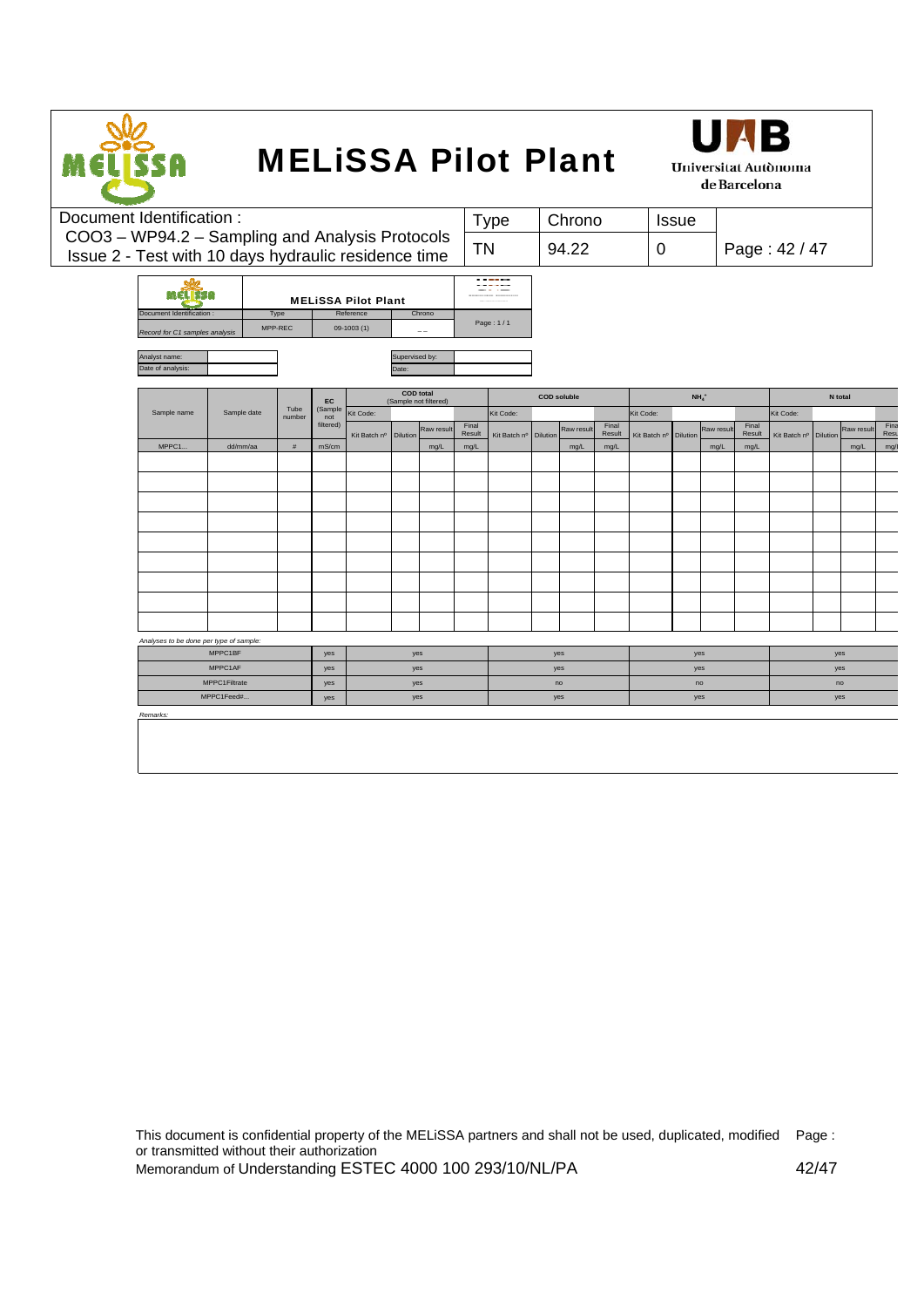



| Document Identification:                                                                                | vpe | Chrono | Issue |               |
|---------------------------------------------------------------------------------------------------------|-----|--------|-------|---------------|
| COO3 - WP94.2 - Sampling and Analysis Protocols<br>Issue 2 - Test with 10 days hydraulic residence time |     | 94.22  |       | Page: 43 / 47 |
|                                                                                                         |     |        |       |               |

## **15. Appendix 6 – example of analysis report for the CHNS analysis**



This document is confidential property of the MELiSSA partners and shall not be used, duplicated, modified Page : or transmitted without their authorization Memorandum of Understanding ESTEC 4000 100 293/10/NL/PA 43/47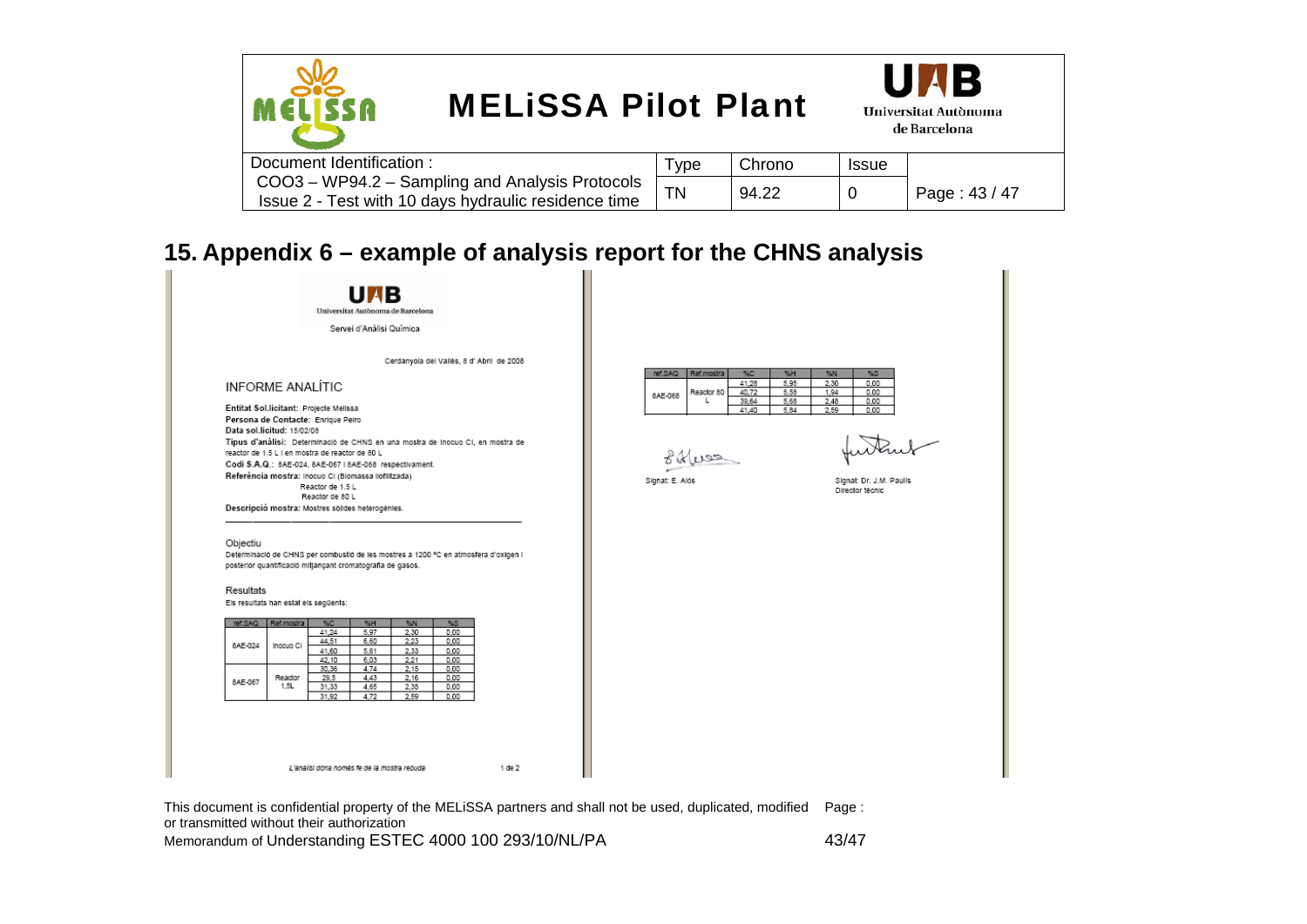



| Document Identification:                                                                                | ' vpe | Chrono | <b>Issue</b> |               |
|---------------------------------------------------------------------------------------------------------|-------|--------|--------------|---------------|
| COO3 – WP94.2 – Sampling and Analysis Protocols<br>Issue 2 - Test with 10 days hydraulic residence time |       | 94.22  |              | Page: 44 / 47 |
|                                                                                                         |       |        |              |               |

## **16. Appendix 7 – example of report for minerals analysis**

| <b>Muestra</b> | MPP-C1-RC enero | MPP-C1-RC 042010 |  |  |  |  |  |
|----------------|-----------------|------------------|--|--|--|--|--|
| Codigo SAQ     | 10EAt153/001    | 10EAt153/004     |  |  |  |  |  |
|                | Contingut       | Contingut        |  |  |  |  |  |
| ug/gBe         | < 0.5           | < 0.5            |  |  |  |  |  |
| % Na (p/p)     | 6.7             | 6.2              |  |  |  |  |  |
| % Mg (p/p)     | 0.18            | < 0.05           |  |  |  |  |  |
| ug / g Al      | 251             | 80               |  |  |  |  |  |
| % Si (p/p)     | < 0.1           | < 0.1            |  |  |  |  |  |
| % P (p/p)      | 0.17            | 0.25             |  |  |  |  |  |
| % S (p/p)      | 0.17            | 0.25             |  |  |  |  |  |
| % K (p/p)      | 2.2             | 3.7              |  |  |  |  |  |
| % Ca (p/p)     | 0.43            | 0.55             |  |  |  |  |  |
| ug / g Ti      | 41              | 22               |  |  |  |  |  |
| ug/gV          | 0.97            | 0.58             |  |  |  |  |  |
| ug / g Cr      | 76              | 32               |  |  |  |  |  |
| ug / g Mn      | 56              | 41               |  |  |  |  |  |
| ug / g Fe      | 517             | 177              |  |  |  |  |  |
| ug / g Co      | 0.63            | 0.55             |  |  |  |  |  |
| ug / g Ni      | 129             | 35               |  |  |  |  |  |
| ug / g Cu      | 16              | 15               |  |  |  |  |  |
| ug/g Zn        | 131             | 146              |  |  |  |  |  |
| ug/gAs         | < 0.5           | < 0.5            |  |  |  |  |  |
| ug / g Se      | < 0.5           | < 0.5            |  |  |  |  |  |
| ug / g Sr      | 41              | 42               |  |  |  |  |  |
| ug / g Mo      | 27              | 5.9              |  |  |  |  |  |
| ug/gPd         | < 0.5           | < 0.5            |  |  |  |  |  |
| ug / g Cd      | 0.19            | 0.22             |  |  |  |  |  |
| ug / g Sn      | < 0.5           | < 0.5            |  |  |  |  |  |
| ug/gSb         | < 0.5           | < 0.5            |  |  |  |  |  |
| ug/g Ba        | 13              | 13               |  |  |  |  |  |

This document is confidential property of the MELiSSA partners and shall not be used, duplicated, modified Page : or transmitted without their authorization

Memorandum of Understanding ESTEC 4000 100 293/10/NL/PA 44/47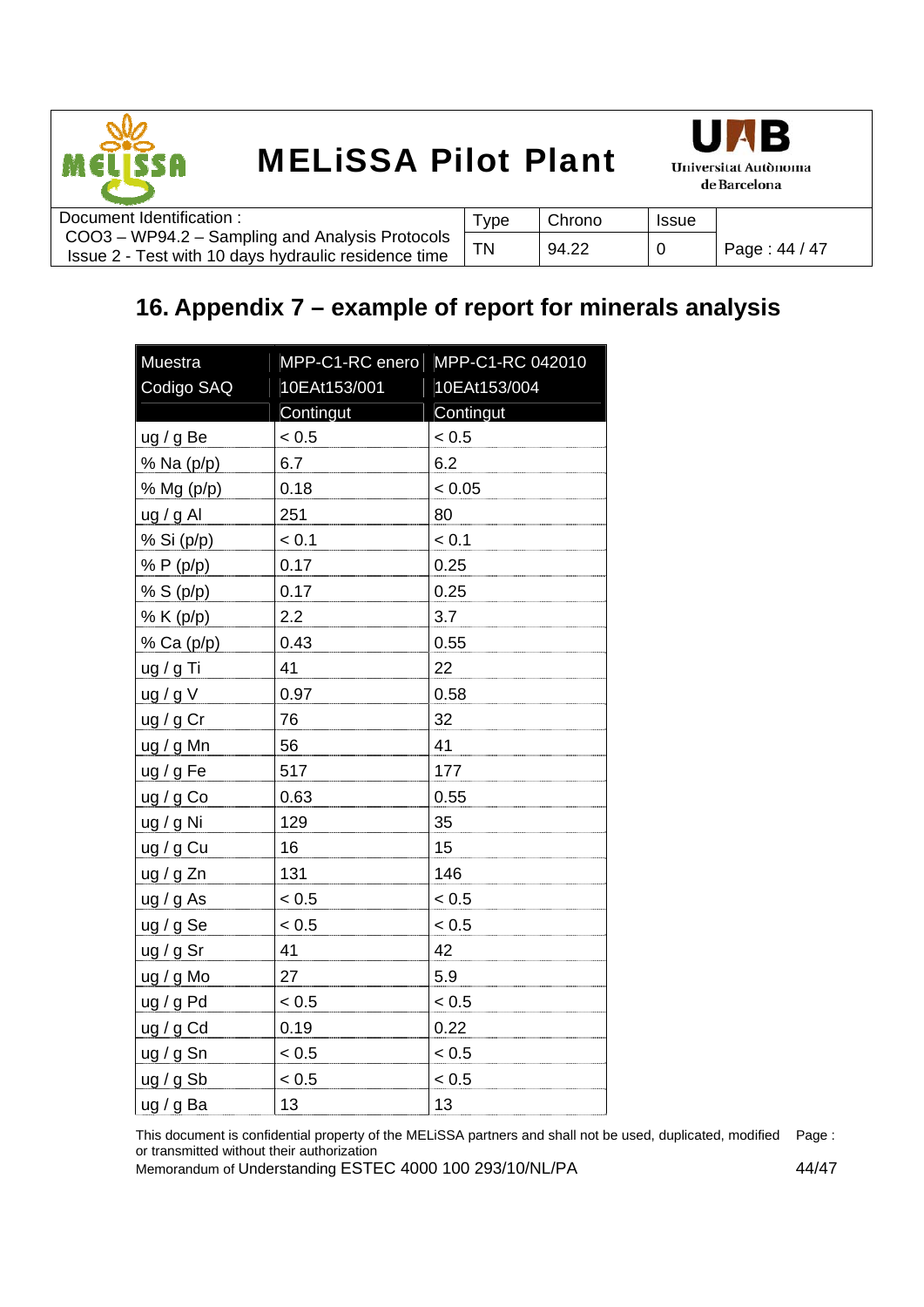



| Document Identification: |                                                                                                         |      | Type  | Chrono | <b>Issue</b>  |  |
|--------------------------|---------------------------------------------------------------------------------------------------------|------|-------|--------|---------------|--|
|                          | COO3 - WP94.2 - Sampling and Analysis Protocols<br>Issue 2 - Test with 10 days hydraulic residence time | ΤN   | 94.22 |        | Page: 45 / 47 |  |
| ug/gW                    |                                                                                                         | 0.58 |       |        |               |  |

 $\log / g$  Pb  $\Big| 2.0 \Big| 0.93 \Big|$  $\log$  / g Hg  $\log$  0.19  $\log$  0.063

This document is confidential property of the MELiSSA partners and shall not be used, duplicated, modified or transmitted without their authorization Page : Memorandum of Understanding ESTEC 4000 100 293/10/NL/PA 45/47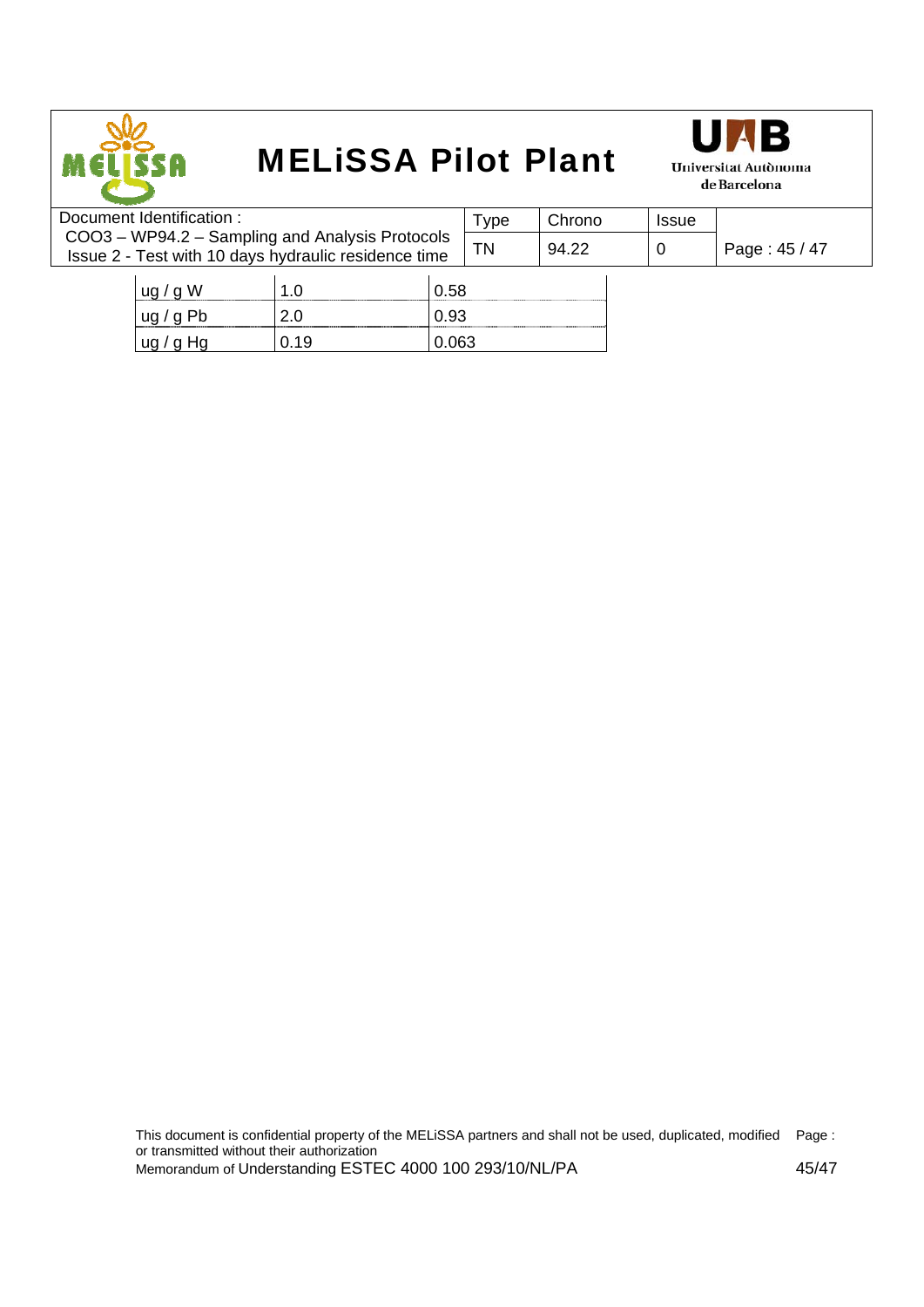

## **17. Appendix 8 – example of the database used for C1 results of analysis and operational parameters**

|            |       |     |           |             |                         | <b>HMI</b><br><b>CI BIOREACTOR &amp; INFLUENT TANK -</b> |             |             |                       |            |            |             |  |  |  |  |
|------------|-------|-----|-----------|-------------|-------------------------|----------------------------------------------------------|-------------|-------------|-----------------------|------------|------------|-------------|--|--|--|--|
|            |       |     |           |             | <b>MPP RECORD SHEET</b> |                                                          |             |             |                       |            |            |             |  |  |  |  |
|            |       |     |           |             |                         | Emergency                                                |             |             | <b>Recirculation</b>  |            | Headspace  |             |  |  |  |  |
|            | Time  |     | Analist   | Reference   | Chrono                  | button                                                   | Agitation   | Level Alarm | pump                  | Level      | pressure   | Temperature |  |  |  |  |
|            |       |     |           |             |                         |                                                          | BLE 1005 01 |             | LSH 1004 0 GP 1001 01 | LT 1004 01 | PT 1003 01 | TT 1008 01  |  |  |  |  |
| Date       | hour  | dav | (name)    |             | Page number             | (on/off)                                                 | (on/off)    | (on/off)    | (on/off)              | (L)        | (mbar)     | (C)         |  |  |  |  |
| 11/03/2009 | 16:30 | 0.0 | <b>NM</b> | 09-1006 (0) | 001                     | OFF                                                      | ON          | ON          | ON                    | 55.8       |            | 45.0        |  |  |  |  |
| 11/03/2009 | 17:30 | 0.0 | <b>NM</b> | 09-1006 (0) | 002                     | OFF                                                      | ON          | ON          | ON                    | 56.0       | 6.6        | 53.3        |  |  |  |  |
| 11/03/2009 | 19:00 | 0.1 | <b>NM</b> | 09-1006 (0) | 003                     | OFF                                                      | ON          | ON          | ON                    | 56.0       | 3.9        | 55.8        |  |  |  |  |
| 12/03/2009 | 10:20 | 0.7 | <b>NM</b> | 09-1006 (0) | 004                     | OFF                                                      | ON          | OFF         | ON                    | 54.5       | 71.1       | 57.0        |  |  |  |  |
| 12/03/2009 | 12:00 | 0.8 | <b>NM</b> | 09-1006 (0) | 005                     | OFF                                                      | ON          | OFF         | ON                    | 54.4       | 50.4       | 54.7        |  |  |  |  |
| 12/03/2009 | 20:00 | 1.1 | <b>NM</b> | 09-1006 (0) | 006                     | OFF                                                      | ON          | OFF         | ON                    | 54.3       | 65.5       | 55.0        |  |  |  |  |
| 13/03/2009 | 19:30 | 2.1 | <b>NM</b> | 09-1006 (0) | 007                     | OFF                                                      | ON          | OFF         | ON                    | 54.3       | 55.1       | 55.2        |  |  |  |  |
| 16/03/2009 | 11:15 | 4.8 | <b>NM</b> | 09-1006 (0) | 008                     | OFF                                                      | ON          | OFF         | ON                    | 43.9       | 86.9       | 55.2        |  |  |  |  |
| 16/03/2009 | 16:21 | 5.0 | <b>NM</b> | 09-1006 (0) | 009                     | OFF                                                      | ON          | OFF         | ON                    | 43.6       | 98.4       | 55.5        |  |  |  |  |
| 16/03/2009 | 17:00 | 5.0 | <b>NM</b> | 09-1006 (0) | 010                     | OFF                                                      | ON          | OFF         | ON                    | ٠          | 28.7       | ۰.          |  |  |  |  |
| 17/03/2009 | 11:00 | 5.8 | <b>NM</b> | 09-1006 (0) | 011                     | OFF                                                      | ON          | OFF         | ON                    | 53.3       | 92.1       | 50.6        |  |  |  |  |
| 17/03/2009 | 18:00 | 6.1 | <b>NM</b> | 09-1006 (0) | 012                     | OFF                                                      | ON          | OFF         | ON                    | 53.4       | 79.9       | 54.7        |  |  |  |  |
| 18/03/2009 | 13:00 | 6.9 | <b>NM</b> | 09-1006 (0) | 013                     | OFF                                                      | ON          | OFF         | OFF                   | 53.9       | 135.6      | 54.2        |  |  |  |  |

|            |       |     |                                          |      |                |             |              | <b>C1 ROOM GENERAL</b>   |          |                         | <b>GAS LOOP</b>          |                           |          |                         |                       |                         |                 |                 |                |                |     |  |
|------------|-------|-----|------------------------------------------|------|----------------|-------------|--------------|--------------------------|----------|-------------------------|--------------------------|---------------------------|----------|-------------------------|-----------------------|-------------------------|-----------------|-----------------|----------------|----------------|-----|--|
|            |       |     |                                          |      |                | HOT BATH    |              | Acid                     |          |                         |                          | <b>Base</b>               |          |                         |                       |                         |                 |                 |                |                |     |  |
|            | Time  |     | Recirculation<br>pump running On-line pH |      | Level          | Temperature | Bottle level | Addition of<br>HCI 3M to |          | Addition to the reactor | <b>Bottle level</b>      | Addition of<br>NaOH 3M to |          | Addition to the reactor | N <sub>2</sub> Supply | Mass Flow<br>Controller | CH <sub>4</sub> | CO <sub>2</sub> | O <sub>2</sub> | H <sub>2</sub> | H2S |  |
|            |       |     |                                          |      |                | hot bath    |              | the bottle               | absolute | cumulative              |                          | the bottle                | absolute | cumulative              | HPCV_1003_03          | FRC_1003_01             |                 |                 |                |                |     |  |
| Date       | hour  | dav | (yes/no)                                 |      | (yes/no)       | (°C)        | (mL)         | (mL)                     | (m)      | (mL)                    | (mL)                     | (mL)                      | (mL)     | (mL)                    | (mbar)                | (% )                    | (%)             |                 | (%)            | ppm            | ppm |  |
| 11/03/2009 | 16:30 | 0.0 | <b>YES</b>                               | 5.06 | <b>YES</b>     | 63          | 1000         | $\sim$                   |          |                         | 1000                     |                           |          | $^{\circ}$              |                       | $\sim$                  |                 |                 |                |                |     |  |
| 11/03/2009 | 17:30 | 0.0 | <b>YES</b>                               | 5.47 | <b>NO</b>      | 63          | 1000         | $\overline{\phantom{a}}$ |          |                         | 500                      |                           | 500      | 500                     |                       |                         |                 |                 |                |                |     |  |
| 11/03/2009 | 19:00 | 0.1 | <b>YES</b>                               | 5.38 |                |             | 1000         | $\overline{\phantom{a}}$ |          |                         | 300                      |                           | 200      | 700                     |                       |                         |                 |                 |                |                |     |  |
| 12/03/2009 | 10:20 | 0.7 | <b>YES</b>                               | 5.28 | N <sub>O</sub> |             | 1000         | ٠                        |          |                         | 100                      |                           | 200      | 900                     |                       |                         |                 |                 |                |                |     |  |
| 12/03/2009 | 12:00 | 0.8 | <b>YES</b>                               | 5.29 | NO             |             | 1000         | $\overline{\phantom{a}}$ |          |                         | 100                      | 900                       |          | 900                     |                       |                         |                 |                 |                |                |     |  |
| 12/03/2009 | 20:00 | 1.1 | <b>YES</b>                               | 5.28 | <b>NO</b>      |             | 1000         | $\overline{\phantom{a}}$ |          |                         | 1000                     |                           |          | 900                     |                       |                         |                 | 0.4             | 0.5            | 45             |     |  |
| 13/03/2009 | 19:30 | 2.1 | <b>YES</b>                               | 5.27 | NO             |             | 1000         | $\sim$                   |          |                         | 1000                     |                           |          | 900                     |                       |                         |                 |                 | 2.2            | >1000          |     |  |
| 16/03/2009 | 11:15 | 4.8 | <b>YES</b>                               | 5.26 | <b>YES</b>     |             | 1000         | $\overline{\phantom{a}}$ |          |                         | 1000                     |                           |          | 900                     |                       |                         |                 |                 | 4.2            | >1000          |     |  |
| 16/03/2009 | 16:21 | 5.0 | <b>YES</b>                               |      |                |             | 1000         | $\overline{\phantom{a}}$ |          |                         | 1000                     |                           |          | 900                     |                       |                         |                 |                 | 1.1            | >1000          | 218 |  |
| 16/03/2009 | 17:00 | 5.0 |                                          |      |                |             | . .          | $\overline{\phantom{a}}$ |          |                         | $\overline{\phantom{a}}$ |                           |          | 900                     |                       |                         |                 |                 | 0.8            | 219            |     |  |
| 17/03/2009 | 11:00 | 5.8 | <b>YES</b>                               | 5.35 | <b>YES</b>     |             | 1000         |                          |          |                         | 1000                     |                           |          | 900                     |                       |                         |                 |                 | $\sim$         |                |     |  |
| 17/03/2009 | 18:00 | 6.1 | <b>YES</b>                               | 5.37 | NO             |             | 1000         | ٠                        |          |                         | 1000                     |                           |          | 900                     |                       |                         |                 |                 | 0.8            | 79             |     |  |
| 18/03/2009 | 13:00 | 6.9 | NO                                       | 5.33 | <b>NO</b>      |             | 1000         | ٠                        |          |                         | 1000                     |                           |          | 900                     |                       |                         |                 |                 |                |                |     |  |
| 19/03/2009 | 19:00 | 8.1 | <b>YES</b>                               | 5.30 | <b>YES</b>     |             | 1000         | $\sim$                   |          |                         | 800                      |                           | 200      | 1100                    |                       |                         |                 |                 |                |                |     |  |
| 19/03/2009 | 19:30 | 8.1 | <b>YES</b>                               | 5.30 | <b>YES</b>     |             | 1000         | ٠                        |          |                         | 800                      |                           |          | 1100                    | 500                   |                         |                 |                 |                |                |     |  |
| 20/03/2009 | 11:00 | 8.8 | <b>YES</b>                               | 5.28 | <b>YES</b>     | 58.8        | 1000         |                          |          |                         | 800                      |                           |          | 1100                    | 500                   | 10 <sub>1</sub>         |                 |                 | 7.8            | 129            |     |  |

This document is confidential property of the MELiSSA partners and shall not be used, duplicated, modified Page :

or transmitted without their authorization

Memorandum of Understanding ESTEC 4000 100 293/10/NL/PA 46/47